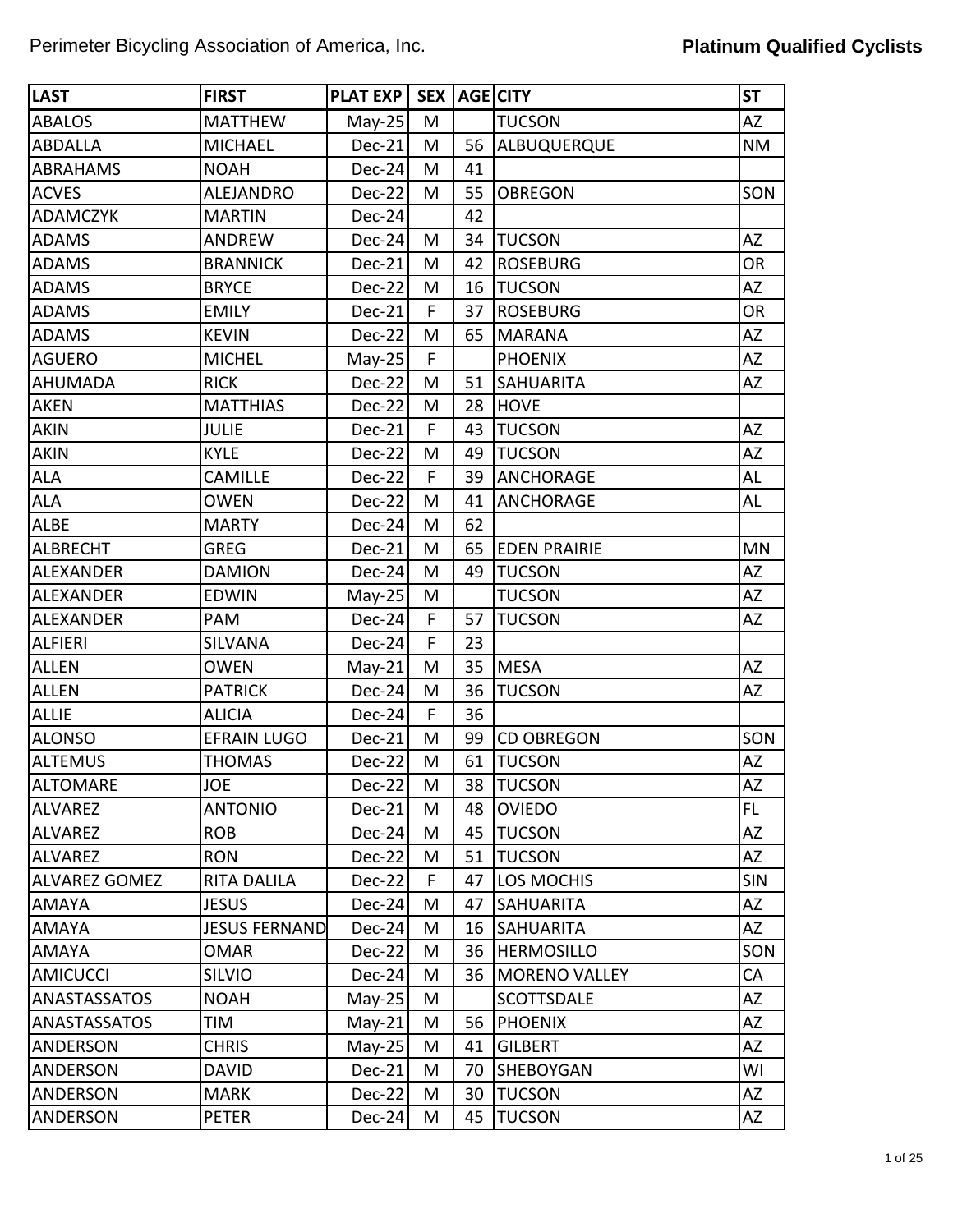| <b>LAST</b>       | <b>FIRST</b>     | <b>PLAT EXP</b> | SEX <sup>1</sup> |    | <b>AGE CITY</b>         | <b>ST</b> |
|-------------------|------------------|-----------------|------------------|----|-------------------------|-----------|
| <b>AREVALO</b>    | <b>JOSE</b>      | $Dec-24$        | M                | 25 |                         |           |
| ARMBRUSTER        | <b>PETE</b>      | $May-22$        | M                | 61 | <b>RIO VERDE</b>        | <b>AZ</b> |
| ARMENDARIZ        | <b>JAVIER</b>    | <b>Dec-21</b>   | M                | 44 | <b>HERMOSILLO</b>       | SON       |
| <b>ARMENTA</b>    | <b>RENE</b>      | Dec-24          | M                | 49 |                         |           |
| <b>ARNETT</b>     | <b>JASON</b>     | $May-21$        | M                | 33 | <b>MESA</b>             | <b>AZ</b> |
| <b>ARNETT</b>     | <b>TYLER</b>     | $May-25$        | M                | 35 | <b>SCOTTSDALE</b>       | AZ        |
| <b>ARNOLD</b>     | <b>BRIAN</b>     | $May-25$        | M                |    | <b>TYNGSBORO</b>        |           |
| <b>ARNOLD</b>     | <b>JERE</b>      | $Dec-22$        | F                | 56 | <b>TUCSON</b>           | AZ        |
| <b>AROCHA</b>     | <b>MARCO</b>     | Dec-22          | M                | 41 |                         |           |
| <b>ARRIETA</b>    | <b>FRANCISCO</b> | $Dec-22$        | M                | 41 | LOS MOCHIS              | SIN       |
| <b>ARSEO</b>      | <b>AUSTIN</b>    | Dec-24          | M                | 33 | <b>TUCSON</b>           | AZ        |
| <b>ARTUNC</b>     | <b>CIHAN</b>     | Dec-21          | M                | 34 | <b>TUCSON</b>           | <b>AZ</b> |
| <b>ATTWOOD</b>    | <b>JOHN</b>      | Dec-21          | M                | 49 | <b>ORO VALLEY</b>       | ΑZ        |
| <b>AUDIA</b>      | <b>JAMES</b>     | $Dec-22$        | M                | 46 | <b>TUCSON</b>           | AZ        |
| <b>AUDILET</b>    | <b>CAROLYN</b>   | $May-22$        | F                | 56 | <b>TUCSON</b>           | <b>AZ</b> |
| <b>BACALA</b>     | <b>JOSEPH</b>    | $Dec-24$        | M                | 32 |                         |           |
| <b>BAHATI</b>     | <b>RAHSAAN</b>   | Dec-24          | M                | 39 |                         |           |
| <b>BAILEY, IV</b> | <b>JAMES</b>     | $May-25$        | M                | 14 | <b>FLAGSTAFF</b>        | <b>AZ</b> |
| <b>BAIRD</b>      | <b>SEAN</b>      | $May-22$        | M                | 33 | <b>TUCSON</b>           | <b>AZ</b> |
| <b>BAKKEN</b>     | <b>JEFF</b>      | Dec-22          | M                | 53 | <b>MESA</b>             | AZ        |
| <b>BALDWIN</b>    | <b>CHRIS</b>     | $Dec-22$        | M                | 48 | <b>CHANDLER</b>         | AZ        |
| <b>BARBEE</b>     | <b>JOSHUA</b>    | Dec-24          | M                | 46 | <b>COLORADO SPRINGS</b> | CO        |
| <b>BARKER</b>     | <b>NOAH P</b>    | $May-25$        | M                | 33 | <b>TUCSON</b>           | <b>AZ</b> |
| <b>BARNETT</b>    | <b>SHAUN</b>     | Dec-22          | M                | 30 | <b>TUCSON</b>           | AZ        |
| <b>BARONE</b>     | JIM              | $May-25$        | M                |    | <b>GILBERT</b>          | AZ        |
| <b>BARRETT</b>    | <b>ANNA</b>      | Dec-22          | F                | 29 | <b>TUCSON</b>           | AZ        |
| <b>BARRETT</b>    | <b>BRENT</b>     | Dec-22          | M                | 54 | <b>MEMPHIS</b>          | <b>TN</b> |
| <b>BARRETT</b>    | <b>JEREMY</b>    | Dec-22          | M                | 56 | <b>TUCSON</b>           | AZ        |
| <b>BAYES</b>      | <b>JAMES</b>     | $Dec-22$        | M                | 30 | <b>ORO VALLEY</b>       | AZ        |
| <b>BEKAT</b>      | <b>BURAK</b>     | $Dec-22$        | M                | 45 | <b>TUCSON</b>           | AZ        |
| <b>BENDER</b>     | <b>JOHN</b>      | $Dec-24$        | M                | 38 |                         |           |
| <b>BENNETT</b>    | <b>DANNY</b>     | $Dec-24$        | M                | 51 |                         |           |
| <b>BENNETT</b>    | <b>MINDY</b>     | $Dec-24$        | F                | 48 |                         |           |
| <b>BENNETT</b>    | <b>ROB</b>       | $Dec-24$        | M                | 55 | <b>TUCSON</b>           | AZ        |
| <b>BENSON</b>     | <b>JOHN</b>      | $Dec-22$        | M                | 48 |                         |           |
| <b>BERDINE</b>    | <b>BRAD</b>      | $May-25$        | M                | 39 | <b>GILBERT</b>          | AZ        |
| <b>BERRY</b>      | <b>JOSH</b>      | $Dec-24$        | M                | 30 | <b>TUCSON</b>           | AZ        |
| <b>BERTOLINI</b>  | <b>JOHN</b>      | $Dec-24$        | M                | 62 |                         |           |
| <b>BERTRAND</b>   | <b>DOUG</b>      | Dec-21          | M                | 54 | <b>MESA</b>             | AZ        |
| <b>BETCHER</b>    | <b>DEREK</b>     | $Dec-22$        | M                | 38 |                         |           |
| <b>BETTS</b>      | <b>STEVE</b>     | $May-25$        | M                |    | <b>PHOENIX</b>          | AZ        |
| <b>BEYER</b>      | <b>CHAD</b>      | $Dec-24$        | M                | 35 |                         |           |
| <b>BIANCHI</b>    | <b>VINCENT</b>   | $Dec-22$        | M                | 50 | <b>TUCSON</b>           | AZ        |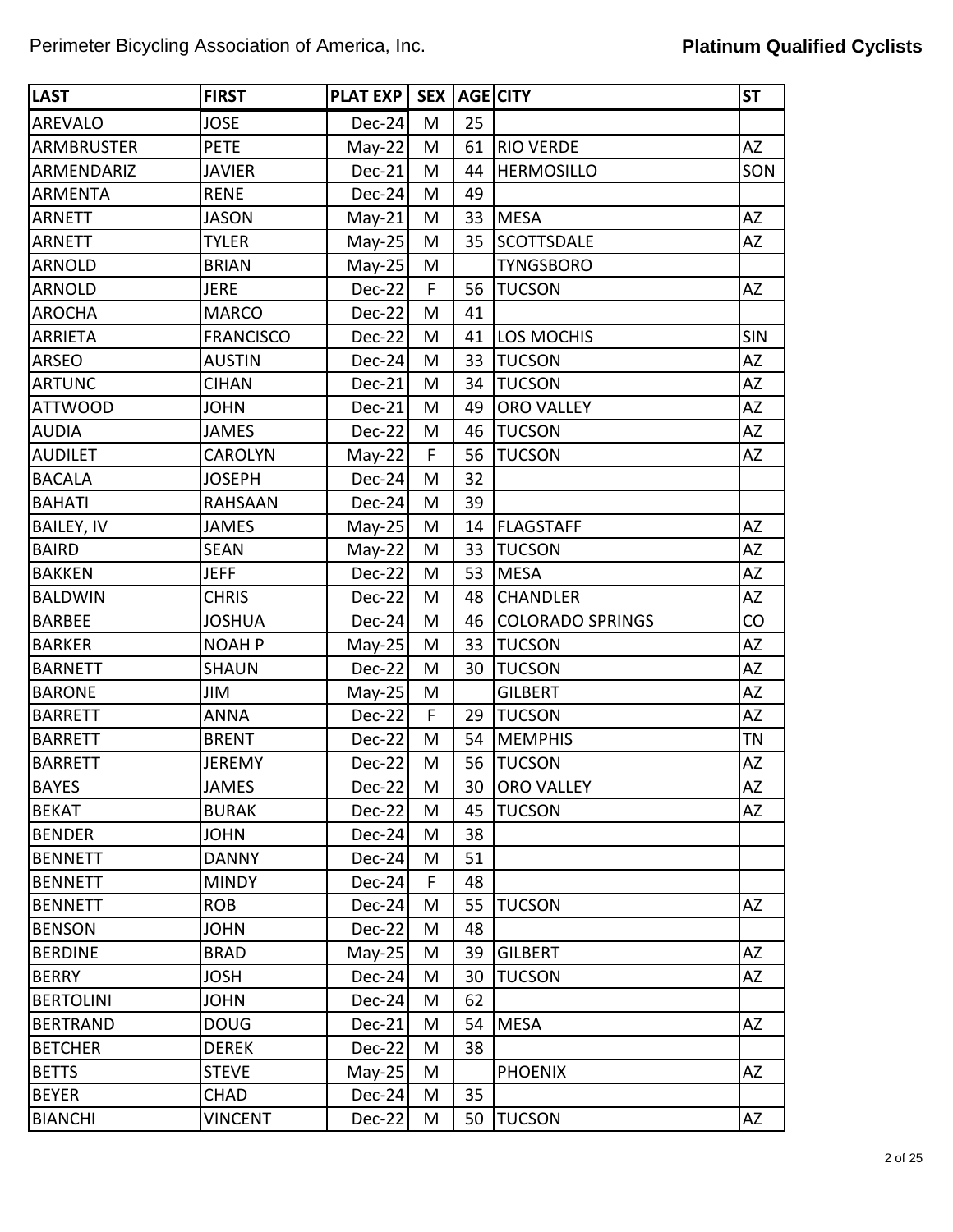| <b>LAST</b>           | <b>FIRST</b>   | <b>PLAT EXP</b> |    |    | <b>SEX   AGE   CITY</b> | <b>ST</b> |
|-----------------------|----------------|-----------------|----|----|-------------------------|-----------|
| <b>BIOCCA</b>         | <b>RICHARD</b> | $Dec-21$        | M  | 46 | <b>TUCSON</b>           | AZ        |
| <b>BIGLIAZZI</b>      | <b>KELLY</b>   | $May-25$        | F  |    | <b>GILBERT</b>          | ΑZ        |
| <b>BIXBY</b>          | <b>DAVID</b>   | $Dec-24$        | M  | 67 | PHOENIX                 | AZ        |
| <b>BLAIR</b>          | <b>BRANDON</b> | Dec-22          | M  | 52 | <b>TUCSON</b>           | ΑZ        |
| <b>BLELLOCH</b>       | <b>PAUL</b>    | Dec-21          | M  | 59 | <b>POWAY</b>            | CA        |
| <b>BOARMAN</b>        | <b>ERIC</b>    | Dec-21          | M  | 36 | <b>SAN DIEGO</b>        | CA        |
| <b>BOEGER</b>         | <b>MARYANN</b> | Dec-21          | F  | 65 | <b>SANTA CRUZ</b>       | CA        |
| <b>BOLDT</b>          | <b>PAIGE</b>   | Dec-24          | F  | 26 |                         |           |
| <b>BOMBARDIER</b>     | <b>JOSEPH</b>  | $May-21$        | M  | 58 | <b>TUCSON</b>           | AZ        |
| <b>BOONE</b>          | <b>EVAN</b>    | $May-21$        | M  | 19 | <b>SIERRA VISTA</b>     | AZ        |
| <b>BOSCH</b>          | <b>RICHARD</b> | $May-25$        | M  |    | <b>FLAGSTAFF</b>        | AZ        |
| <b>BOSLAUGH</b>       | <b>JASON</b>   | $May-21$        | M  | 32 | <b>SIERRA VISTA</b>     | AZ        |
| <b>BOTHWELL</b>       | <b>BRIAN</b>   | $May-22$        | M  | 32 | MONTICELLO              | UT        |
| <b>BOXER-MACOMBER</b> | <b>LAURI</b>   | $Dec-24$        | F  | 47 |                         |           |
| <b>BOYD</b>           | <b>DEVON</b>   | $May-25$        | M  |    | <b>MOUNT WAVERLY</b>    |           |
| <b>BOZSIK</b>         | <b>BENCE</b>   | $Dec-24$        | M  | 29 |                         |           |
| <b>BRADY</b>          | <b>LESLIE</b>  | $May-22$        | F  | 57 | <b>PEORIA</b>           | AZ        |
| <b>BRANSEN</b>        | LOU            | $May-25$        | M  |    | <b>TUCSON</b>           | ΑZ        |
| <b>BRARD</b>          | <b>GYAN</b>    | Dec-22          | M  | 55 | <b>SCOTTSDALE</b>       | ΑZ        |
| <b>BRAUER</b>         | <b>BARRETT</b> | $Dec-21$        | M  | 50 | <b>IRVINE</b>           | CA        |
| <b>BRAUN</b>          | <b>DONALD</b>  | Dec-22          | M  | 64 | <b>GOODYEAR</b>         | AZ        |
| <b>BRAUN</b>          | <b>MARK</b>    | $Dec-22$        | M  | 49 | <b>COLORADO SPRINGS</b> | CO        |
| <b>BRAVO</b>          | <b>CLAUDIO</b> | Dec-21          | M  | 34 | <b>TUCSON</b>           | AZ        |
| <b>BREDESKY</b>       | <b>LOGAN</b>   | $Dec-22$        | M  | 25 | <b>PHOENIX</b>          | ΑZ        |
| <b>BRENAY</b>         | <b>JON</b>     | $May-22$        | M  | 42 | <b>MESA</b>             | AZ        |
| <b>BRETZ</b>          | <b>RUSSELL</b> | Dec-22          | M  | 41 | <b>MESA</b>             | ΑZ        |
| <b>BRINDLE</b>        | <b>JAKE</b>    | Dec-21          | M  | 57 | <b>HUNTINGTON BEACH</b> | CA        |
| <b>BROGMUS</b>        | <b>ERIC</b>    | Dec-21          | M  | 50 | <b>TUCSON</b>           | ΑZ        |
| <b>BROOKS</b>         | <b>KOABI</b>   | $Dec-24$        | M  | 40 | <b>TUCSON</b>           | AZ        |
| <b>BROOKS</b>         | <b>SCOTT</b>   | Dec-22          | M  | 44 | ALBUQUERQUE             | ΝM        |
| <b>BROTHERS</b>       | <b>ALFRED</b>  | $May-22$        | M  | 64 | <b>SCOTTSDALE</b>       | AZ        |
| <b>BROUSSARD</b>      | <b>ERIC</b>    | $Dec-22$        | M  | 48 | <b>LAS VEGAS</b>        | <b>NV</b> |
| <b>BROWN</b>          | <b>ANTHONY</b> | $Dec-21$        | M  | 55 | <b>VAIL</b>             | AZ        |
| <b>BROWN</b>          | <b>CATANA</b>  | $Dec-21$        | F  | 60 | <b>PRESCOTT</b>         | AZ        |
| <b>BROWN</b>          | <b>JOHN</b>    | $Dec-22$        | M  | 45 | <b>VAIL</b>             | AZ        |
| <b>BROWN</b>          | <b>MATTHEW</b> | $May-25$        | M  | 51 | <b>GILBERT</b>          | AZ        |
| <b>BROWN</b>          | <b>STEPHEN</b> | $Dec-22$        | M  | 33 | <b>PHOENIX</b>          | AZ        |
| <b>BROWN</b>          | <b>TOM</b>     | $May-25$        | M  |    | <b>TERRE HAUTE</b>      | IN        |
| <b>BRUDERET</b>       | <b>NICOLLE</b> | $Dec-22$        | F  | 26 | <b>TUCSON</b>           | AZ        |
| <b>BRYFOGLE</b>       | <b>ADAM</b>    | $May-22$        | M  | 26 | <b>TUCSON</b>           | AZ        |
| <b>BUCCOLA</b>        | <b>SCOTT</b>   | $May-25$        | M  | 51 | <b>SCOTTSDALE</b>       | AZ        |
| <b>BUDHI</b>          | <b>RONALD</b>  | $Dec-21$        | M  | 50 | <b>COLORADO SPRINGS</b> | CO        |
| <b>BUEGHLY</b>        | <b>MELODY</b>  | $May-25$        | F. | 54 | <b>GLENDALE</b>         | AZ        |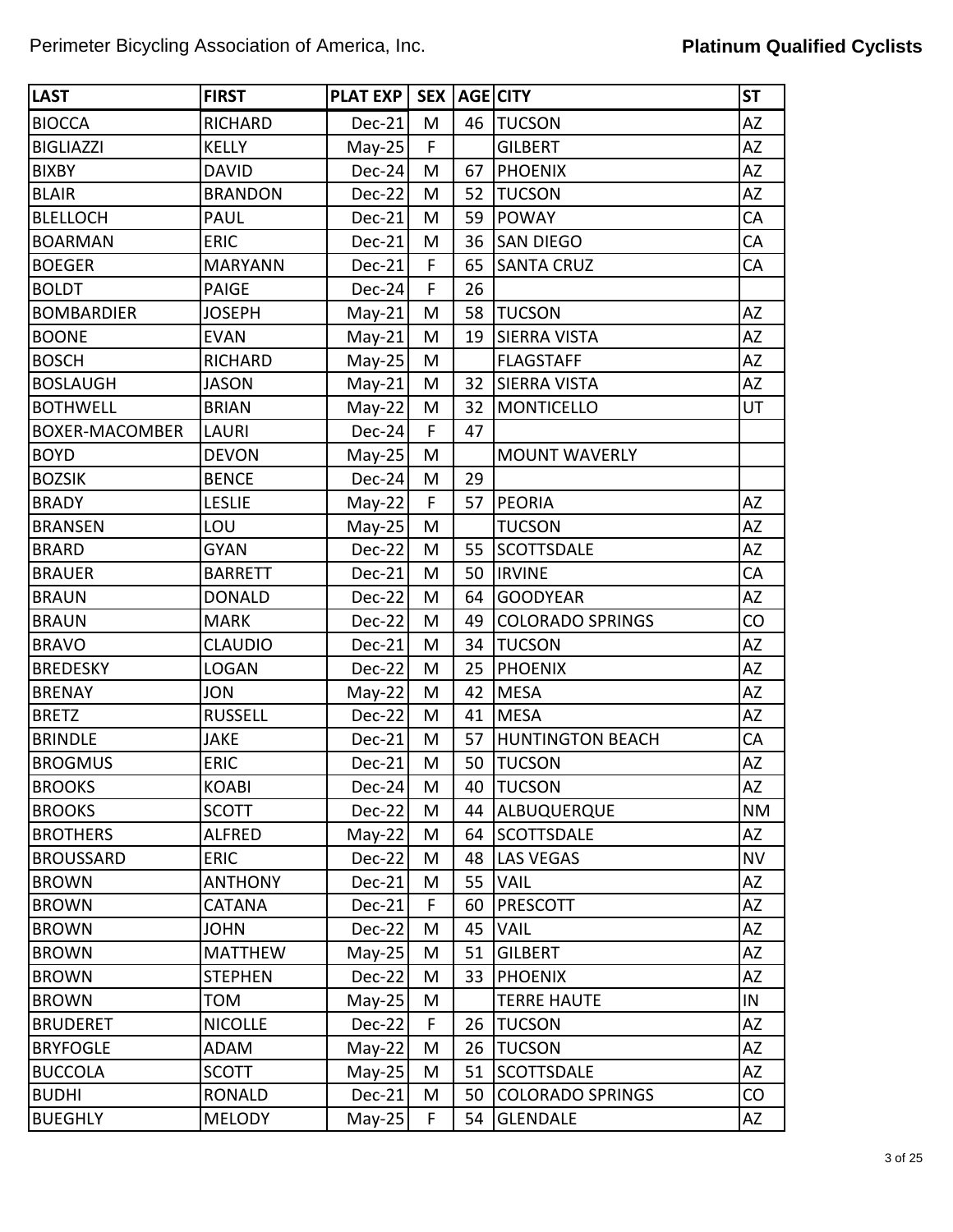| <b>LAST</b>            | <b>FIRST</b>       | <b>PLAT EXP</b> |   |    | <b>SEX AGE CITY</b>      | <b>ST</b> |
|------------------------|--------------------|-----------------|---|----|--------------------------|-----------|
| <b>BUEGHLY</b>         | <b>RANDY</b>       | $May-25$        | M | 54 | <b>GLENDALE</b>          | <b>AZ</b> |
| <b>BUNN</b>            | <b>KENNETH</b>     | $May-21$        | M | 61 | <b>YUCAIPA</b>           | CA        |
| <b>BURDICK</b>         | <b>JULIA</b>       | Dec-21          | F | 49 | <b>HOPKINTON</b>         | <b>NH</b> |
| <b>BURLANT</b>         | <b>JAMES</b>       | Dec-22          | M | 54 | <b>ARLINGTON</b>         | VA        |
| <b>BURNETT</b>         | <b>RACHEL</b>      | Dec-24          |   | 28 |                          |           |
| <b>BURNETT</b>         | <b>SAWYER</b>      | Dec-24          | M | 34 |                          |           |
| <b>BURNS</b>           | <b>TROY</b>        | $May-21$        | M | 42 | <b>VAIL</b>              | <b>AZ</b> |
| <b>BURTON</b>          | <b>DAVE</b>        | Dec-22          | M | 56 | <b>EDWARDS</b>           | CO        |
| <b>BURTON</b>          | <b>HELEN</b>       | Dec-21          | F | 56 | <b>EDWARDS</b>           | CO        |
| <b>BUSH</b>            | <b>JONATHAN</b>    | $May-25$        | M | 25 | <b>GILBERT</b>           | <b>AZ</b> |
| <b>BUTCHART RIVERA</b> | <b>SERGIO</b>      | Dec-22          | M | 41 | <b>OBREGON</b>           | SON       |
| <b>BUTLER</b>          | <b>CHRIS</b>       | Dec-21          | M | 54 | <b>BOISE</b>             | ID        |
| <b>BUYACK</b>          | <b>LISA</b>        | $May-22$        | F | 39 | <b>GILBERT</b>           | AZ        |
| <b>BYRD</b>            | <b>DAVID</b>       | Dec-24          | M | 30 |                          |           |
| <b>BYRNES</b>          | <b>ANDY</b>        | Dec-24          | M | 52 | <b>PHOENIX</b>           | <b>AZ</b> |
| <b>CALDERA</b>         | <b>DANIEL</b>      | Dec-24          | M | 39 |                          |           |
| <b>CALIX</b>           | <b>CESAR</b>       | Dec-24          | M | 67 |                          |           |
| <b>CALLIHAN</b>        | <b>KATE</b>        | Dec-24          |   | 34 |                          | VA        |
| <b>CALLIHAN</b>        | KIM                | Dec-21          | F | 59 | <b>MARANA</b>            | ΑZ        |
| <b>CALLISTER</b>       | <b>RYAN</b>        | Dec-24          | M | 28 |                          |           |
| CAMEZ                  | ELEAZAR            | Dec-24          | M | 52 |                          |           |
| CAMP                   | <b>MICHAEL</b>     | $May-21$        | M | 36 | <b>RIO RANCHO</b>        | <b>NM</b> |
| CANFIELD               | <b>KIRK</b>        | Dec-24          | M | 51 | <b>SNOHOMISH</b>         | <b>WA</b> |
| CARAMELLA              | <b>VINCE</b>       | Dec-22          | M | 49 | <b>SCOTTSDALE</b>        | <b>AZ</b> |
| <b>CARBONE</b>         | <b>PAUL</b>        | $May-22$        | M | 54 | <b>TUCSON</b>            | AZ        |
| <b>CARDEN</b>          | <b>BILL</b>        | $May-21$        | M | 62 | <b>TUCSON</b>            | AZ        |
| <b>CAREW</b>           | <b>SCOTT</b>       | Dec-24          | M | 58 |                          |           |
| <b>CARMICHAEL</b>      | <b>CHRIS</b>       | Dec-21          | M | 49 | <b>CINCINNATI</b>        | OH        |
| <b>CARNES</b>          | J                  | $Dec-21$        | M |    | 41   FLAGSTAFF           | <b>AZ</b> |
| <b>CARR</b>            | <b>JEFF</b>        | $May-25$        | M | 49 | <b>MESA</b>              | AZ        |
| <b>CARRILLO</b>        | <b>LEO</b>         | Dec-22          | M | 52 | <b>ORO VALLEY</b>        | AZ        |
| <b>CARRUTH</b>         | <b>JOHN</b>        | $May-25$        | M |    | VAIL                     | AZ        |
| <b>CARTER</b>          | <b>CHRISTOPHER</b> | Dec-22          | M | 34 | <b>BELLINGHAM</b>        |           |
| <b>CARTER</b>          | <b>RUSSELL</b>     | Dec-22          | M | 58 | <b>PRESCOTT</b>          | <b>AZ</b> |
| <b>CASAD</b>           | <b>ROLF</b>        | Dec-22          | M | 45 | <b>TUCSON</b>            | <b>AZ</b> |
| <b>CASTELLANO</b>      | <b>PATRICK</b>     | Dec-24          | M | 58 | <b>CHANDLER</b>          | AZ        |
| <b>CASTILLO</b>        | <b>ADRIAN</b>      | Dec-22          | M | 55 | <b>MEXICALI</b>          |           |
| <b>CASTILLO SOTO</b>   | ULISES ALFREDO     | Dec-22          | Μ | 27 |                          |           |
| <b>CHACON</b>          | <b>LUIS</b>        | Dec-24          | M | 50 |                          |           |
| <b>CHALMERS</b>        | <b>GEOFF</b>       | May-22          | Μ | 52 | <b>PHOENIX</b>           | AZ        |
| <b>CHANDOS</b>         | AMY                | Dec-22          | F | 31 |                          |           |
| <b>CHARITY</b>         | AMY                | Dec-22          | F | 42 | <b>STEAMBOAT SPRINGS</b> | CO        |
| <b>CHAVEZ</b>          | <b>CAROLINA</b>    | Dec-21          | F | 45 | <b>TUCSON</b>            | AZ        |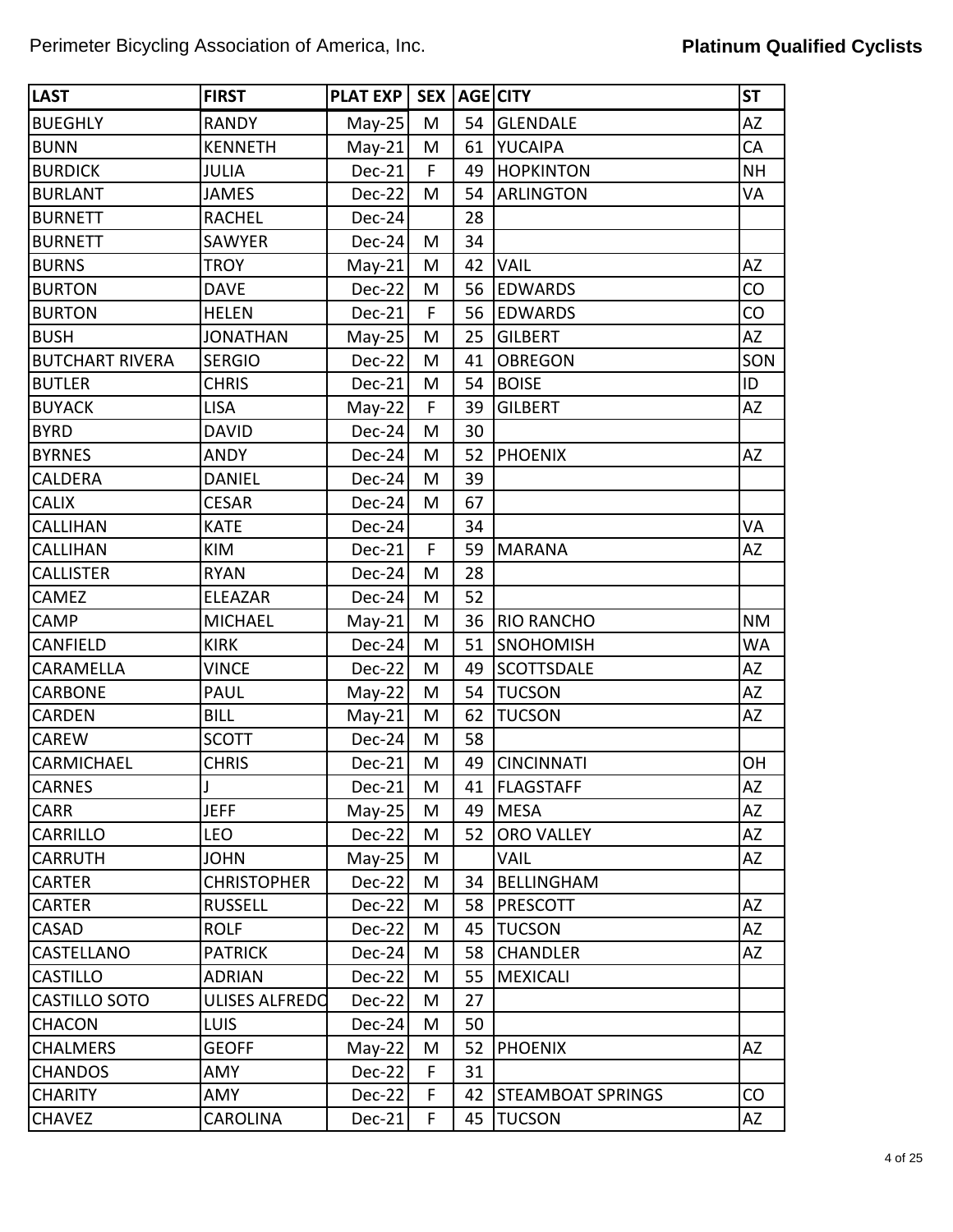| <b>LAST</b>         | <b>FIRST</b>    | <b>PLAT EXP</b> | <b>SEX</b> |    | <b>AGE CITY</b>              | <b>ST</b>  |
|---------------------|-----------------|-----------------|------------|----|------------------------------|------------|
| <b>CHAVEZ</b>       | <b>MANNY</b>    | Dec-22          | M          | 43 | <b>TUCSON</b>                | AZ         |
| <b>CHERRY</b>       | <b>JONATHAN</b> | Dec-22          | M          | 38 | <b>TUCSON</b>                | <b>AZ</b>  |
| <b>CHOQUETTE</b>    | <b>KEVIN</b>    | <b>Dec-22</b>   | M          | 47 | <b>ALAMO</b>                 | <b>TX</b>  |
| <b>CHOROST</b>      | <b>ROBERT</b>   | Dec-22          | M          | 27 | <b>TUCSON</b>                | AZ         |
| <b>CHRISTIAN</b>    | <b>ANDY</b>     | Dec-24          | M          | 53 |                              |            |
| <b>CHRISTIAN</b>    | <b>SEAN</b>     | Dec-24          | M          | 19 |                              |            |
| <b>CHRISTENSEN</b>  | <b>TODD</b>     | Dec-21          | M          | 41 | <b>LAS VEGAS</b>             | <b>NV</b>  |
| <b>CHRISTIANSEN</b> | <b>JEFF</b>     | Dec-22          | M          | 38 | <b>TUCSON</b>                | AZ         |
| СНУСНОТА            | <b>MARILYN</b>  | $Dec-22$        | F          | 42 |                              |            |
| <b>CINCOSKI</b>     | ADAM            | Dec-22          | M          | 55 | PLYMOUTH                     |            |
| <b>CLARK</b>        | <b>BRIAN</b>    | Dec-21          | M          | 34 | <b>TUCSON</b>                | AZ         |
| <b>CLASON</b>       | CADE            | Dec-22          | M          | 25 | <b>TUCSON</b>                | AZ         |
| <b>CODY</b>         | LARRY           | Dec-21          | M          | 68 | <b>STEAMBOAT SPRINGS</b>     | CO         |
| COGAN               | <b>BRIAN</b>    | Dec-22          | M          | 47 | <b>TUCSON</b>                | AZ         |
| <b>COLE</b>         | <b>TOM</b>      | Dec-24          | M          | 56 |                              |            |
| <b>COLLINS</b>      | <b>ERIC</b>     | $Dec-24$        | M          | 43 |                              |            |
| <b>COMERFORD</b>    | CAMERON         | Dec-24          | M          | 41 | <b>GILBERT</b>               | <b>AZ</b>  |
| <b>CONDON</b>       | <b>EAMONN</b>   | $May-25$        | M          |    | <b>PHOENIX</b>               | <b>AZ</b>  |
| <b>CONNOR</b>       | <b>WILLIAM</b>  | Dec-24          | M          | 53 | <b>COLORADO SPRINGS</b>      | CO         |
| <b>CONTRERAS</b>    | <b>JOSE</b>     | $Dec-24$        | M          | 27 |                              |            |
| <b>COOKE</b>        | <b>STEVE</b>    | Dec-21          | M          | 60 | <b>CARSON CITY</b>           | <b>NV</b>  |
| <b>COOTES</b>       | <b>ZACHARY</b>  | Dec-22          | M          | 24 | <b>TUCSON</b>                | AZ         |
| <b>COPE</b>         | <b>BRENT</b>    | $May-21$        | M          | 59 | <b>GILBERT</b>               | AZ         |
| COPELAND            | <b>CURT</b>     | Dec-21          | M          | 51 | <b>TUCSON</b>                | AZ         |
| <b>CORCORAN</b>     | <b>JOHNNY</b>   | Dec-24          | M          | 30 | <b>TEMPE</b>                 | AZ         |
| <b>CORDOVA</b>      | <b>JOSE</b>     | Dec-21          | M          | 36 | <b>TUCSON</b>                | AZ         |
| <b>CORELLA</b>      | <b>DIEGO</b>    | Dec-21          | M          | 45 | <b>SAN PEDRO GARZA GARCI</b> |            |
| <b>CORELLA</b>      | <b>RENE</b>     | Dec-24          | M          | 30 | <b>HERMOSILLO</b>            | SON        |
| <b>CORNILLES</b>    | <b>GARY</b>     | $Dec-22$        | M          | 59 | PORTLAND                     | <b>OR</b>  |
| <b>COTA</b>         | <b>ROBERTO</b>  | Dec-21          | M          | 37 | <b>CHANDLER</b>              | AZ         |
| <b>COTA SALAZAR</b> | <b>ENRIQUE</b>  | $Dec-22$        | M          | 30 | LOS MOCHIS                   | <b>SIN</b> |
| <b>COURY</b>        | <b>THOMAS</b>   | $Dec-22$        | М          | 41 | <b>TUCSON</b>                | AZ         |
| <b>COX</b>          | <b>CHRIS</b>    | $May-25$        | M          |    | <b>TUCSON</b>                | AZ         |
| <b>COX</b>          | RANDELL         | $Dec-22$        | M          | 42 | <b>TUCSON</b>                | AZ         |
| <b>CRAMER</b>       | <b>MICHAEL</b>  | $May-25$        | M          |    | <b>MESA</b>                  | AZ         |
| CRANDALL            | <b>BENJAMIN</b> | Dec-21          | M          | 27 | <b>ARROYO GRANDE</b>         | CA         |
| <b>CROOKS</b>       | <b>LUCAS</b>    | $Dec-24$        |            | 26 |                              |            |
| <b>CROSS</b>        | <b>DAVID</b>    | $Dec-22$        | M          | 49 | <b>TUCSON</b>                | AZ         |
| CROSSMAN            | <b>BILL</b>     | Dec-22          | M          | 64 | <b>WESTMINSTER</b>           |            |
| <b>CUMMINGS</b>     | <b>JUDD</b>     | $May-21$        | M          | 46 | <b>SCOTTSDALE</b>            | AZ         |
| <b>CUNEGO</b>       | <b>DAMIANO</b>  | Dec-21          | M          | 38 | <b>GILBERT</b>               | AZ         |
| <b>CURBY</b>        | <b>MICHAEL</b>  | Dec-21          | M          | 58 | <b>LAS VEGAS</b>             | <b>NV</b>  |
| <b>CURYPKO</b>      | <b>TYSON</b>    | $Dec-22$        | M          | 36 | ORO VALLEY                   | AZ         |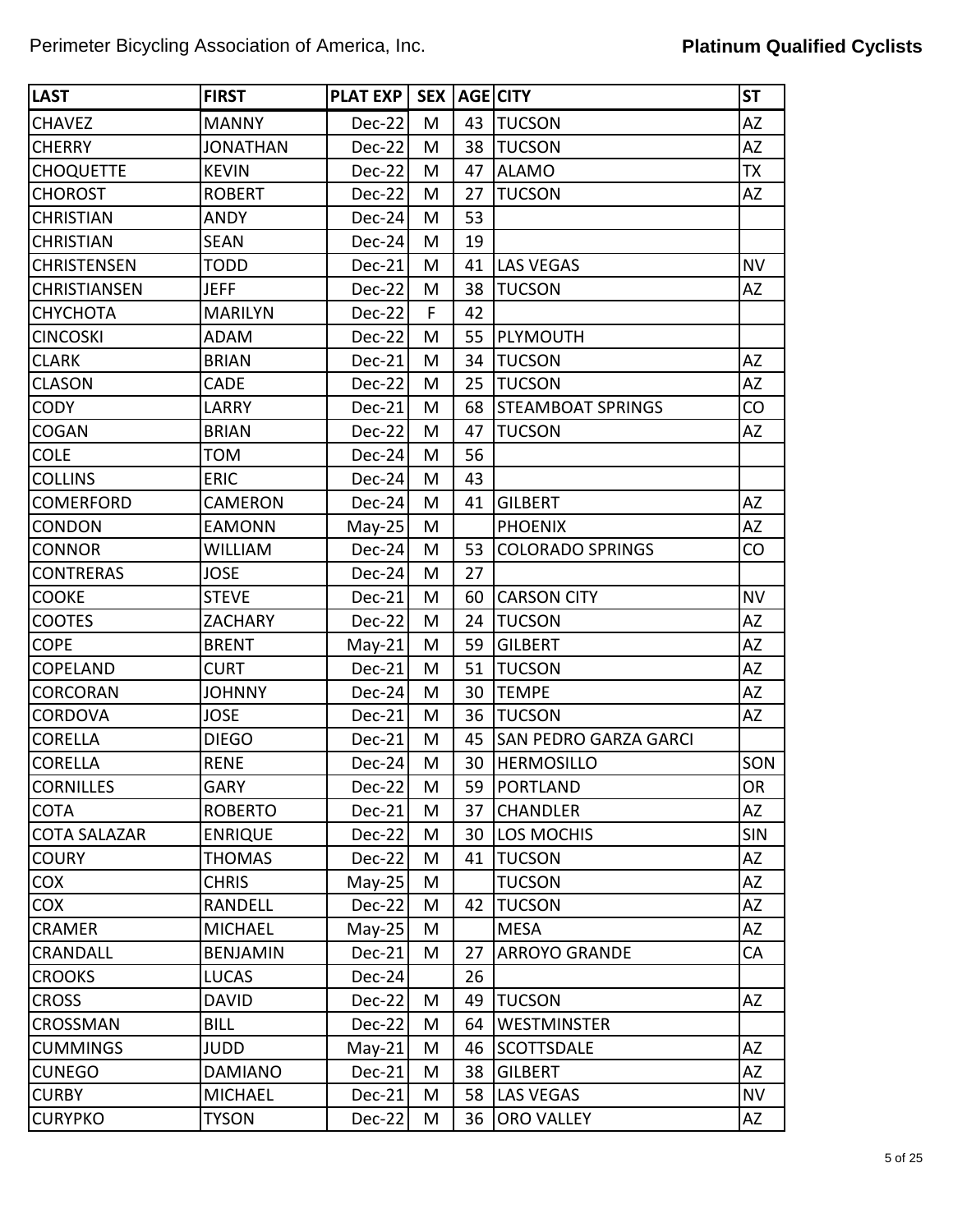| <b>LAST</b>      | <b>FIRST</b>          | <b>PLAT EXP</b> | SEX <sup>1</sup> |    | AGE CITY           | <b>ST</b>  |
|------------------|-----------------------|-----------------|------------------|----|--------------------|------------|
| <b>DALEY</b>     | <b>SHAWN</b>          | $Dec-21$        | M                | 50 | <b>SANTA ROSA</b>  | CA         |
| <b>DANG</b>      | HAU                   | $May-25$        | M                |    | <b>GLENDALE</b>    | AZ         |
| <b>DANIELS</b>   | <b>PAUL</b>           | Dec-21          | M                | 53 | <b>TUCSON</b>      | AZ         |
| <b>DAVIDSE</b>   | <b>DAVID</b>          | Dec-21          | M                | 53 | <b>MIDVALE</b>     | UT         |
| <b>DAVIS</b>     | <b>DANIELLE</b>       | $May-21$        | F                | 38 | <b>PHOENIX</b>     | AZ         |
| DAVIS, JR        | <b>JIMMY</b>          | $May-25$        | M                |    | <b>TUCSON</b>      | <b>AZ</b>  |
| <b>DAVIS</b>     | <b>JONATHAN</b>       | $Dec-22$        | M                | 39 | <b>SAN DIEGO</b>   | CA         |
| <b>DAVIS</b>     | <b>MASON</b>          | $May-22$        | M                | 46 | <b>TUCSON</b>      | AZ         |
| <b>DAVIS</b>     | <b>MATTHEW</b>        | $Dec-24$        | M                | 41 |                    |            |
| <b>DEBI</b>      | <b>BARBARA</b>        | $Dec-24$        | F                | 53 |                    |            |
| <b>DECHANT</b>   | <b>CURTIS</b>         | $Dec-24$        | M                | 50 | <b>TUCSON</b>      | <b>AZ</b>  |
| <b>DELGADO</b>   | <b>FRANCISO ARRIE</b> | Dec-21          | M                | 41 | <b>LOS MOCHIS</b>  | <b>SIN</b> |
| <b>DELGADO</b>   | <b>GILBERT</b>        | $Dec-24$        | M                | 57 | <b>TUCSON</b>      | <b>AZ</b>  |
| <b>DEMARCHI</b>  | <b>CHRIS</b>          | $Dec-21$        | M                | 48 | <b>CHINO</b>       | CA         |
| <b>DEMUTH</b>    | <b>DANNY</b>          | Dec-21          | M                | 61 | <b>REDLANDS</b>    | CA         |
| <b>DENTE</b>     | <b>MATT</b>           | $Dec-24$        | M                | 45 |                    |            |
| <b>DEROO</b>     | <b>CHARLIE</b>        | Dec-24          | M                | 65 | <b>FARMINGTON</b>  | <b>CT</b>  |
| <b>DESPAIN</b>   | <b>MCKAY</b>          | $Dec-22$        | M                | 53 | <b>THATCHER</b>    |            |
| <b>DESPAS</b>    | <b>JANE</b>           | Dec-24          | F                | 56 |                    |            |
| <b>DEVLIN</b>    | <b>BRIAN</b>          | $Dec-22$        | M                | 39 | <b>BOISE</b>       | ID         |
| <b>DEYMIER</b>   | <b>MARTIN</b>         | Dec-24          | M                | 33 |                    |            |
| <b>DIAS</b>      | <b>MICHAEL</b>        | $May-22$        | M                | 48 | <b>TUCSON</b>      | AZ         |
| <b>DIAZ</b>      | <b>JOE</b>            | $May-21$        | M                | 52 | <b>TUCSON</b>      | <b>AZ</b>  |
| <b>DIAZ</b>      | <b>RONALD</b>         | Dec-22          | M                | 52 | <b>TUCSON</b>      | AZ         |
| <b>DICK</b>      | <b>MORITZ</b>         | Dec-22          | M                | 35 | <b>BAD HOMBURG</b> |            |
| <b>DICKERMA</b>  | <b>DAN</b>            | Dec-22          | M                | 34 | <b>TUCSON</b>      | AZ         |
| <b>DICKINSON</b> | LAURA                 | $Dec-21$        | F                | 58 | <b>GOLDEN</b>      | CO         |
| <b>DILL</b>      | <b>BRIAN</b>          | $May-21$        | M                | 55 | <b>TUCSON</b>      | AZ         |
| <b>DILLEMUTH</b> | <b>GEORGE</b>         | $Dec-21$        | M                | 53 | <b>SAHUARITA</b>   | AZ         |
| <b>DILLON</b>    | <b>LISA</b>           | $Dec-21$        | F                | 47 | <b>CHANDLER</b>    | AZ         |
| <b>DILSNER</b>   | EDWARD                | $May-25$        | M                |    | SASKATOON          |            |
| <b>DIMAMBRO</b>  | <b>ENRICO</b>         | $Dec-24$        | M                | 16 |                    |            |
| <b>DISBROW</b>   | <b>JAMIE</b>          | $Dec-22$        | F                | 37 | <b>TUCSON</b>      | AZ         |
| <b>DOLMAN</b>    | <b>ROB</b>            | $May-21$        | M                | 47 | <b>PHOENIX</b>     | AZ         |
| <b>DOMINGUEZ</b> | <b>SERGIO</b>         | $Dec-22$        | M                | 40 | <b>HERMOSILLO</b>  | SON        |
| <b>DON</b>       | <b>COLIN</b>          | $Dec-22$        | M                | 31 | <b>TUCSON</b>      | AZ         |
| <b>DONALDSON</b> | <b>GRAHAM</b>         | $Dec-24$        | M                | 30 | <b>TUCSON</b>      | AZ         |
| <b>DONLEY</b>    | ANNE                  | $Dec-22$        | F                | 42 | <b>DENVER</b>      | CO         |
| <b>DOOLEY</b>    | <b>BRETT</b>          | Dec-22          | M                | 42 | <b>TUCSON</b>      | AZ         |
| <b>DOUGHTY</b>   | <b>THOMAS</b>         | $Dec-22$        | M                | 67 |                    |            |
| <b>DREYER</b>    | EDWARD                | $Dec-24$        | M                | 62 |                    |            |
| <b>DUFEK</b>     | <b>JONATHAN</b>       | $Dec-24$        | M                | 34 | <b>PHOENIX</b>     | <b>AZ</b>  |
| <b>DUFFY</b>     | <b>TESS</b>           | $Dec-24$        | F.               | 34 |                    |            |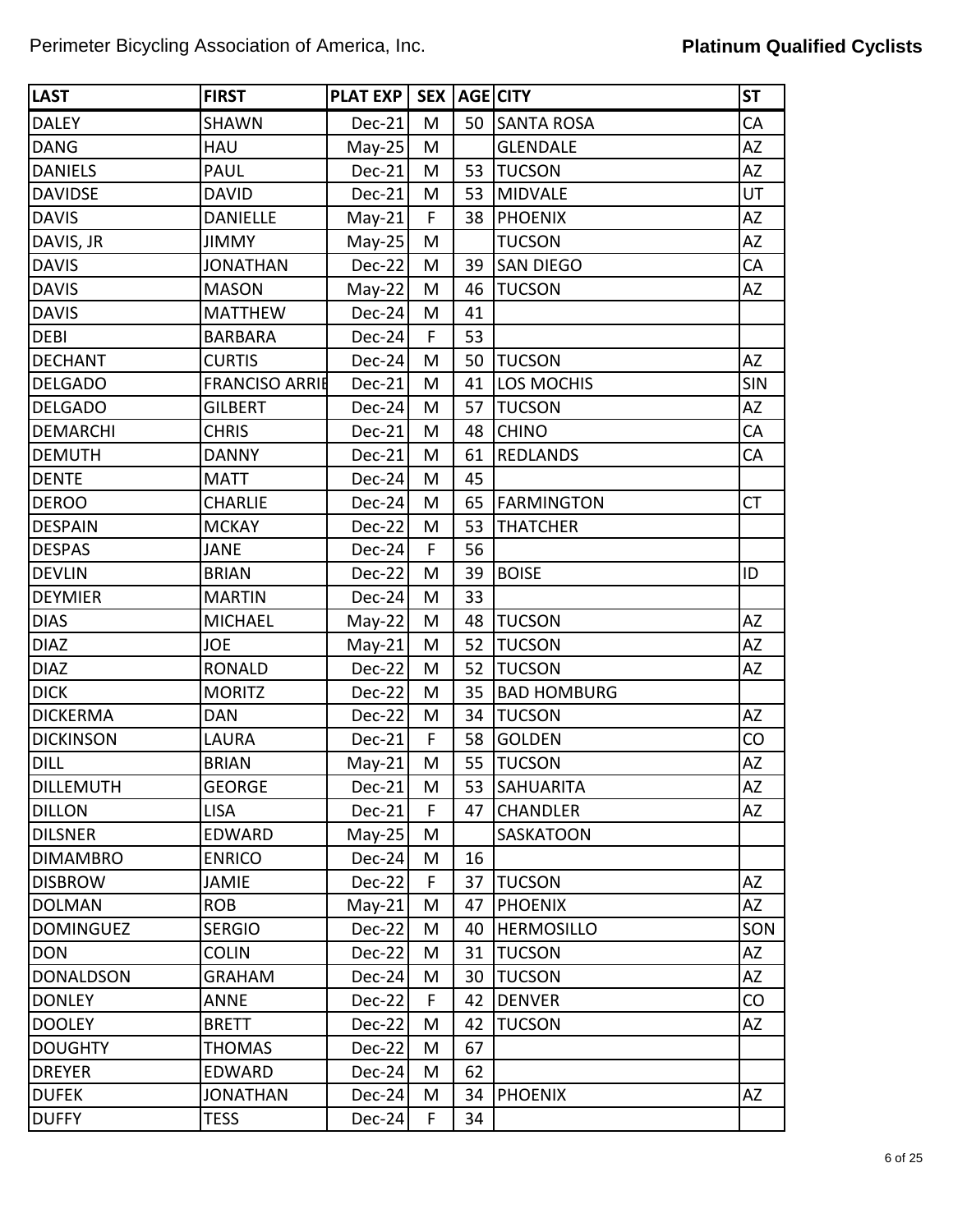| <b>LAST</b>        | <b>FIRST</b>         | PLAT EXP | <b>SEX</b> |    | AGE CITY                | <b>ST</b> |
|--------------------|----------------------|----------|------------|----|-------------------------|-----------|
| <b>DUMONT</b>      | <b>DEAN</b>          | $May-22$ | M          | 52 | <b>GILBERT</b>          | <b>AZ</b> |
| <b>DUNCAN</b>      | <b>ISAAK</b>         | $May-22$ | M          | 34 | <b>PHOENIX</b>          | <b>AZ</b> |
| <b>DUNN</b>        | <b>RICHARD</b>       | Dec-21   | M          | 40 | <b>VALENCIA</b>         | CA        |
| <b>DUNPHY</b>      | <b>HEATHER</b>       | $May-22$ | F          | 41 | <b>MESA</b>             | AZ        |
| <b>DUPONT</b>      | <b>AIMEE</b>         | $Dec-21$ | F          | 49 | <b>CASTLE PINES</b>     | CO        |
| <b>EBENROTH</b>    | <b>JOE</b>           | $May-22$ | M          | 51 | <b>PHOENIX</b>          | AZ        |
| <b>EBENROTH</b>    | <b>JOHN</b>          | $May-22$ | M          | 50 | O'FALLON                | <b>MO</b> |
| <b>EBERLE</b>      | <b>PETER</b>         | $May-21$ | M          | 49 | <b>CHANDLER</b>         | AZ        |
| EBY                | <b>JAMES</b>         | $Dec-24$ | M          | 21 | <b>CHANDLER</b>         | AZ        |
| <b>ECHEGARAY</b>   | <b>CARLOS ENRIQU</b> | Dec-21   | M          | 50 | <b>CD OBREGON</b>       | SON       |
| <b>ECHEVARRIA</b>  | <b>DANIEL</b>        | $May-22$ | M          | 48 | <b>RIO RICO</b>         | AZ        |
| <b>ECHOLS</b>      | <b>COLBY</b>         | $Dec-24$ | M          | 47 | <b>MARANA</b>           | AZ        |
| EDDY               | <b>STEVEN</b>        | $May-25$ | M          | 41 | <b>TUCSON</b>           | AZ        |
| <b>EDWARDS</b>     | <b>DARIN</b>         | $Dec-22$ | M          | 42 | <b>GILBERT</b>          | AZ        |
| <b>EDWARDS</b>     | <b>GARY</b>          | $May-22$ | M          | 66 | <b>WINNIPEG</b>         | MA        |
| <b>EISENBERG</b>   | <b>LES</b>           | $Dec-24$ |            | 54 |                         |           |
| <b>ELL</b>         | <b>JEFF</b>          | $May-25$ | M          | 41 | <b>TUCSON</b>           | <b>AZ</b> |
| <b>ELLIOT</b>      | LEWIS                | $Dec-22$ | M          | 39 | PHOENIX                 | <b>AZ</b> |
| <b>ELLIOTT</b>     | <b>STEPHEN</b>       | Dec-21   | M          | 31 | <b>FORT COLLINS</b>     | CO        |
| <b>ELLISON</b>     | <b>ERIC</b>          | $May-21$ | M          | 44 | <b>GILBERT</b>          | <b>AZ</b> |
| <b>ENFIELD</b>     | <b>MIKE</b>          | $May-22$ | M          | 54 | <b>SHOW LOW</b>         | <b>AZ</b> |
| <b>ENGLE</b>       | <b>JESSE</b>         | $Dec-22$ | M          | 43 | <b>TUCSON</b>           | <b>AZ</b> |
| <b>ENIKOV</b>      | <b>ENIKO</b>         | Dec-22   | M          | 52 | <b>TUCSON</b>           | AZ        |
| <b>EPSTEIN</b>     | JAY                  | Dec-22   | M          | 53 | <b>PINELLAS PARK</b>    |           |
| <b>ESCAMILLA</b>   | <b>EDWIN</b>         | $May-22$ | M          | 44 | <b>PHOENIX</b>          | AZ        |
| <b>ESCARCEGA</b>   | RAFAEL               | Dec-21   | M          | 25 | <b>HERMOSILLO</b>       | SON       |
| <b>ESCHEVARRIA</b> | <b>DANIEL</b>        | Dec-21   | M          | 48 | <b>RIO RICO</b>         | AZ        |
| <b>ESSEN</b>       | <b>CONRAD</b>        | Dec-24   | M          | 66 |                         |           |
| <b>ESTUPINAN</b>   | <b>BOB</b>           | $Dec-22$ | M          | 64 | <b>REDLANDS</b>         | CA        |
| <b>EVANS</b>       | <b>DARREN</b>        | $May-22$ | M          | 46 | <b>PHOENIX</b>          | AZ        |
| <b>EVERETT</b>     | CALEB                | $Dec-22$ | M          | 49 | <b>CORONA DEL MAR</b>   | CA        |
| <b>EVIC</b>        | <b>LANCE</b>         | $Dec-22$ | M          | 59 | <b>TUCSON</b>           | AZ        |
| <b>EWERS</b>       | <b>VERONICA</b>      | $Dec-24$ | F          | 27 |                         |           |
| <b>FARABEE</b>     | RICHARD              | Dec-21   | M          | 52 | <b>QUEEN CREEK</b>      | AZ        |
| <b>FARRELL</b>     | RICHARD              | $Dec-24$ | M          | 37 |                         |           |
| <b>FARRELLY</b>    | <b>AARON</b>         | $May-22$ | M          | 32 | <b>MESA</b>             | AZ        |
| <b>FARRO MIRO</b>  | <b>MARISA</b>        | Dec-21   | F          | 49 | <b>COLORADO SPRINGS</b> | CO        |
| <b>FAUCETTE</b>    | <b>EVAN</b>          | $Dec-24$ | M          | 42 |                         |           |
| <b>FELTES</b>      | <b>DREW</b>          | $Dec-24$ | M          | 36 |                         |           |
| <b>FERGUSON</b>    | <b>ERIC</b>          | $Dec-24$ | M          | 38 | <b>TUCSON</b>           | <b>AZ</b> |
| FERNANDEZ          | <b>JOAQUIN</b>       | Dec-21   | M          | 47 | <b>RICHARDSON</b>       | <b>TX</b> |
| FETZER             | <b>LUKE</b>          | $Dec-24$ | M          | 16 |                         |           |
| <b>FETZER</b>      | <b>PATRICK</b>       | $Dec-24$ | M          | 50 |                         |           |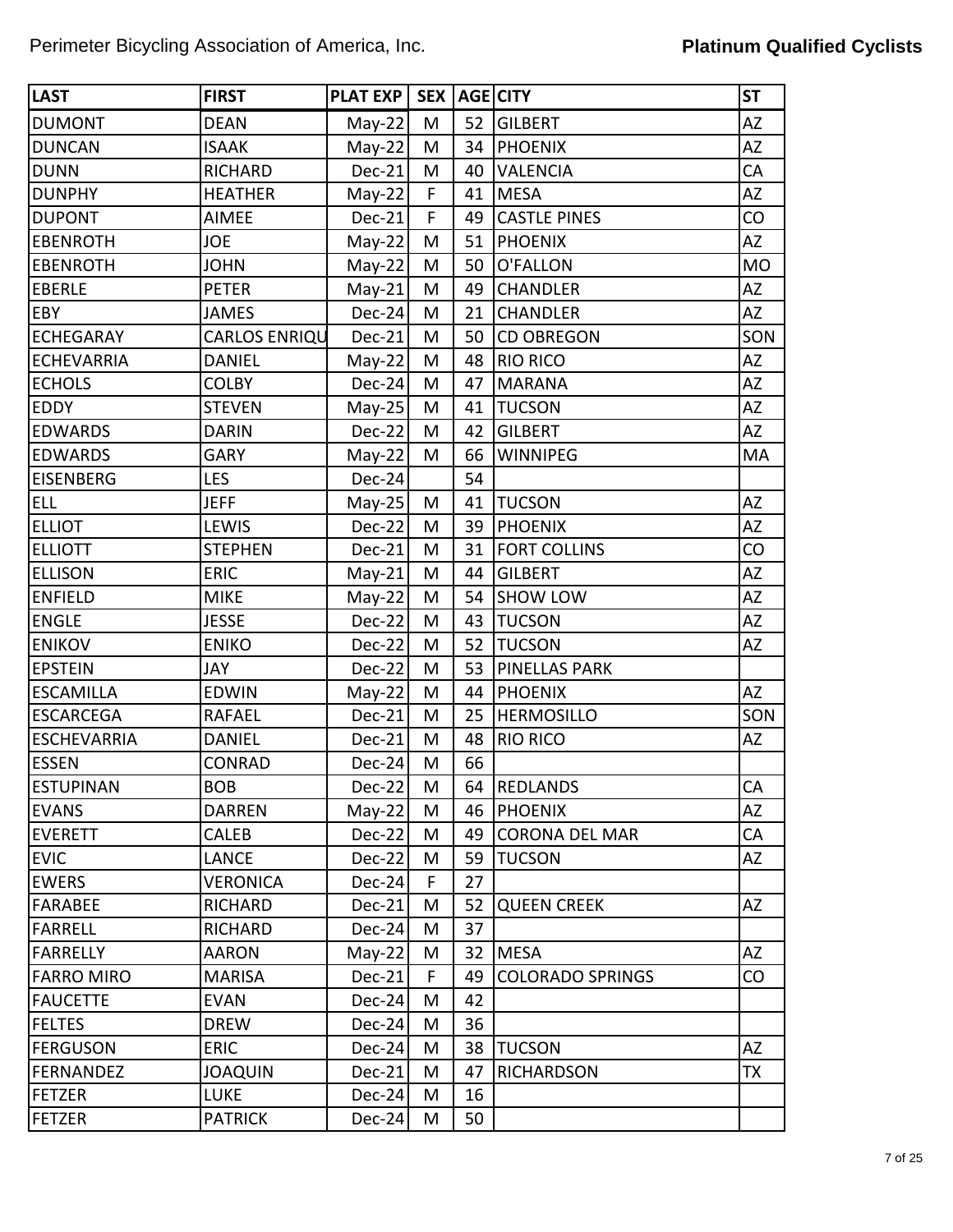| <b>LAST</b>       | <b>FIRST</b>       | PLAT EXP | <b>SEX</b> |    | <b>AGE CITY</b>        | <b>ST</b> |
|-------------------|--------------------|----------|------------|----|------------------------|-----------|
| <b>FICKE</b>      | <b>JOEL</b>        | $May-25$ | M          | 54 | <b>QUEEN CREEK</b>     | <b>AZ</b> |
| <b>FIELD</b>      | <b>WILLIAM</b>     | Dec-22   | M          | 67 | <b>JACKSON</b>         |           |
| <b>FIFE</b>       | JIM                | Dec-21   | M          | 51 | <b>GILBERT</b>         | AZ        |
| <b>FIGUEROA</b>   | <b>ALONSO</b>      | Dec-24   | M          | 22 |                        |           |
| <b>FIGUEROA</b>   | <b>MOISES</b>      | $Dec-22$ | M          | 49 | <b>AURORA</b>          | CO        |
| <b>FINCH</b>      | <b>JOHN</b>        | Dec-22   | M          | 40 | <b>FORT HUACHUCA</b>   | <b>AZ</b> |
| <b>FINNEGAN</b>   | <b>TIMOTHY</b>     | $May-25$ | M          | 36 | <b>TUCSON</b>          | <b>AZ</b> |
| <b>FLANUM</b>     | <b>CHRISTINE</b>   | $Dec-22$ | F          | 46 | <b>ANCHORAGE</b>       | AL        |
| <b>FLEMING</b>    | <b>ERIC</b>        | $Dec-24$ | M          | 41 | <b>TUCSON</b>          | <b>AZ</b> |
| <b>FLEMING</b>    | <b>KELLY</b>       | Dec-24   | F          | 39 | <b>TUCSON</b>          | <b>AZ</b> |
| <b>FLEMING</b>    | <b>KEVIN</b>       | Dec-21   | M          | 36 | <b>TUCSON</b>          | AZ        |
| <b>FLEMMING</b>   | <b>JOSEPH</b>      | $May-21$ | M          | 55 | <b>ORO VALLEY</b>      | <b>AZ</b> |
| <b>FLOLID</b>     | <b>MARK</b>        | Dec-21   | M          | 68 | <b>BOULDER</b>         | CO        |
| <b>FLURY</b>      | <b>GAVIN</b>       | Dec-21   | M          | 51 | ALBUQUERQUE            | <b>NM</b> |
| <b>FOLAND</b>     | VALERIE            | Dec-22   | F          | 47 | <b>TUCSON</b>          | AZ        |
| <b>FONSECA</b>    | <b>CHRISTOPHER</b> | $Dec-24$ | M          | 44 | <b>ORO VALLEY</b>      | AZ        |
| <b>FONTES</b>     | <b>VICTOR</b>      | $May-21$ | M          | 62 | <b>TUCSON</b>          | <b>AZ</b> |
| <b>FORBES</b>     | <b>BRIAN</b>       | $May-22$ | M          | 47 | <b>TUCSON</b>          | <b>AZ</b> |
| <b>FORD</b>       | <b>TYLER</b>       | Dec-22   | M          | 51 | <b>TUCSON</b>          | AZ        |
| <b>FORE</b>       | <b>SHANNON</b>     | $Dec-22$ | M          | 44 | <b>WASILLA</b>         |           |
| <b>FORRESTER</b>  | <b>DAN</b>         | $May-21$ | M          | 36 | <b>MESA</b>            | <b>AZ</b> |
| <b>FOSENBURG</b>  | <b>MARK</b>        | $May-21$ | M          | 58 | <b>PHOENIX</b>         | <b>AZ</b> |
| <b>FOSTER</b>     | <b>CORY</b>        | Dec-22   | M          | 40 | <b>TUCSON</b>          | <b>AZ</b> |
| <b>FOUNTAIN</b>   | <b>GARRETT</b>     | Dec-21   | M          | 47 | <b>SAN DIEGO</b>       | CA        |
| <b>FOWLER</b>     | <b>CHRIS</b>       | Dec-21   | M          | 47 | <b>SAN DIEGO</b>       | CA        |
| <b>FRASQUILLO</b> | <b>ERNIE</b>       | $May-22$ | M          | 57 | <b>TEMPE</b>           | <b>AZ</b> |
| FRITZ             | ANDREW             | $May-22$ | M          | 36 | <b>PHOENIX</b>         | <b>AZ</b> |
| <b>FRUS</b>       | <b>ANDY</b>        | $May-21$ | M          | 52 | <b>SCOTTSDALE</b>      | AZ        |
| <b>FUGAL</b>      | <b>MICHELLE</b>    | $Dec-22$ | F          |    | 46 GOODYEAR            | AZ        |
| <b>FULLER</b>     | <b>DAVID</b>       | $May-25$ | М          |    | <b>PHOENIX</b>         | AZ        |
| <b>FURNISH</b>    | <b>WILLIAM</b>     | $Dec-22$ | M          | 39 | <b>PHOENIX</b>         | AZ        |
| <b>GABEL</b>      | <b>RICHARD</b>     | $Dec-22$ | M          | 38 | <b>FRESNO</b>          | CA        |
| <b>GAIMON</b>     | <b>PHIL</b>        | $Dec-21$ | M          | 33 | <b>NORTH HOLLYWOOD</b> | CA        |
| <b>GAJEWSKI</b>   | <b>MICHAEL</b>     | $Dec-21$ | M          | 54 | <b>TUCSON</b>          | AZ        |
| <b>GALAYDA</b>    | <b>SUZANNE</b>     | $May-25$ | F          |    | <b>PHOENIX</b>         | AZ        |
| <b>GALBASINI</b>  | <b>CRAIG</b>       | $May-21$ | M          | 51 | <b>GOODYEAR</b>        | AZ        |
| <b>GALOVICH</b>   | <b>JEREMY</b>      | $May-21$ | M          | 40 | <b>MESA</b>            | AZ        |
| <b>GALLARDO</b>   | <b>JOSH</b>        | $May-25$ | M          |    | <b>HONOLULU</b>        | HI        |
| <b>GANDY</b>      | <b>KYLE</b>        | $May-21$ | M          | 27 | <b>PHOENIX</b>         | AZ        |
| <b>GANTZ</b>      | <b>CORY</b>        | $Dec-24$ | M          | 45 | <b>TUCSON</b>          | <b>AZ</b> |
| <b>GANTZ</b>      | <b>MARY</b>        | $Dec-24$ | F          | 74 | SARASOTA               | <b>FL</b> |
| <b>GAPP</b>       | <b>DOUGLAS</b>     | $Dec-21$ | M          | 57 | <b>LAS VEGAS</b>       | <b>NV</b> |
| <b>GARCIA</b>     | <b>DAVID</b>       | $Dec-22$ | M          | 33 | <b>SAN DIEGO</b>       | CA        |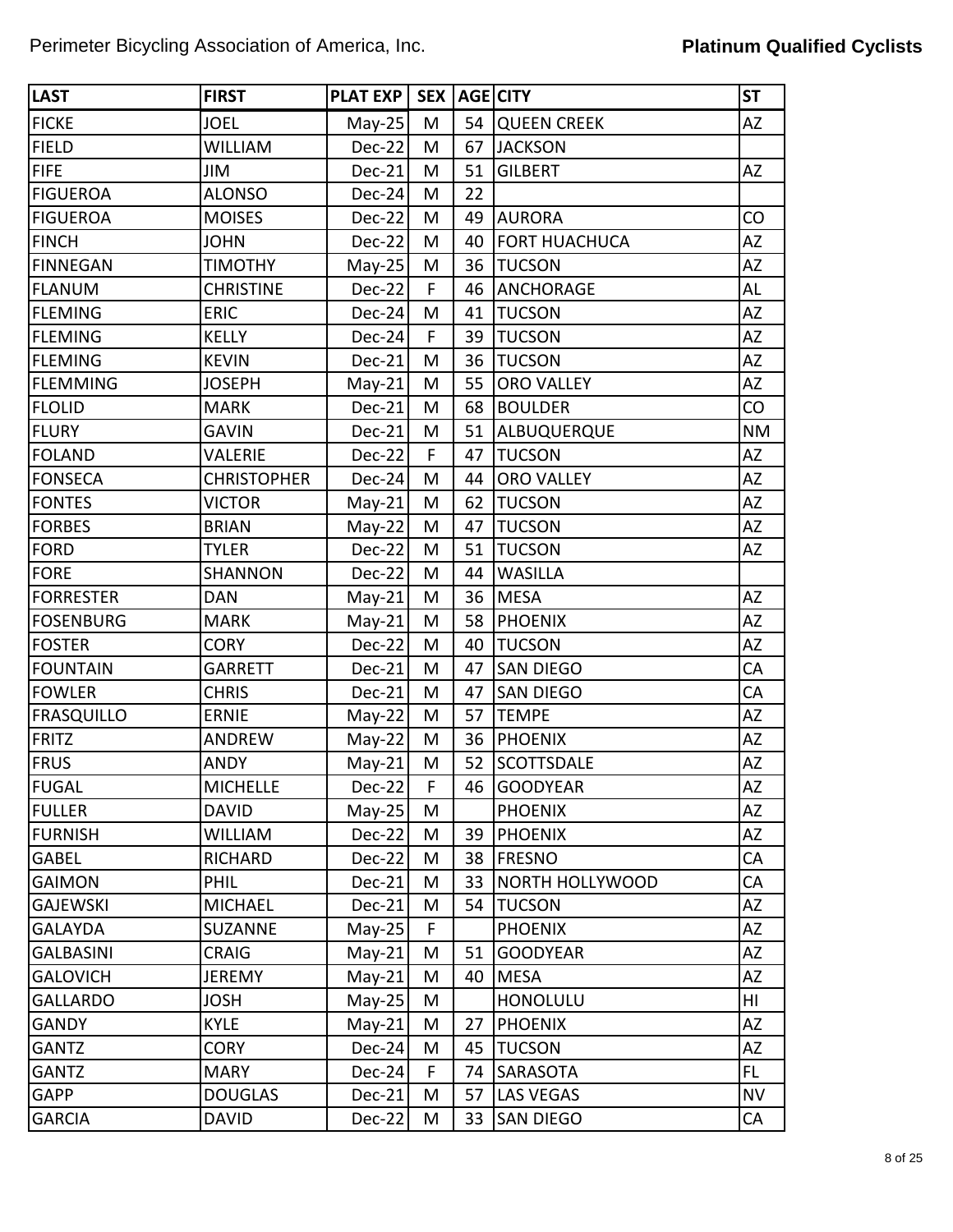| <b>LAST</b>      | <b>FIRST</b>       | <b>PLAT EXP</b> | <b>SEX</b> |    | AGE CITY            | <b>ST</b>  |
|------------------|--------------------|-----------------|------------|----|---------------------|------------|
| <b>GARCIA</b>    | <b>ERIC</b>        | Dec-21          | M          | 52 | ALBUQUERQUE         | <b>NM</b>  |
| <b>GARCIA</b>    | <b>MARLIES</b>     | Dec-24          | F          | 28 |                     |            |
| <b>GARCIA</b>    | <b>VICTOR</b>      | Dec-21          | M          | 27 | <b>SCOTTSDALE</b>   | <b>AZ</b>  |
| <b>GARDNER</b>   | <b>STEPHEN</b>     | Dec-24          | M          | 59 | <b>TUCSON</b>       | AZ         |
| <b>GARTELL</b>   | <b>CHRISTOPHER</b> | Dec-22          | M          | 33 | <b>TUCSON</b>       | AZ         |
| <b>GAY</b>       | <b>CASTLE</b>      | Dec-22          | M          | 23 | <b>TUCSON</b>       | <b>AZ</b>  |
| <b>GEIGER</b>    | <b>NEIL</b>        | Dec-22          | M          | 43 | <b>LITTLETON</b>    | CO         |
| <b>GENNETT</b>   | <b>COLIN</b>       | $May-22$        | M          | 43 | <b>PHOENIX</b>      | <b>AZ</b>  |
| <b>GEORGE</b>    | <b>ZACK</b>        | Dec-24          | M          | 41 | <b>RIO RANCHO</b>   | <b>NM</b>  |
| <b>GERARDO</b>   | <b>GEORGE</b>      | Dec-22          | M          | 54 | <b>PHOENIX</b>      | AZ         |
| <b>GERY</b>      | WILLIAM            | Dec-24          | M          | 39 |                     |            |
| <b>GEYER</b>     | <b>MARK</b>        | $May-22$        | M          | 38 | <b>MARICOPA</b>     | <b>AZ</b>  |
| <b>GIDDINGS</b>  | <b>NATHAN</b>      | Dec-24          | M          | 45 | <b>MENIFEE</b>      | CA         |
| GIL              | <b>VILLANES</b>    | $May-25$        | M          |    | <b>TUCSON</b>       | <b>AZ</b>  |
| <b>GIL GAMEZ</b> | <b>DIANA</b>       | Dec-22          | F          | 32 | <b>LOS MOCHIS</b>   | <b>SIN</b> |
| <b>GILES</b>     | <b>BRAD</b>        | Dec-22          | M          | 47 | <b>EVERGREEN</b>    | CO         |
| <b>GIRVEN</b>    | <b>WES</b>         | $May-25$        | M          |    | N LAS VEGAS         | <b>NV</b>  |
| <b>GLAZIER</b>   | <b>SHAWNA</b>      | Dec-22          | F          | 36 | <b>PHOENIX</b>      | AZ         |
| <b>GOFORTH</b>   | TIM                | Dec-21          | M          | 54 | <b>APPLE VALLEY</b> | CA         |
| GOLD             | JED                | Dec-24          | M          | 42 | <b>TUCSON</b>       | <b>AZ</b>  |
| <b>GOLIGHTLY</b> | <b>DANIEL</b>      | $May-22$        | M          | 37 | ALBUQUERQUE         | <b>NM</b>  |
| <b>GONZALES</b>  | <b>MARCIA</b>      | Dec-21          | F          | 47 | <b>RIVERSIDE</b>    | CA         |
| <b>GONZALEZ</b>  | <b>ANTONIO</b>     | Dec-22          | M          | 37 | <b>BOISE</b>        | ID         |
| <b>GONZALEZ</b>  | <b>GUILLERMO</b>   | Dec-22          | M          | 36 | <b>ST LOUIS</b>     |            |
| <b>GOODMAN</b>   | <b>MICHAEL</b>     | Dec-24          | M          | 42 |                     |            |
| <b>GOODMAN</b>   | SONNY              | $May-25$        | M          | 42 | <b>MESA</b>         | AZ         |
| <b>GOULD</b>     | <b>CHRIS</b>       | Dec-22          | M          | 56 | <b>TUCSON</b>       | AZ         |
| <b>GOULD</b>     | <b>DANIEL</b>      | Dec-24          | M          | 40 |                     |            |
| <b>GOULD</b>     | <b>MICHAEL</b>     | $Dec-24$        | M          | 43 | <b>SAN CLEMENTE</b> | CA         |
| <b>GRASMAN</b>   | <b>MARK</b>        | $May-25$        | M          |    | <b>WARMINSTER</b>   |            |
| <b>GRAY</b>      | <b>CHRIS</b>       | $May-25$        | M          |    | <b>ORO VALLEY</b>   | <b>AZ</b>  |
| <b>GRAY</b>      | <b>JOHN</b>        | $Dec-24$        | M          | 44 | <b>MESA</b>         | AZ         |
| <b>GRAY</b>      | <b>TIMOTHY</b>     | Dec-24          | Μ          | 51 |                     |            |
| <b>GREGOIRE</b>  | <b>MIKE</b>        | $May-25$        | M          | 56 | <b>SCOTTSDALE</b>   | <b>AZ</b>  |
| <b>GREUBEL</b>   | <b>SCOTT</b>       | Dec-24          | M          | 52 | <b>MORGAN HILL</b>  | CA         |
| <b>GRIFFITH</b>  | <b>CRAIG</b>       | Dec-24          | M          | 46 | ALBUQUERQUE         | <b>NM</b>  |
| <b>GRIFKA</b>    | <b>BRANT</b>       | Dec-24          | Μ          | 51 | <b>EAGLE RIVER</b>  | AK         |
| <b>GROVES</b>    | <b>JACK</b>        | $May-25$        | M          |    | ALAMEDA             | CA         |
| <b>GRUENWALD</b> | JOE                | Dec-21          | M          | 49 | <b>ORO VALLEY</b>   | AZ         |
| <b>GUERRERO</b>  | SAUL               | Dec-24          | M          | 46 | <b>PEORIA</b>       | <b>AZ</b>  |
| <b>GUIDO</b>     | ZACK               | Dec-21          | Μ          | 43 | <b>TUCSON</b>       | AZ         |
| <b>GUINCHARD</b> | <b>BENOT</b>       | Dec-22          | Μ          | 21 | COLLOMBEY-MURAZ     |            |
| <b>GURA</b>      | <b>MICHAEL</b>     | Dec-21          | M          | 39 | <b>TUCSON</b>       | AZ         |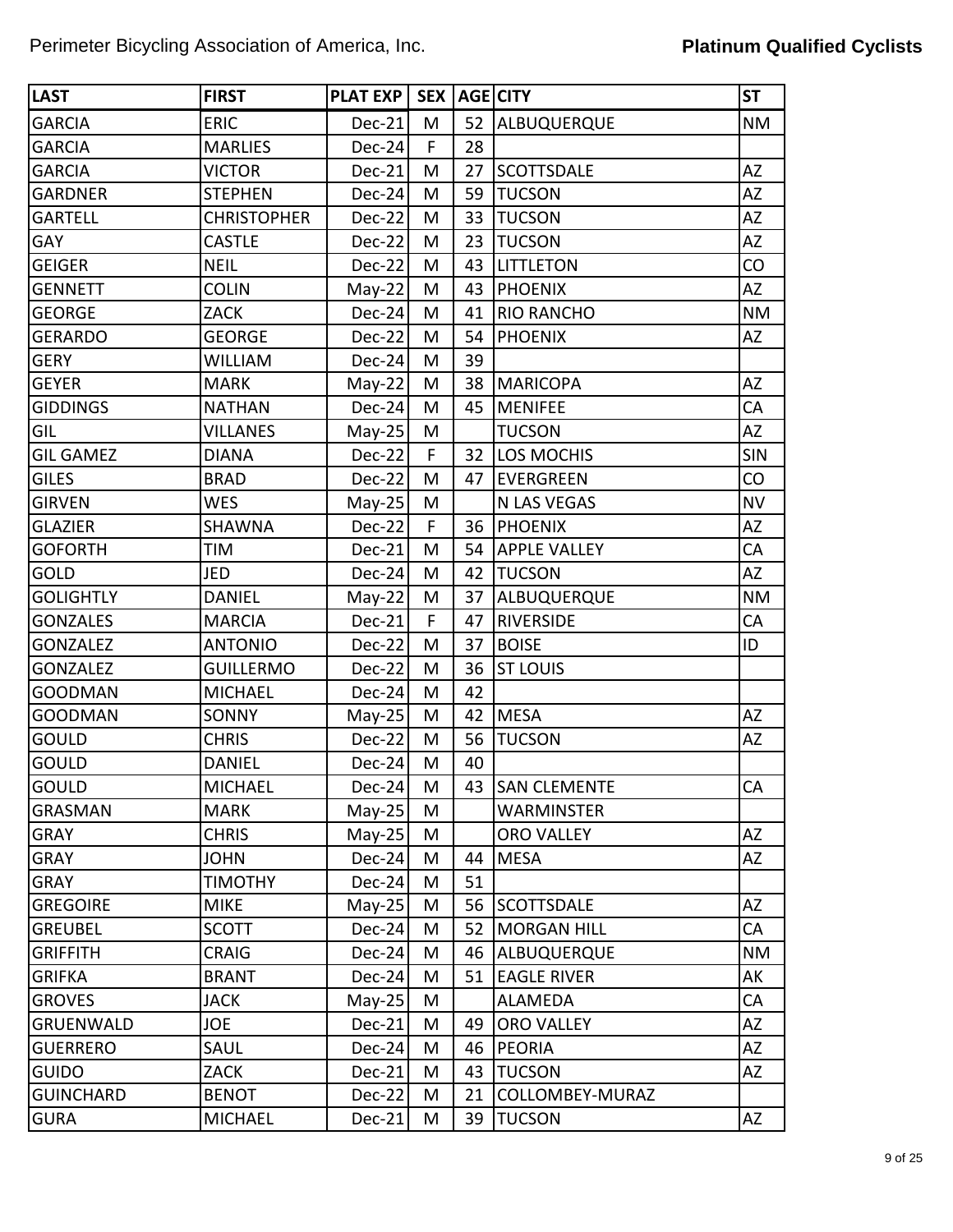| <b>LAST</b>       | <b>FIRST</b>    | <b>PLAT EXP</b> | <b>SEX</b> |    | AGE CITY              | <b>ST</b> |
|-------------------|-----------------|-----------------|------------|----|-----------------------|-----------|
| <b>GUTIERREZ</b>  | <b>ART</b>      | $Dec-24$        | M          | 53 |                       |           |
| <b>GUYOT</b>      | JAY             | Dec-22          | M          | 52 | <b>TUCSON</b>         | <b>AZ</b> |
| <b>HAAK</b>       | <b>JUSTIN</b>   | $Dec-22$        | M          | 47 | <b>FORT COLLINS</b>   | CO        |
| <b>HACKETT</b>    | <b>GEORGE</b>   | $May-25$        | M          |    | <b>PHOENIX</b>        | AZ        |
| <b>HAFLER</b>     | <b>BRYANT</b>   | $Dec-22$        | M          | 56 | <b>TUCSON</b>         | AZ        |
| <b>HAFLER</b>     | <b>MARIANNE</b> | Dec-21          | F          | 54 | <b>TUCSON</b>         | AZ        |
| <b>HAIDER</b>     | <b>STEVE</b>    | Dec-22          | M          | 46 | <b>ORO VALLEY</b>     | AZ        |
| <b>HALEY</b>      | <b>LAURA</b>    | Dec-21          | F          | 25 | <b>TUCSON</b>         | <b>AZ</b> |
| <b>HALL</b>       | <b>JEFF</b>     | Dec-21          | M          | 47 | <b>IRVINE</b>         | CA        |
| <b>HALLBERG</b>   | PEG             | Dec-21          | F          | 54 | <b>GOLDEN</b>         | CO        |
| <b>HALLBERG</b>   | <b>SHERYL</b>   | Dec-21          | F          | 56 | <b>NIWOT</b>          | CO        |
| <b>HAMALAINEN</b> | <b>JANNE</b>    | Dec-21          | M          | 57 | <b>TULSA</b>          | OK        |
| <b>HAMILTON</b>   | <b>CRAIG</b>    | Dec-24          | M          | 53 |                       |           |
| <b>HAMMOND</b>    | <b>NEIL</b>     | $May-22$        | M          | 56 | <b>PRESCOTT</b>       | <b>AZ</b> |
| <b>HANN</b>       | <b>JARRETT</b>  | Dec-24          | M          | 39 |                       |           |
| <b>HARBER</b>     | <b>BOB</b>      | Dec-21          | M          | 59 | <b>REDLANDS</b>       | CA        |
| <b>HARD</b>       | <b>CHRIS</b>    | Dec-24          | M          | 58 |                       |           |
| <b>HARKINS</b>    | <b>GREG</b>     | Dec-21          | M          | 46 | <b>HOLLYWOOD</b>      | MD        |
| <b>HARPER</b>     | <b>HENRY</b>    | Dec-24          | M          | 56 |                       |           |
| <b>HARSLEY</b>    | <b>KEVIN</b>    | $May-25$        | M          | 49 | <b>TEMPE</b>          | AZ        |
| <b>HARTMAN</b>    | <b>GREG</b>     | $Dec-24$        | M          | 68 | <b>HILLSBORO</b>      | <b>OR</b> |
| <b>HASSERJIAN</b> | <b>KIRK</b>     | Dec-21          | M          | 62 | PLEASANTON            | CA        |
| <b>HATCH</b>      | <b>MARK</b>     | $May-21$        | M          | 41 | <b>MESA</b>           | <b>AZ</b> |
| <b>HATHERLY</b>   | <b>HOPE</b>     | $May-25$        | F          |    | <b>SCOTTSDALE</b>     | ΑZ        |
| <b>HAUERT</b>     | <b>DELPHINE</b> | $May-22$        | F          | 42 | <b>SCOTTSDALE</b>     | AZ        |
| <b>HAWS</b>       | <b>LEANN</b>    | $May-25$        | F          |    | <b>MESA</b>           | AZ        |
| <b>HAYES</b>      | <b>DENISE</b>   | $Dec-24$        | F          | 51 | <b>MENIFEE</b>        | CA        |
| <b>HAYS</b>       | <b>JOHN</b>     | Dec-24          | M          | 56 | <b>ORO VALLEY</b>     | AZ        |
| <b>HAYWARD</b>    | <b>MARCUS</b>   | $May-21$        | M          | 40 | <b>MESA</b>           | AZ        |
| <b>HEAP</b>       | <b>KRIS</b>     | $May-25$        | M          |    | <b>MESA</b>           | AZ        |
| <b>HEAVIRLAND</b> | <b>CHASE</b>    | $Dec-22$        | M          | 28 | <b>SANTA ANA</b>      | CA        |
| <b>HECK</b>       | <b>JOHN</b>     | $Dec-24$        | M          | 58 | ALBUQUERQUE           | <b>NM</b> |
| <b>HEE</b>        | <b>DARREN</b>   | $Dec-22$        | M          | 60 | <b>ORO VALLEY</b>     | AZ        |
| <b>HEMERSBACH</b> | <b>JAMES</b>    | $May-22$        | M          | 64 | <b>TUCSON</b>         | AZ        |
| <b>HENRIE</b>     | <b>KYLE</b>     | Dec-22          | M          | 31 | <b>LAS VEGAS</b>      | <b>NV</b> |
| <b>HEPLER</b>     | <b>JASON</b>    | $Dec-22$        | M          | 47 | <b>TUCSON</b>         | AZ        |
| <b>HERBERT</b>    | <b>MAX</b>      | Dec-21          | M          | 27 | <b>FLAGSTAFF</b>      | AZ        |
| <b>HEREDIA</b>    | <b>ENRIQUE</b>  | $May-25$        | M          |    | <b>NOGALES</b>        | SON       |
| <b>HERNANDEZ</b>  | <b>ANDRS</b>    | $Dec-24$        | M          | 16 |                       |           |
| <b>HERNANDEZ</b>  | SANTIAGO        | $Dec-22$        | M          | 43 | <b>CIUDAD OBREGON</b> | SON       |
| <b>HERRING</b>    | <b>DAVID</b>    | $Dec-22$        | M          | 43 | <b>TUCSON</b>         | AZ        |
| <b>HERZOG</b>     | <b>STEVE</b>    | $Dec-22$        | M          | 59 | <b>TUCSON</b>         | AZ        |
| <b>HESKETT</b>    | <b>HILARY</b>   | Dec-21          | F.         | 28 | <b>TUCSON</b>         | AZ        |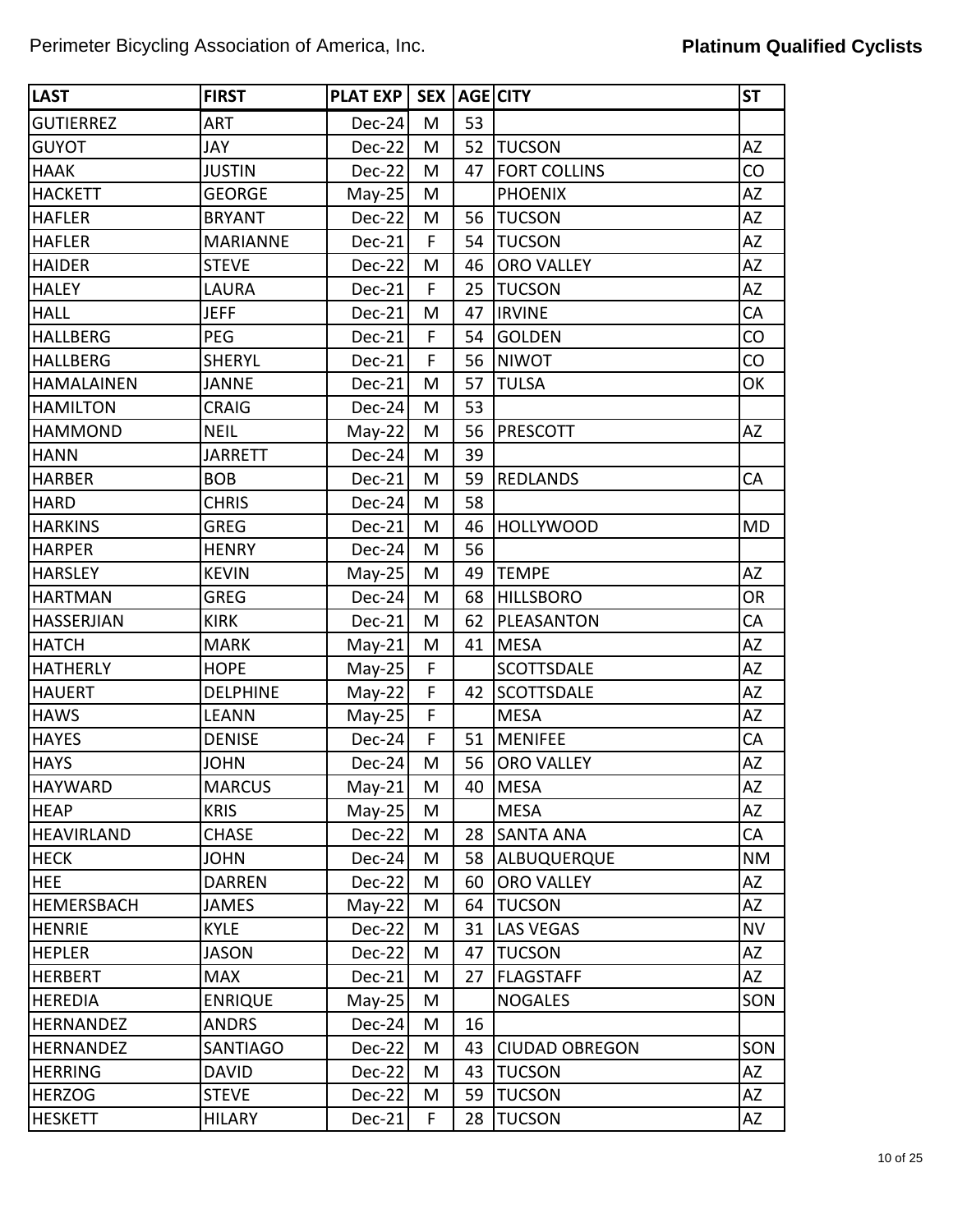| <b>LAST</b>          | <b>FIRST</b>       | PLAT EXP   SEX   AGE CITY |   |    |                        | <b>ST</b> |
|----------------------|--------------------|---------------------------|---|----|------------------------|-----------|
| <b>HIGGS</b>         | <b>ROGER</b>       | $May-21$                  | M | 32 | <b>FORT HUACHUCA</b>   | <b>AZ</b> |
| <b>HILL</b>          | <b>MALCOLM</b>     | Dec-22                    | M | 63 |                        |           |
| <b>HINZ</b>          | <b>BAILEY</b>      | Dec-24                    | F | 35 |                        |           |
| <b>HNAT</b>          | <b>KIRBY</b>       | Dec-24                    | M | 58 | <b>TUCSON</b>          | <b>AZ</b> |
| <b>HODGES</b>        | <b>YOKO</b>        | Dec-22                    | F | 45 | PEORIA                 | ΑZ        |
| <b>HOFF RUIZ</b>     | <b>MARCELA</b>     | $May-25$                  | F |    | <b>PHOENIX</b>         | ΑZ        |
| <b>HOLBROOK</b>      | <b>JAMES A</b>     | Dec-24                    | M | 54 | <b>PEORIA</b>          | ΑZ        |
| <b>HOLBROUGH</b>     | <b>MYLES</b>       | Dec-24                    | M | 28 |                        |           |
| <b>HOLMES</b>        | <b>BURTON</b>      | $May-25$                  | M | 48 | <b>TUCSON</b>          | AZ        |
| <b>HOPKINS</b>       | <b>STEPHEN</b>     | Dec-21                    | M | 55 | <b>TUCSON</b>          | AZ        |
| <b>HORHOTA</b>       | <b>CHRISTOPHER</b> | Dec-22                    | M | 37 | <b>HILLSBOROUGH</b>    |           |
| <b>HORN</b>          | <b>RICHARD</b>     | Dec-24                    | M | 52 |                        |           |
| <b>HOUTTU</b>        | <b>VILLE</b>       | $May-25$                  | M |    | <b>GILBERT</b>         | AZ        |
| <b>HOWARD</b>        | <b>JOHN</b>        | $May-22$                  | M | 72 | <b>ENCINITAS</b>       | CA        |
| <b>HSU</b>           | <b>JOHNATHAN</b>   | Dec-24                    | M | 24 |                        |           |
| <b>HUANG</b>         | <b>KEVIN</b>       | $May-21$                  | M | 32 | <b>TUCSON</b>          | ΑZ        |
| <b>HUBER</b>         | <b>MICHAEL</b>     | Dec-22                    | M | 33 | <b>TUCSON</b>          | AZ        |
| <b>HUHN</b>          | <b>MICHAEL</b>     | $May-22$                  | M | 53 | <b>QUEEN CREEK</b>     | ΑZ        |
| <b>HUIE</b>          | <b>EVA</b>         | Dec-22                    | F | 21 | <b>TUCSON</b>          | AZ        |
| <b>HUNTER</b>        | <b>JAMES</b>       | Dec-22                    | M | 59 | <b>SPRING CREEK</b>    |           |
| <b>HUNTER</b>        | <b>JOHN</b>        | Dec-24                    | M | 62 |                        |           |
| <b>HUNTER</b>        | <b>STEPHEN</b>     | Dec-21                    | M | 68 | <b>MENDOTA HEIGHTS</b> | <b>MN</b> |
| <b>HUNTER</b>        | <b>TIMMIE</b>      | $May-21$                  | M | 60 | <b>HEREFORD</b>        | AZ        |
| <b>HUSBAND</b>       | <b>NATHANIEL</b>   | Dec-22                    | M | 26 | <b>TUCSON</b>          | ΑZ        |
| <b>HYLAND</b>        | <b>GEORGE</b>      | $May-22$                  | M | 20 | <b>SCOTTSDALE</b>      | AZ        |
| <b>HYNES</b>         | <b>LISA</b>        | $May-25$                  | F | 53 | <b>LITCHFIELD PK</b>   | ΑZ        |
| <b>INTERRANTE</b>    | <b>DEREK</b>       | Dec-21                    | M | 33 | <b>TUCSON</b>          | ΑZ        |
| <b>ISBELL</b>        | <b>GARY</b>        | Dec-21                    | M | 59 | <b>CHULA VISTA</b>     | CA        |
| IULIANO              | <b>JOEY</b>        | $Dec-21$                  | M | 31 | <b>TUCSON</b>          | <b>AZ</b> |
| <b>IVICH</b>         | <b>MARGARITA</b>   | Dec-22                    | F | 41 | <b>CIUDAD OBREGN</b>   | SON       |
| <b>JANOUSEK</b>      | <b>GREG</b>        | $May-25$                  | M | 24 | <b>TEMPE</b>           | AZ        |
| <b>JARRET</b>        | <b>CHAD</b>        | Dec-22                    | M | 48 |                        |           |
| <b>JARZABEK</b>      | <b>STEVE</b>       | $May-25$                  | M | 55 | <b>RIO VERDE</b>       |           |
| <b>JEFFERS</b>       | JIM                | Dec-22                    | M | 35 | <b>PORTLAND</b>        | <b>OR</b> |
| <b>JELLESMA</b>      | <b>MICHAEL</b>     | $May-25$                  | M | 74 |                        |           |
| <b>JENSEN</b>        | <b>ROBERT</b>      | $Dec-21$                  | M | 44 | <b>DRAPER</b>          | UT        |
| <b>JESSE C ENGLE</b> |                    | $May-21$                  | M | 34 | <b>TUCSON</b>          | AZ        |
| <b>JEWELL</b>        | <b>KEVIN</b>       | $Dec-24$                  | M | 36 |                        |           |
| <b>JOBE</b>          | <b>ELIZABETH</b>   | Dec-22                    | F | 34 | <b>TUCSON</b>          | <b>AZ</b> |
| <b>JOHNSON</b>       | <b>BRIAN</b>       | $Dec-21$                  | M | 46 | <b>BEAUMONT</b>        | CA        |
| <b>JOHNSON</b>       | <b>BRIGHTON</b>    | Dec-22                    | M | 14 | <b>CAVE CREEK</b>      | AZ        |
| <b>JOHNSON</b>       | <b>CONOR</b>       | $May-25$                  | M |    | <b>TUCSON</b>          | AZ        |
| <b>JOHNSON</b>       | <b>HARRY</b>       | $May-22$                  | M | 64 | <b>FOUNTAIN HILLS</b>  | AZ        |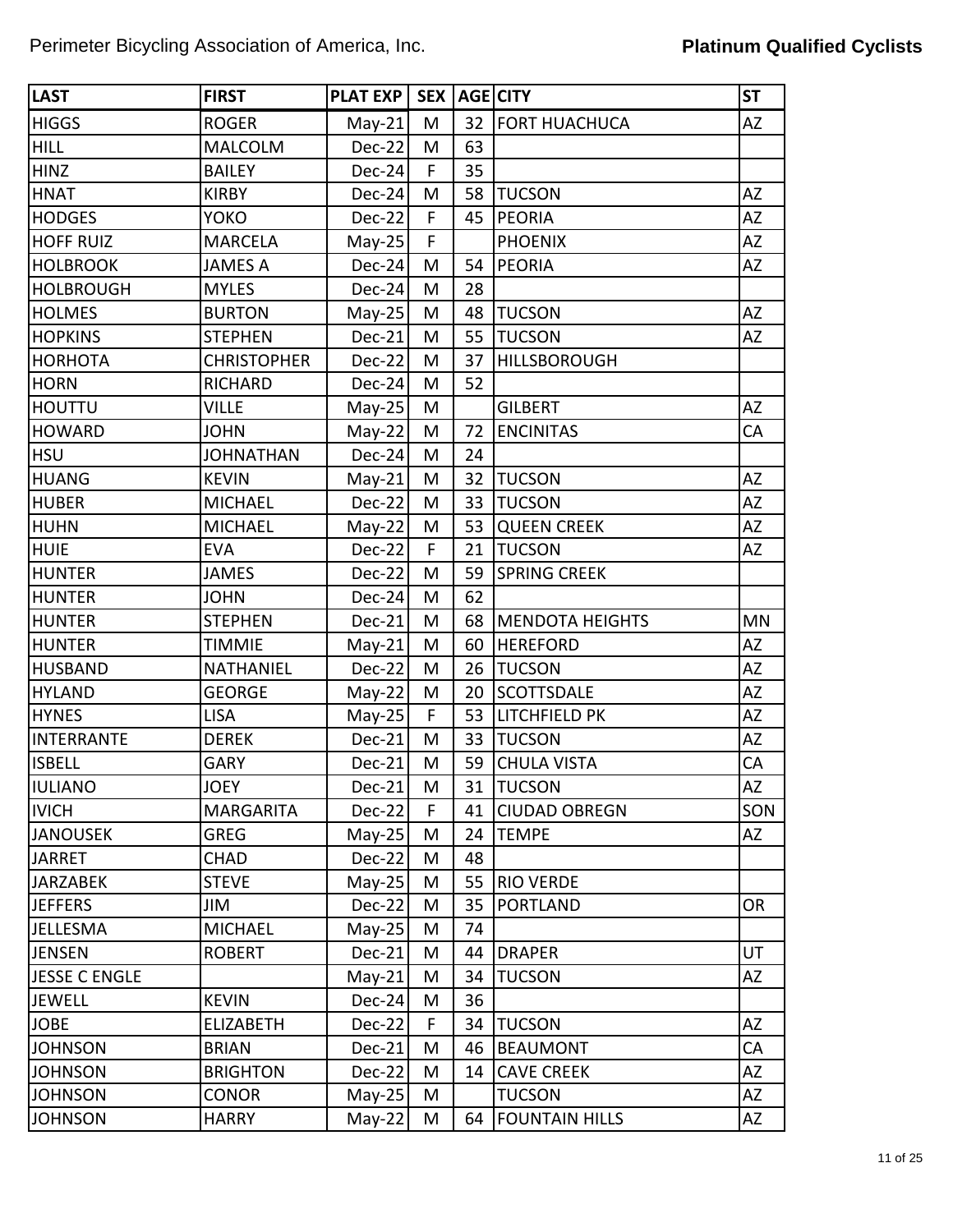| <b>LAST</b>         | <b>FIRST</b>    | PLAT EXP | SEX <sup>1</sup> |    | AGE CITY            | <b>ST</b>  |
|---------------------|-----------------|----------|------------------|----|---------------------|------------|
| <b>JOHNSON</b>      | <b>MARK</b>     | Dec-24   | M                | 42 | <b>TUCSON</b>       | AZ         |
| <b>JOHNSON</b>      | PAUL            | Dec-24   | M                | 59 |                     |            |
| <b>JOHNSON</b>      | <b>SASHA</b>    | Dec-22   | F                | 42 | <b>SURPRISE</b>     | <b>AZ</b>  |
| <b>JOHNSON</b>      | <b>SCOTT</b>    | Dec-22   | M                | 51 | <b>CAVE CREEK</b>   | <b>AZ</b>  |
| <b>JOHNSON</b>      | <b>TRAVIS</b>   | $May-22$ | M                | 59 | <b>INGLEWOOD</b>    | CA         |
| <b>JONES</b>        | <b>JASON</b>    | Dec-24   | M                | 48 |                     |            |
| <b>JONES</b>        | <b>JOSEPH J</b> | Dec-21   | M                | 55 | <b>TUCSON</b>       | <b>AZ</b>  |
| <b>JONES</b>        | <b>MATT</b>     | Dec-22   | M                | 32 | <b>TUCSON</b>       | AZ         |
| <b>JONES</b>        | <b>ROBERT</b>   | Dec-21   | M                | 63 | <b>TUCSON</b>       | AZ         |
| <b>JONES</b>        | <b>SCOTT</b>    | Dec-21   | M                | 27 | <b>SCOTTSDALE</b>   | AZ         |
| <b>JORGENSEN</b>    | <b>KYLE</b>     | $May-22$ | M                | 55 | <b>NESA</b>         | AZ         |
| <b>JORGENSEN</b>    | <b>RACHELLE</b> | Dec-21   | F                | 48 | <b>CHINO</b>        | CA         |
| <b>JULIEN</b>       | <b>DAVID</b>    | Dec-24   | M                | 52 |                     |            |
| <b>KANAVAL</b>      | <b>ALEX</b>     | Dec-21   | M                | 33 | <b>TUCSON</b>       | AZ         |
| <b>KANNO</b>        | YUMA            | Dec-22   | M                | 27 | SUKAGAWA            | <b>JPN</b> |
| <b>KAPPELMANN</b>   | <b>TERRY</b>    | Dec-22   | M                | 65 | <b>EL PRADO</b>     |            |
| <b>KARMONDY</b>     | <b>MATT</b>     | $May-25$ | M                |    | <b>TUCSON</b>       | AZ         |
| <b>KATHEDER</b>     | <b>ADAM</b>     | Dec-24   | M                | 18 |                     |            |
| <b>KAVOURAS</b>     | <b>STAVROS</b>  | $May-22$ | M                | 50 | <b>PHOENIX</b>      | AZ         |
| <b>KAZEN</b>        | <b>STEVEN</b>   | Dec-22   | M                | 61 | <b>TUCSON</b>       | AZ         |
| <b>KEEN</b>         | <b>BRIAN</b>    | Dec-22   | M                | 46 | <b>MIDDLETON</b>    |            |
| <b>KEIM</b>         | SAM             | Dec-22   | M                | 61 | <b>TUCSON</b>       | <b>AZ</b>  |
| <b>KELLER</b>       | <b>BRIAN</b>    | Dec-24   | M                | 38 |                     |            |
| <b>KELLER</b>       | <b>ED</b>       | Dec-24   | M                | 67 |                     |            |
| <b>KELLER</b>       | <b>JAMES</b>    | Dec-22   | M                | 55 | <b>JACKSONVILLE</b> |            |
| <b>KELLY</b>        | <b>ROBERT</b>   | Dec-22   | M                | 49 | <b>GILBERT</b>      | AZ         |
| <b>KENDALL</b>      | <b>OWEN</b>     | Dec-24   | M                | 39 |                     |            |
| <b>KENNEDY</b>      | <b>DILLON</b>   | Dec-21   | M                | 28 | <b>PHOENIX</b>      | AZ         |
| KENNEDY             | <b>MIKE</b>     | $Dec-24$ | M                | 48 | <b>LAS VEGAS</b>    | <b>NV</b>  |
| <b>KERBEY</b>       | THERESE         | Dec-22   | F                | 55 | <b>PHOENIX</b>      | AZ         |
| KERWIN              | <b>JOE</b>      | Dec-21   | M                | 51 | <b>ORO VALLEY</b>   | AZ         |
| <b>KESSLER</b>      | <b>DAVID</b>    | Dec-22   | M                | 53 | <b>TUCSON</b>       | AZ         |
| <b>KEY</b>          | TODD            | Dec-24   | M                | 58 | <b>SCOTTSDALE</b>   | AZ         |
| <b>KHARRL</b>       | <b>MATT</b>     | $May-25$ | Μ                |    | <b>GOODYEAR</b>     | AZ         |
| <b>KIDD</b>         | <b>IAN</b>      | $May-25$ | M                | 52 | <b>TUCSON</b>       | AZ         |
| <b>KIEKENS</b>      | KELLI           | Dec-21   | F                | 27 | <b>TUCSON</b>       | AZ         |
| <b>KILGORE</b>      | <b>MARIA</b>    | $May-21$ | F                | 31 | <b>TEMPE</b>        | AZ         |
| <b>KINGSBOROUGH</b> | <b>BARBARA</b>  | Dec-21   | F                | 68 | <b>MOUNT KISCO</b>  | <b>NY</b>  |
| <b>KINGSLEY</b>     | <b>KARST</b>    | Dec-24   | Μ                | 25 | <b>NOGALES</b>      | SON        |
| <b>KIPHART</b>      | <b>DONALD</b>   | Dec-22   | M                | 64 | <b>SANTA FE</b>     | <b>NM</b>  |
| <b>KIRACOFE</b>     | <b>KAIDEN</b>   | $May-22$ | F                | 14 | <b>TUCSON</b>       | AZ         |
| <b>KIZER</b>        | <b>JADE</b>     | Dec-21   | M                | 45 | <b>WINDSOR</b>      | CO         |
| <b>KLING</b>        | <b>MICHAEL</b>  | Dec-22   | M                | 57 | <b>LAS VEGAS</b>    | <b>NV</b>  |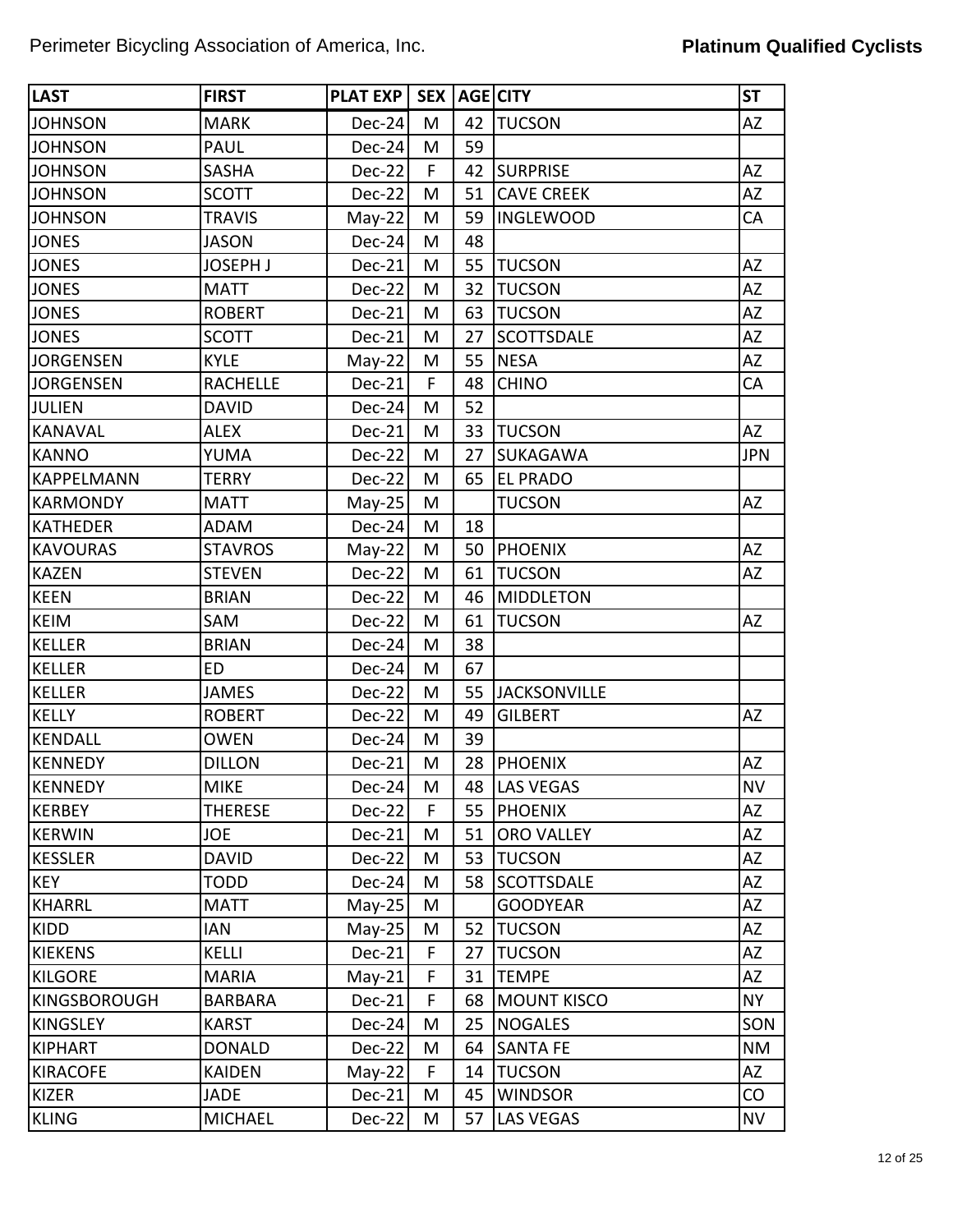| <b>LAST</b>         | <b>FIRST</b>       | <b>PLAT EXP</b> | SEX <sup>1</sup> |    | AGE CITY             | <b>ST</b> |
|---------------------|--------------------|-----------------|------------------|----|----------------------|-----------|
| <b>KLOSE</b>        | <b>ANDREW</b>      | Dec-24          | M                | 52 | <b>MESA</b>          | AZ        |
| <b>KNITTLE</b>      | <b>DEREK</b>       | $May-21$        | M                | 66 | <b>TEMPE</b>         | ΑZ        |
| <b>KNOX</b>         | <b>BRAD</b>        | Dec-24          | M                | 39 | <b>MARANA</b>        | AZ        |
| <b>KOENIG</b>       | <b>PAUL</b>        | Dec-22          | M                | 55 | <b>TUCSON</b>        | AZ        |
| <b>KONYHA</b>       | <b>ALEXANDRA</b>   | Dec-24          | M                | 29 |                      |           |
| <b>KOREN</b>        | <b>MICHAEL</b>     | Dec-21          | M                | 53 | <b>LONE TREE</b>     | CO        |
| <b>KORNHOFF</b>     | <b>KIRK</b>        | Dec-21          | M                | 47 | <b>TUCSON</b>        | AZ        |
| <b>KORUPCZYNSKI</b> | <b>ARTHUR</b>      | Dec-22          | M                | 37 | <b>GILBERT</b>       | AZ        |
| <b>KOZIKOWSKI</b>   | <b>RAYMOND</b>     | Dec-21          | M                | 36 | <b>TUCSON</b>        | AZ        |
| <b>KRAMER</b>       | <b>JAMES</b>       | Dec-22          | M                | 51 | <b>SCOTTSDALE</b>    | AZ        |
| <b>KRAMER</b>       | <b>LEVI</b>        | Dec-22          | M                | 20 |                      |           |
| <b>KRAUS</b>        | <b>WILLIAM</b>     | $May-22$        | M                | 37 | <b>MORENCI</b>       | <b>AZ</b> |
| <b>KREUTZFELDT</b>  | <b>RICHARD</b>     | Dec-24          | M                | 67 | <b>GLENVIEW</b>      |           |
| <b>KRIMPEL</b>      | <b>FERNANDO</b>    | Dec-24          | M                | 44 | <b>OBREGON</b>       | SON       |
| <b>KROEMER</b>      | <b>KURT</b>        | Dec-24          | M                | 58 | <b>PHOENIX</b>       | <b>AZ</b> |
| <b>KUBINSKI</b>     | <b>BOB</b>         | Dec-22          | M                | 60 | <b>MISSION VIEJO</b> | CA        |
| <b>KUCHTA</b>       | <b>AYLA</b>        | $Dec-22$        | F                | 59 | <b>FORT COLLINS</b>  | CO        |
| <b>KULIAS</b>       | <b>JOHN</b>        | Dec-22          | M                | 58 | <b>PHOENIX</b>       | AZ        |
| <b>KUNOW</b>        | <b>DOUG</b>        | Dec-24          | M                | 56 |                      |           |
| <b>LACLEDE</b>      | <b>KEVIN</b>       | Dec-24          | M                | 57 | <b>DENVER</b>        | CO        |
| <b>LACOMBE</b>      | <b>BUD</b>         | $May-22$        | M                | 53 | <b>SCOTTSDALE</b>    | <b>AZ</b> |
| <b>LAFONTAINE</b>   | <b>ERIC</b>        | Dec-22          | M                | 41 | <b>TUCSON</b>        | AZ        |
| LAGE                | <b>DOUG</b>        | $May-21$        | M                | 43 | <b>SCOTTSDALE</b>    | AZ        |
| LAING               | <b>PETER</b>       | Dec-21          | M                | 50 | <b>TUCSON</b>        | AZ        |
| <b>LAMBERT</b>      | ALEXANDRE          | Dec-21          | M                | 20 | <b>TUCSON</b>        | <b>AZ</b> |
| LANE                | <b>ROBBIE</b>      | Dec-24          | M                | 34 |                      |           |
| <b>LANKES</b>       | <b>MARK</b>        | $Dec-24$        | M                | 64 | <b>AUBURN</b>        | <b>NY</b> |
| <b>LANKFORD</b>     | <b>DEVIN</b>       | $May-22$        | M                | 48 | <b>TUCSON</b>        | AZ        |
| <b>LANTZ</b>        | <b>THOMAS</b>      | $May-25$        | M                | 53 | <b>ALBUQUERQUE</b>   | <b>NM</b> |
| LARSON              | <b>CHRISTOPHER</b> | $Dec-24$        | M                | 34 |                      |           |
| LARSON              | <b>ERIC</b>        | Dec-24          | M                | 36 | <b>TUCSON</b>        | <b>AZ</b> |
| <b>LASTOVICKA</b>   | <b>JOHN</b>        | $May-25$        | M                |    | <b>CHICAGO</b>       | IL        |
| <b>LAUER</b>        | <b>CHRISTINA</b>   | Dec-24          | F                | 36 |                      |           |
| <b>LAWRENCE</b>     | <b>MARK</b>        | Dec-21          | M                | 56 | <b>LEEDS</b>         | UK        |
| <b>LAYTON</b>       | S. OWEN            | Dec-22          | M                | 46 | <b>MESA</b>          | AZ        |
| <b>LEACH</b>        | <b>JOHN R</b>      | Dec-22          | M                | 38 | <b>TUCSON</b>        | AZ        |
| <b>LEANY</b>        | <b>TODD</b>        | Dec-24          | M                | 54 |                      |           |
| <b>LEATHAM</b>      | <b>DALLAS</b>      | $May-22$        | M                | 33 | <b>MESA</b>          | <b>AZ</b> |
| LE.                 | <b>THINH</b>       | $May-25$        | M                |    | <b>PHOENIX</b>       | AZ        |
| LEE                 | <b>ERIC</b>        | $May-25$        | M                | 40 | <b>PHOENIX</b>       | AZ        |
| <b>LEE</b>          | <b>KEN</b>         | Dec-22          | M                | 43 | <b>TUCSON</b>        | AZ        |
| <b>LEGARIA</b>      | <b>LUIS</b>        | $May-25$        | M                |    | <b>TUCSON</b>        | AZ        |
| <b>LEON</b>         | <b>IVES</b>        | $Dec-21$        | M                | 46 | <b>TIJUANA</b>       | BC        |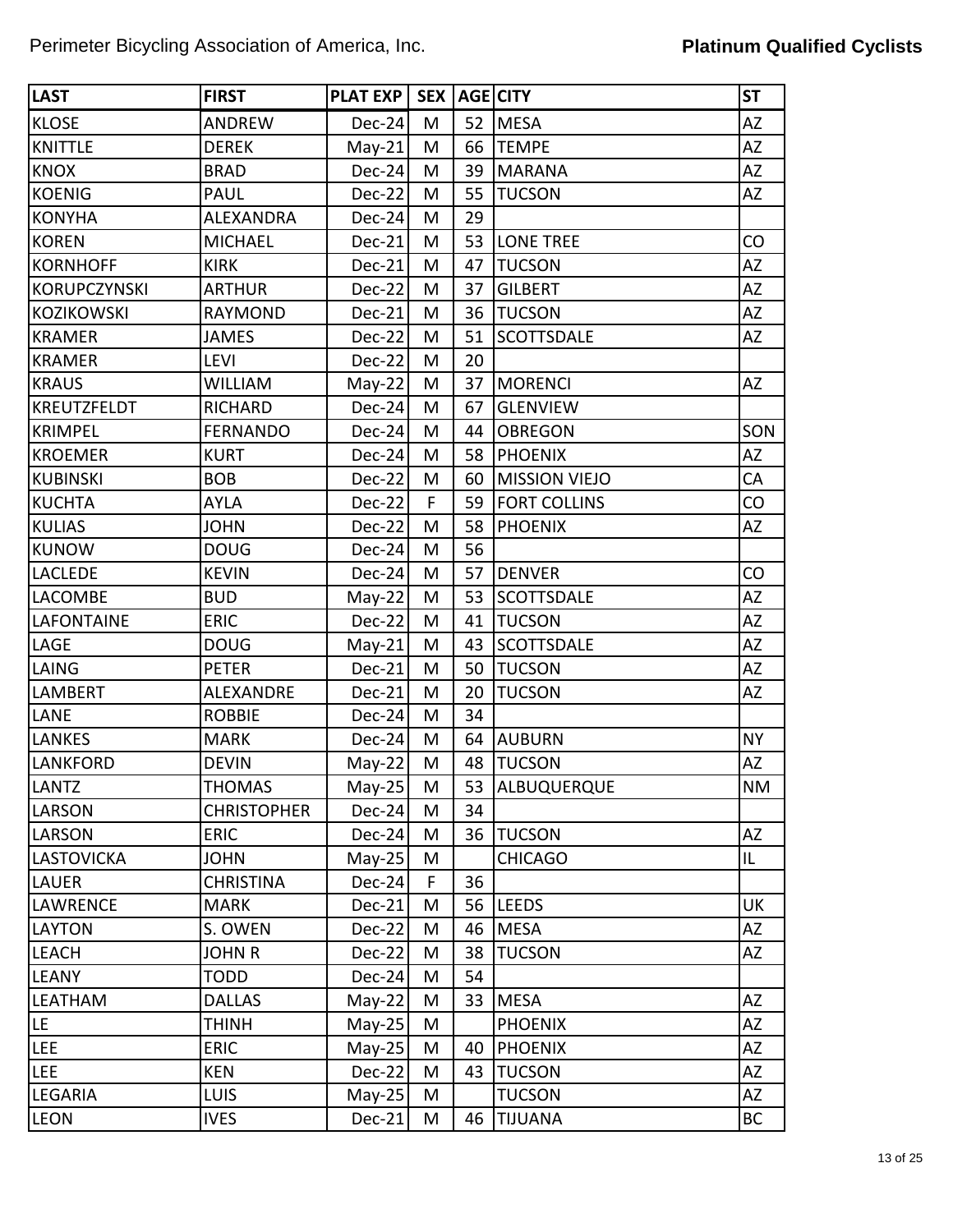| <b>LAST</b>        | <b>FIRST</b>         | <b>PLAT EXP</b> | SEX <sup>1</sup> |    | AGE CITY                | <b>ST</b>  |
|--------------------|----------------------|-----------------|------------------|----|-------------------------|------------|
| <b>LEON</b>        | <b>JOSE GUADALUR</b> | Dec-22          | M                | 36 | <b>LOS MOCHIS</b>       | <b>SIN</b> |
| <b>LEON</b>        | LUIS                 | Dec-24          | M                | 52 |                         |            |
| <b>LEON TACHNA</b> | <b>LUIS JAVIER</b>   | Dec-22          | M                | 38 | LOS MOCHIS              | <b>SIN</b> |
| <b>LEON</b>        | <b>RUBN</b>          | $May-25$        | M                |    | <b>RIO RICO</b>         | AZ         |
| <b>LEWIS</b>       | <b>GREG</b>          | Dec-24          | M                | 59 |                         |            |
| <b>LEWIS</b>       | <b>MICHELE</b>       | $May-21$        | F                | 50 | <b>TUCSON</b>           | <b>AZ</b>  |
| <b>LEYVA</b>       | <b>FRANCISCO</b>     | May-25          | M                |    | <b>TUCSON</b>           | AZ         |
| <b>LIDDELL</b>     | TOM                  | Dec-22          | M                | 38 | <b>MESA</b>             | AZ         |
| <b>LINDSTROM</b>   | <b>JOHAN</b>         | $May-21$        | M                | 39 | <b>BROOMFIELD</b>       | CO         |
| <b>LISTER</b>      | CAMERON              | Dec-22          | M                | 25 | <b>HUNTINGTON BEACH</b> | CA         |
| LIZARRAGA          | <b>JESUS</b>         | Dec-24          | M                | 31 |                         |            |
| <b>LIZZUL</b>      | <b>NANCY</b>         | Dec-24          | F                | 50 |                         |            |
| LOFRUSCIO          | <b>CHRISTOPHER</b>   | $May-22$        | M                | 49 | <b>MESA</b>             | AZ         |
| <b>LOGANBILL</b>   | <b>KENT</b>          | Dec-21          | M                | 55 | <b>TUCSON</b>           | <b>AZ</b>  |
| <b>LOPEZ</b>       | <b>JESSICA</b>       | Dec-24          | F                | 33 |                         |            |
| <b>LOPEZ</b>       | <b>JESUS</b>         | Dec-24          | M                | 29 |                         |            |
| <b>LOPEZ</b>       | <b>JOSE</b>          | Dec-21          | M                | 46 | <b>CD OBREGON</b>       | SON        |
| LOPEZ              | <b>KARISSA</b>       | Dec-22          | F                | 24 | <b>TUCSON</b>           | AZ         |
| <b>LOUGEE</b>      | <b>CODY</b>          | Dec-22          | M                | 40 | <b>TUCSON</b>           | <b>AZ</b>  |
| LUJAN              | <b>OSCAR</b>         | Dec-24          | M                | 51 |                         |            |
| <b>LUPIEN</b>      | <b>JOSEPH</b>        | Dec-22          | M                | 25 |                         |            |
| <b>LYMAN</b>       | <b>JOE</b>           | Dec-24          | M                | 33 |                         |            |
| <b>LYNCH</b>       | <b>JEFF</b>          | Dec-22          | M                | 41 | <b>RYE</b>              |            |
| <b>LYNCH</b>       | <b>LOUISE</b>        | May-25          | F                |    | <b>PEORIA</b>           | <b>AZ</b>  |
| <b>LYNN</b>        | RANDALL              | Dec-21          | M                | 56 | ALBUQUERQUE             | <b>NM</b>  |
| <b>MACAULAY</b>    | <b>WILLIAM</b>       | $May-22$        | M                | 37 | <b>TUCSON</b>           | AZ         |
| MACAULEY           | <b>KELLY</b>         | Dec-21          | M                | 56 | <b>PRESCOTT</b>         | AZ         |
| MADIGAN            | <b>BECKY</b>         | May-25          | F                | 43 | <b>TUCSON</b>           | AZ         |
| MADIGAN            | <b>BRIAN</b>         | $May-25$        | M                | 42 | <b>TUCSON</b>           | AZ         |
| <b>MADOLE</b>      | <b>STEVE</b>         | $May-22$        | M                | 51 | <b>KINGMAN</b>          | AZ         |
| <b>MANES</b>       | <b>LEE</b>           | Dec-24          | M                | 38 |                         |            |
| <b>MAPEL</b>       | <b>MEREDITH</b>      | Dec-22          | F                | 49 | <b>DURANGO</b>          | CO         |
| <b>MARCOTTE</b>    | <b>ERIC</b>          | Dec-22          | M                | 39 | <b>SCOTTSDALE</b>       | <b>AZ</b>  |
| <b>MARKUSEN</b>    | <b>MARTHA</b>        | Dec-24          | F                | 66 |                         |            |
| <b>MARTIN</b>      | <b>JONATHAN</b>      | Dec-22          | M                | 38 | <b>SAN DIEGO</b>        | CA         |
| <b>MARTIN</b>      | PHIL                 | Dec-22          | M                | 49 | <b>PHOENIX</b>          | AZ         |
| <b>MARTINEZ</b>    | <b>JOSE</b>          | $May-22$        | M                | 48 | <b>MORENCI</b>          | AZ         |
| <b>MASON</b>       | ED                   | Dec-22          | M                | 53 | <b>TUCSON</b>           | AZ         |
| <b>MASON</b>       | PAUL                 | $May-25$        | M                | 38 | <b>MURRIETA</b>         | CA         |
| <b>MATHEWS</b>     | ERIN                 | $May-21$        | F                | 39 | <b>GOODYEAR</b>         | AZ         |
| <b>MATSUMOTO</b>   | <b>BRIAN</b>         | Dec-22          | M                | 55 | <b>WALNUT</b>           | CA         |
| MAUTER             | <b>JAMES</b>         | $May-22$        | M                | 52 | <b>GILBERT</b>          | AZ         |
| <b>MCAVOY</b>      | <b>BRETT</b>         | $May-25$        | M                | 46 | <b>MESA</b>             | AZ         |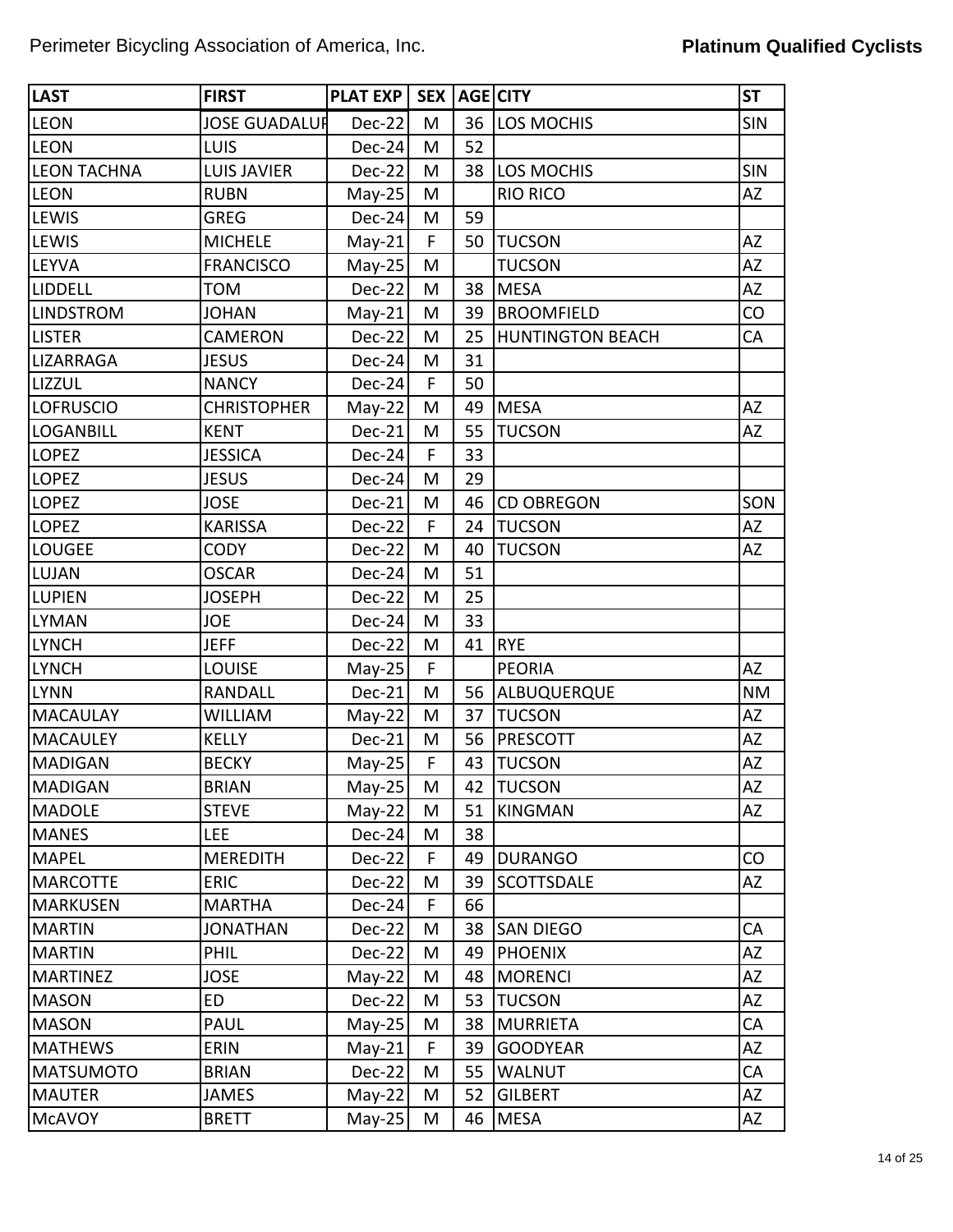| <b>LAST</b>       | <b>FIRST</b>     | PLAT EXP | SEX <sup>1</sup> |    | AGE CITY               | <b>ST</b>  |
|-------------------|------------------|----------|------------------|----|------------------------|------------|
| <b>MCCABE</b>     | <b>TRAVIS</b>    | $Dec-22$ | M                | 30 | PRESCOTT               | <b>AZ</b>  |
| <b>MCCORMICK</b>  | <b>DAN</b>       | $Dec-24$ | M                | 35 | <b>TUCSON</b>          | <b>AZ</b>  |
| <b>MCCOY</b>      | <b>RUSS</b>      | $May-21$ | M                | 58 | <b>PLACITAS</b>        | <b>NM</b>  |
| <b>MCDONALD</b>   | <b>AIDAN</b>     | $May-22$ | M                | 13 | <b>TUCSON</b>          | AZ         |
| <b>MCDORMAN</b>   | <b>BILL</b>      | Dec-21   | M                | 65 | <b>CORNVILLE</b>       | <b>AZ</b>  |
| <b>MCELHINNEY</b> | <b>MARK</b>      | Dec-22   | M                | 52 | <b>MARANA</b>          | <b>AZ</b>  |
| <b>MCEVOY</b>     | <b>KASEY</b>     | $May-22$ | $\mathsf F$      | 26 | <b>TUCSON</b>          | <b>AZ</b>  |
| <b>MCGEHEE</b>    | DAN              | Dec-22   | M                | 57 | <b>MESA</b>            | <b>AZ</b>  |
| <b>MCGEHEE</b>    | <b>MARY</b>      | $May-22$ | F                | 56 | <b>MESA</b>            | <b>AZ</b>  |
| <b>McGEOUGH</b>   | <b>CORMAC</b>    | Dec-24   | M                | 30 |                        |            |
| <b>McGINTY</b>    | <b>MITCH</b>     | $Dec-24$ | M                | 43 |                        |            |
| <b>MCKENNA</b>    | <b>DAVID</b>     | $May-22$ | M                | 61 | <b>PHOENIX</b>         | <b>AZ</b>  |
| <b>MCNAMARA</b>   | <b>KEVIN</b>     | $May-25$ | M                |    | <b>ORO VALLEY</b>      | <b>AZ</b>  |
| <b>MCNULTY</b>    | <b>ANDRE</b>     | $Dec-24$ | M                | 50 | <b>TUCSON</b>          | <b>AZ</b>  |
| <b>MCOMBER</b>    | <b>RON</b>       | Dec-22   | M                | 63 | <b>BROOMFIELD</b>      | CO         |
| <b>MCWHIRTER</b>  | <b>MATT</b>      | $May-22$ | M                | 47 | <b>SCOTTSDALE</b>      | <b>AZ</b>  |
| <b>MEEKER</b>     | <b>RICHARD</b>   | Dec-22   | M                | 57 | <b>CORONA DEL MAR</b>  | CA         |
| <b>MEEKS</b>      | <b>BARRY</b>     | $May-21$ | M                | 58 | <b>GILBERT</b>         | <b>AZ</b>  |
| <b>MEERES</b>     | <b>MICHAEL</b>   | Dec-22   | M                | 59 | <b>RED DEER</b>        |            |
| <b>MEHLHASE</b>   | <b>ALEXANDRA</b> | $May-25$ | F                |    | <b>GILBERT</b>         | <b>AZ</b>  |
| <b>MELENDEZ</b>   | <b>GILBERTO</b>  | Dec-22   | M                | 31 |                        |            |
| <b>MELENDEZ</b>   | <b>HECTOR</b>    | Dec-22   | M                | 61 | <b>TUCSON</b>          | <b>AZ</b>  |
| <b>MELLADY</b>    | TIM              | Dec-22   | M                | 48 | ALBUQUERQUE            | <b>NM</b>  |
| <b>MENNOW</b>     | <b>ROBERT</b>    | Dec-24   | M                | 46 |                        |            |
| <b>MENNOW</b>     | SARAH            | Dec-24   | F                | 44 |                        |            |
| <b>MERZ</b>       | <b>JORDAN</b>    | $May-25$ | M                |    | <b>PHOENIX</b>         | AZ         |
| <b>MEULLENET</b>  | SAMUEL           | $Dec-24$ | M                | 21 | <b>SCOTTSDALE</b>      | <b>AZ</b>  |
| <b>MEYER</b>      | <b>ANDREW</b>    | Dec-22   | M                | 63 | <b>TUCSON</b>          | AZ         |
| MEYER             | <b>DAVID</b>     | $Dec-24$ | M                | 68 |                        |            |
| <b>MICHAUD</b>    | CARM             | $Dec-24$ | F                | 46 |                        |            |
| <b>MICHELUSI</b>  | <b>NICOLO</b>    | $May-25$ | M                |    | <b>CHANDLER</b>        | <b>AZ</b>  |
| <b>MICKELSON</b>  | CHAD             | Dec-21   | M                | 37 | <b>HENDERSON</b>       | <b>NV</b>  |
| <b>MIKKELSON</b>  | <b>KEVIN</b>     | $Dec-22$ | M                | 49 | <b>TUCSON</b>          | <b>AZ</b>  |
| <b>MILLER</b>     | <b>BRENN</b>     | $Dec-22$ | M                | 39 | <b>GARLAND</b>         | <b>TX</b>  |
| <b>MILLER</b>     | <b>DEAN</b>      | Dec-21   | M                | 57 | <b>CUMBERLAND</b>      | <b>ME</b>  |
| <b>MILLS</b>      | <b>KEEGAN</b>    | $May-21$ | M                | 31 | <b>TUCSON</b>          | AZ         |
| <b>MIRANDA</b>    | <b>OSCAR</b>     | $Dec-22$ | M                | 53 | LOS MOCHIS             | <b>SIN</b> |
| <b>MITRY</b>      | <b>RYAN</b>      | $Dec-21$ | M                | 36 | RANCHO SANTA MARGARITA | CA         |
| MOELLER           | <b>BRETT</b>     | $Dec-22$ | M                | 39 | <b>MARANA</b>          | AZ         |
| <b>MOLONY</b>     | <b>RYAN</b>      | $May-25$ | M                |    | <b>PHOENIX</b>         | AZ         |
| <b>MONIN</b>      | ED               | $Dec-24$ | M                | 50 | <b>TUCSON</b>          | AZ         |
| <b>MONTUFAR</b>   | <b>ALDY</b>      | $Dec-24$ | M                | 39 |                        |            |
| <b>MONKS</b>      | <b>CONNER</b>    | $May-22$ | M                | 24 | <b>MESA</b>            | AZ         |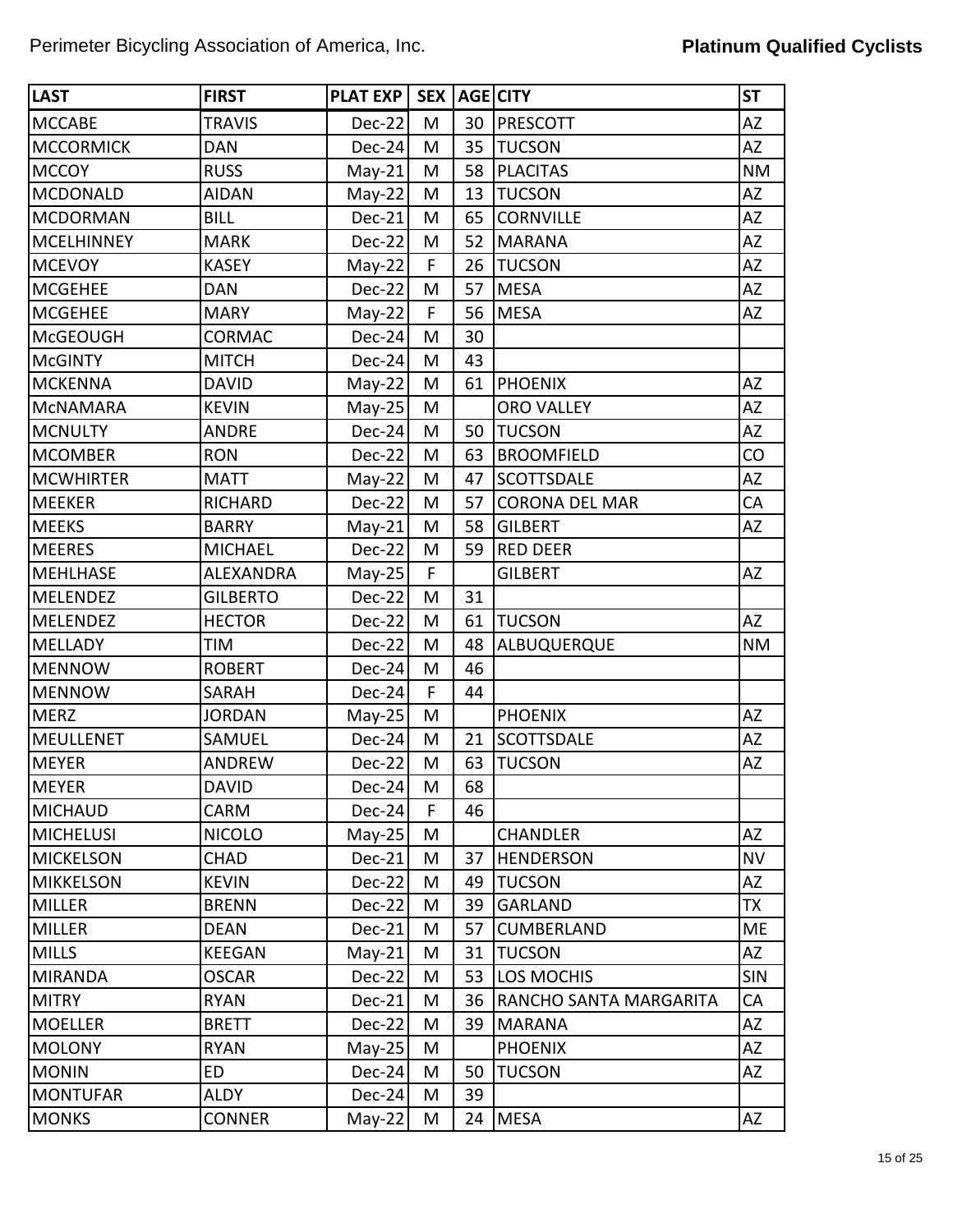| <b>LAST</b>         | <b>FIRST</b>       | <b>PLAT EXP</b> | <b>SEX</b> |    | AGE CITY                | <b>ST</b>  |
|---------------------|--------------------|-----------------|------------|----|-------------------------|------------|
| <b>MOODY</b>        | <b>TREVOR</b>      | Dec-21          | M          | 39 | <b>PHOENIX</b>          | <b>AZ</b>  |
| <b>MOORE</b>        | <b>REED</b>        | Dec-24          | M          | 67 | <b>SAN DIEGO</b>        | CA         |
| <b>MORE</b>         | <b>DANIEL</b>      | Dec-22          | M          | 57 | <b>COLLINGWOOD</b>      |            |
| <b>MORENO</b>       | <b>IRAM</b>        | Dec-22          | M          | 45 | <b>LOS MOCHIS</b>       | <b>SIN</b> |
| <b>MORENO LOPEZ</b> | <b>LOURDES</b>     | $May-25$        | F          |    | <b>MEXICALI</b>         |            |
| <b>MORGAN</b>       | <b>AARON</b>       | Dec-21          | M          | 30 | <b>EL PASO</b>          | <b>TX</b>  |
| <b>MORGAN</b>       | <b>DOUGLAS</b>     | $Dec-24$        | M          | 54 |                         |            |
| <b>MORGANSTERN</b>  | <b>STEVE</b>       | $May-22$        | M          | 51 | <b>TUCSON</b>           | <b>AZ</b>  |
| <b>MORRIS</b>       | <b>KEN</b>         | $May-22$        | M          | 64 | <b>SCOTTSDALE</b>       | <b>AZ</b>  |
| <b>MORRIS</b>       | <b>KENNETH</b>     | $Dec-22$        | M          | 51 | <b>SANDY</b>            | UT         |
| <b>MOTAMEL</b>      | <b>MANI</b>        | Dec-21          | M          | 51 | <b>LADERA RANCH</b>     | CA         |
| <b>MOULTON</b>      | <b>JASON</b>       | Dec-22          | M          | 44 | <b>SAN TAN VALLEY</b>   | <b>AZ</b>  |
| <b>MUIR</b>         | <b>MARK</b>        | $May-25$        | M          | 46 | <b>GILBERT</b>          | AZ         |
| <b>MULHOLLAND</b>   | SARAH              | $May-21$        | F          | 55 | <b>TUCSON</b>           | <b>AZ</b>  |
| <b>MULLER</b>       | <b>MATTHEW</b>     | $May-21$        | M          | 45 | <b>PHOENIX</b>          | AZ         |
| <b>MURPHY</b>       | <b>KENDRICK</b>    | $May-21$        | M          | 31 | <b>TUCSON</b>           | <b>AZ</b>  |
| <b>MURRAY</b>       | <b>STEVE</b>       | $May-25$        | M          |    | <b>MESA</b>             | AZ         |
| <b>MY</b>           | <b>TIMOTHY</b>     | $Dec-22$        | M          | 26 | <b>TUCSON</b>           | <b>AZ</b>  |
| <b>MYCHAJLIW</b>    | <b>ADAM</b>        | $May-25$        | M          | 14 | <b>SCOTTSDALE</b>       | <b>AZ</b>  |
| <b>MYERS</b>        | <b>BRIAN</b>       | $Dec-21$        | M          | 58 | <b>CHULA VISTA</b>      | CA         |
| <b>NAGLE</b>        | <b>MINDY</b>       | Dec-22          | F          | 52 | <b>ASPEN</b>            | CO         |
| <b>NEAL</b>         | <b>NIKKI</b>       | $May-25$        | F          | 57 | <b>GOODYEAR</b>         | <b>AZ</b>  |
| <b>NEKIMKEN</b>     | <b>JUDY</b>        | $Dec-21$        | F          | 59 | <b>LOS ALAMOS</b>       | <b>NM</b>  |
| <b>NELSON</b>       | <b>CHRISTOPHER</b> | $May-22$        | M          | 48 | <b>ALISO VIEJO</b>      | CA         |
| <b>NELSON</b>       | <b>COURTNEY</b>    | $Dec-22$        | F          | 35 | <b>SAN JOSE</b>         | CA         |
| <b>NELSON</b>       | <b>LORI</b>        | $May-25$        | F          |    | <b>GILBERT</b>          | <b>AZ</b>  |
| <b>NELSON</b>       | <b>THOMAS</b>      | $May-22$        | M          | 37 | <b>MESA</b>             | <b>AZ</b>  |
| <b>NETTER</b>       | <b>STEVE</b>       | Dec-24          | M          | 51 | <b>MENIFEE</b>          | CA         |
| <b>NEWCOMBE</b>     | <b>DAVID</b>       | $Dec-22$        | M          | 58 | <b>SCOTTSDALE</b>       | AZ         |
| NEWHAM              | <b>SCOTT</b>       | $May-25$        | M          |    | <b>TUCSON</b>           | AZ         |
| <b>NEWTON</b>       | <b>JOHN</b>        | $Dec-24$        | M          | 65 | <b>KENNETT SQUARE</b>   | PA         |
| <b>NIDA</b>         | KIM                | $Dec-21$        | F          | 45 | RANCHO SANTA MARGARITA  | CA         |
| <b>NISBET</b>       | <b>BOB</b>         | $Dec-21$        | M          | 55 | <b>OAKLAND</b>          | CA         |
| <b>NOBLE</b>        | <b>CHRIS</b>       | $May-25$        | M          |    | <b>SCOTTSDALE</b>       | AZ         |
| <b>NORDSTROM</b>    | ALEX               | $Dec-24$        | M          | 14 |                         |            |
| <b>NORENG</b>       | <b>TRYGVE</b>      | $Dec-21$        | M          | 44 | <b>TUCSON</b>           | <b>AZ</b>  |
| <b>NORTON</b>       | <b>JESSE</b>       | $Dec-24$        | M          | 36 | MENIFEE                 | CA         |
| <b>NOSKER</b>       | <b>GEOFF</b>       | $May-25$        | M          |    | <b>LAKE HAVASU CITY</b> | AZ         |
| <b>NOVAK</b>        | ALAN               | $Dec-22$        | M          | 43 | LOS ALAMOS              | M          |
| <b>OCHOA</b>        | <b>JORGE</b>       | $May-25$        | M          | 36 | <b>PHOENIX</b>          | <b>AZ</b>  |
| <b>ODDIE</b>        | <b>STEPHEN</b>     | Dec-21          | M          | 42 | <b>TUCSON</b>           | AZ         |
| O'FARRELL           | <b>NATALIE</b>     | $Dec-22$        | F          | 44 | <b>MARANA</b>           | AZ         |
| <b>OKANO</b>        | <b>MIKE</b>        | $Dec-22$        | M          | 60 | <b>TRABUCO CANYON</b>   | CA         |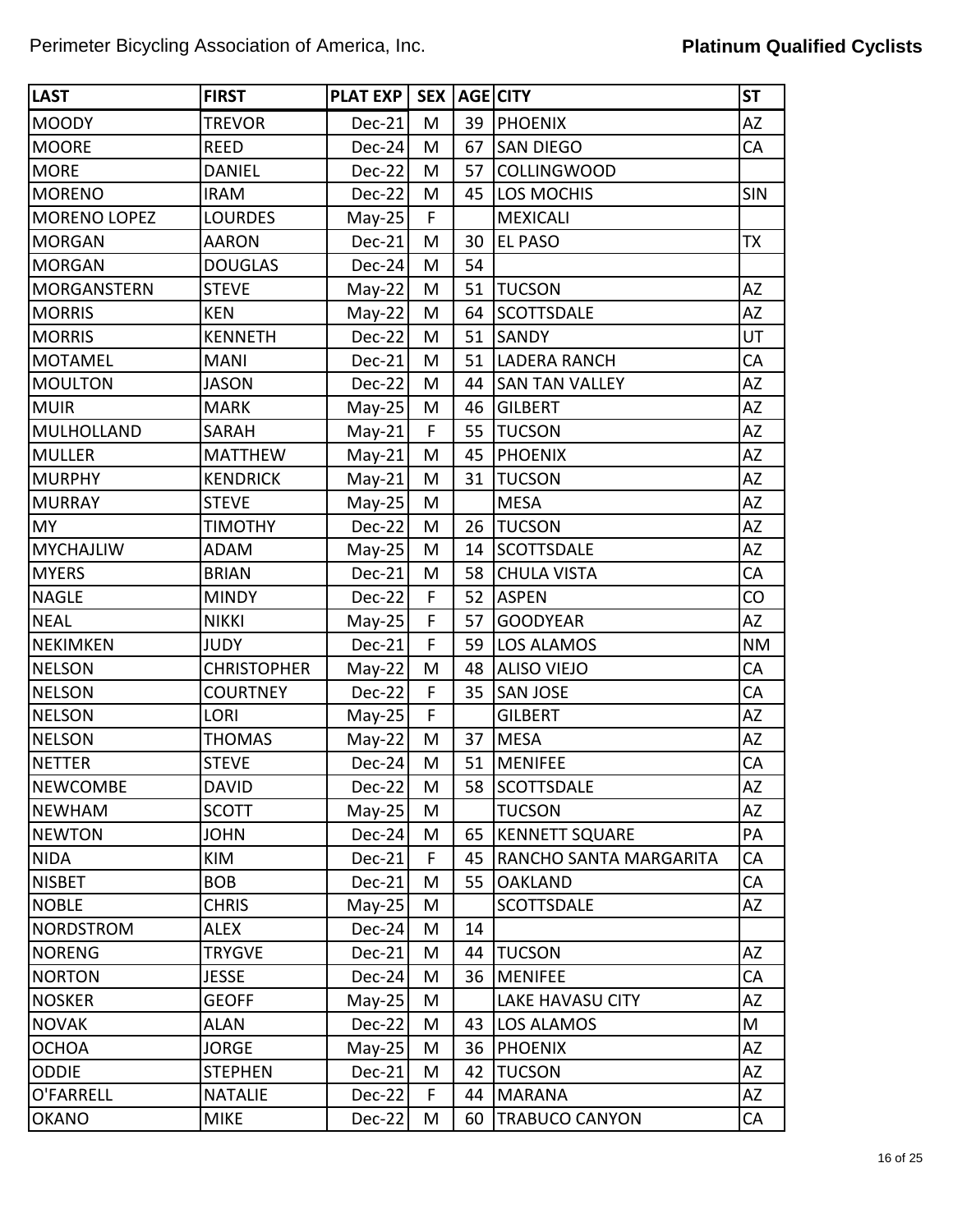| <b>LAST</b>          | <b>FIRST</b>         | <b>PLAT EXP</b> | SEX <sup>1</sup> |    | AGE CITY             | <b>ST</b>  |
|----------------------|----------------------|-----------------|------------------|----|----------------------|------------|
| <b>OLIN</b>          | <b>GERALD</b>        | Dec-22          | M                | 54 | <b>CORONADO</b>      | CA         |
| <b>OLSEN</b>         | <b>JOHN</b>          | Dec-22          | M                | 56 | <b>STATEN ISLAND</b> | <b>NY</b>  |
| O'NEIL               | <b>KEVIN</b>         | Dec-21          | M                | 60 | <b>BARRINGTON</b>    | IL         |
| <b>ORBACH-MANDEL</b> | <b>HANNAH</b>        | Dec-24          | F                | 24 |                      |            |
| <b>ORCHARD</b>       | AMY                  | Dec-24          | F                | 52 |                      |            |
| <b>ORLOWSKI</b>      | <b>DAN</b>           | $May-22$        | M                | 42 | <b>TUCSON</b>        | <b>AZ</b>  |
| O'ROURKE             | <b>PATRICK</b>       | Dec-22          | M                | 48 | <b>FRESNO</b>        | CA         |
| <b>OSTERHOUDT</b>    | <b>ANDREW</b>        | Dec-22          | M                | 24 | <b>SCOTTSDALE</b>    | <b>AZ</b>  |
| <b>OSUNA BELTRAN</b> | <b>MARIA DEL ROS</b> | Dec-22          | F                | 46 | LOS MOCHIS           | <b>SIN</b> |
| <b>OSVALD</b>        | <b>ANDREW</b>        | $May-25$        | M                |    | <b>CAVE CREEK</b>    | <b>AZ</b>  |
| OSWALD               | <b>MICKEY</b>        | $May-25$        | M                |    | <b>TUCSON</b>        | <b>AZ</b>  |
| <b>OTT</b>           | <b>JEFF</b>          | Dec-24          | M                | 62 | <b>EAST OLYMPIA</b>  | <b>WA</b>  |
| <b>OVERSON</b>       | <b>ETHAN</b>         | Dec-24          | M                | 21 | <b>TUCSON</b>        | <b>AZ</b>  |
| <b>OWENS</b>         | <b>SPENCER</b>       | Dec-24          | M                | 45 |                      |            |
| <b>PAGE</b>          | <b>DON</b>           | $May-22$        | M                | 63 | <b>SCOTTSDALE</b>    | AZ         |
| <b>PAGE</b>          | <b>REBECCA</b>       | $May-21$        | F                | 49 | <b>TUCSON</b>        | <b>AZ</b>  |
| <b>PANAGAKOS</b>     | <b>GLENN</b>         | Dec-22          | M                | 49 | <b>COSTA MESA</b>    | CA         |
| <b>PANNONE</b>       | <b>LISA</b>          | Dec-22          | F                | 48 | <b>TUCSON</b>        | <b>AZ</b>  |
| <b>PANOPIO</b>       | <b>LOUIE</b>         | $May-25$        | M                |    | <b>GLENDALE</b>      | <b>AZ</b>  |
| <b>PANTEA</b>        | <b>ADRIAN</b>        | Dec-21          | M                | 47 | <b>SCOTTSDALE</b>    | <b>AZ</b>  |
| <b>PANTIER</b>       | <b>DAVID</b>         | $May-22$        | M                | 40 | <b>TEMPE</b>         | <b>AZ</b>  |
| <b>PANTLEY</b>       | <b>ROSE</b>          | Dec-21          | F                | 58 | <b>SEATTLE</b>       | <b>WA</b>  |
| <b>PAPA</b>          | <b>AARON</b>         | Dec-22          | M                | 42 | <b>LAS VEGAS</b>     | <b>NV</b>  |
| PARSEGHIAN           | <b>ARA</b>           | Dec-24          | M                | 37 | <b>TUCSON</b>        | <b>AZ</b>  |
| <b>PATRICK</b>       | <b>KEVIN</b>         | Dec-22          | M                | 38 | <b>TUCSON</b>        | AZ         |
| <b>PAULING</b>       | WENDELL              | Dec-21          | M                | 65 | <b>GOLD CANYON</b>   | <b>AZ</b>  |
| <b>PAYAN</b>         | <b>MEGAN</b>         | $May-21$        | F                | 45 | <b>SCOTTSDALE</b>    | AZ         |
| <b>PEA</b>           | <b>EZEQUIEL</b>      | May-25          | M                |    | <b>TUCSON</b>        | AZ         |
| PEARSON              | <b>KRISTIE</b>       | $May-25$        | F                |    | 48   WINNEPEG        | <b>MB</b>  |
| <b>PEARSON</b>       | <b>WAYNE</b>         | Dec-21          | M                | 58 | <b>ORO VALLEY</b>    | AZ         |
| PEDERSEN             | <b>JOHNNY</b>        | $May-21$        | M                | 53 | <b>PEORIA</b>        | AZ         |
| <b>PEDONE</b>        | <b>STEPHEN</b>       | Dec-24          | Μ                | 30 | <b>TUCSON</b>        | AZ         |
| PELLERIN             | <b>ELIZABETH</b>     | Dec-22          | F                | 32 | <b>DRUMMONDVILLE</b> |            |
| <b>PENA</b>          | <b>MANNY</b>         | Dec-22          | M                | 40 | <b>MIDLAND</b>       | TX         |
| PERALTA AMADO        | <b>CLAUDIA GRACI</b> | Dec-24          | F                | 45 | <b>OBREGON</b>       | SON        |
| <b>PEREZ</b>         | <b>JOHNNY</b>        | $May-25$        | Μ                | 46 | <b>TUCSON</b>        | AZ         |
| <b>PERRY</b>         | <b>CHRIS</b>         | Dec-22          | M                | 54 | <b>TUCSON</b>        | AZ         |
| <b>PERRY</b>         | <b>JEFFREY</b>       | Dec-21          | Μ                | 50 | <b>LAKE MATHEWS</b>  | CA         |
| PERUCHE              | <b>JOSEPH</b>        | Dec-22          | M                | 31 | <b>VAIL</b>          | AZ         |
| <b>PETERSEN</b>      | <b>SCOTT</b>         | $May-25$        | M                |    | <b>GILBERT</b>       | AZ         |
| <b>PETERSON</b>      | <b>BRAD</b>          | $May-25$        | M                | 37 | <b>GILBERT</b>       | AZ         |
| PETI                 | <b>WOLFGANG</b>      | $May-21$        | M                | 45 | <b>TUCSON</b>        | AZ         |
| <b>PETRICK</b>       | <b>KEVIN</b>         | Dec-22          | M                | 51 | <b>TUCSON</b>        | AZ         |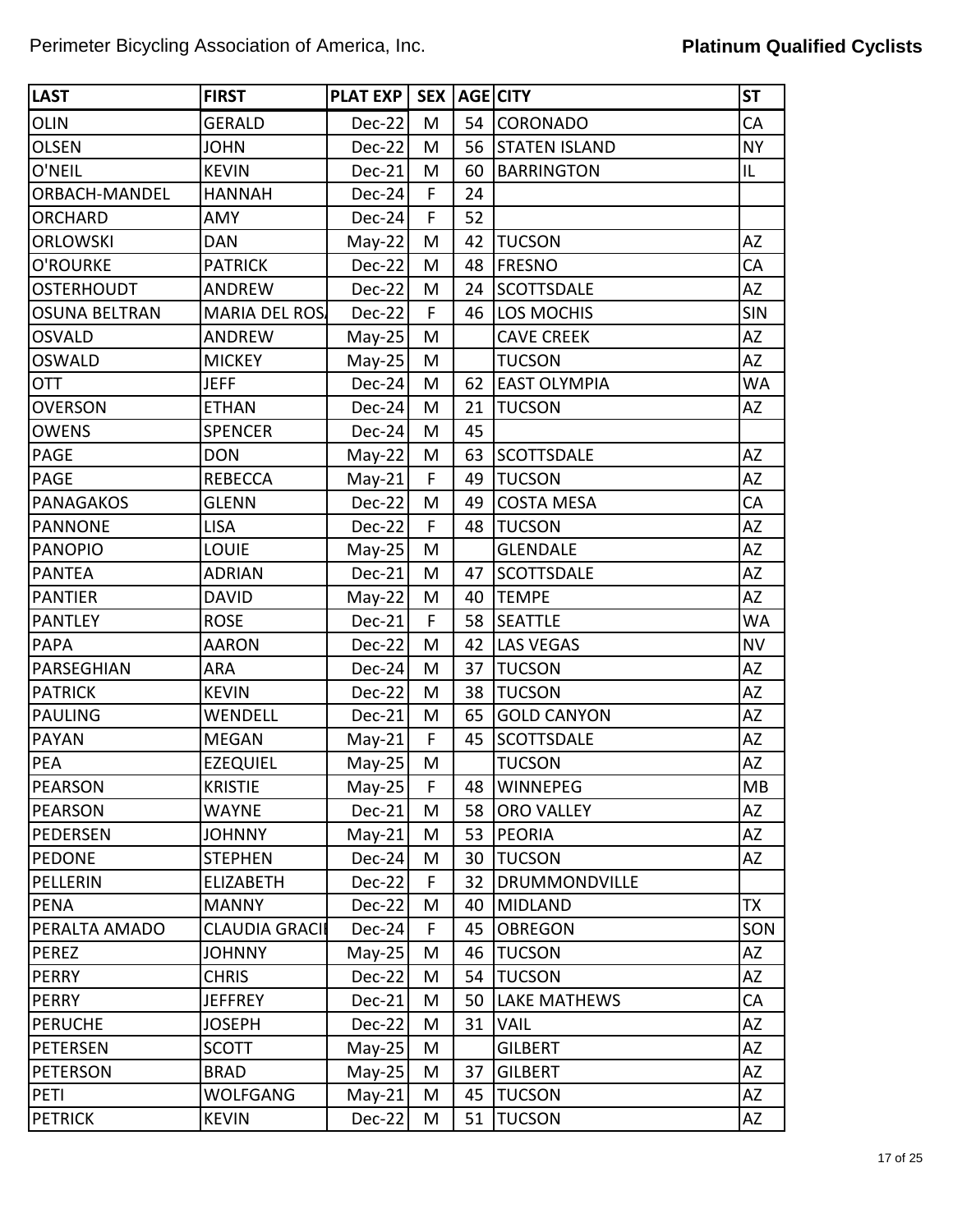| <b>LAST</b>            | <b>FIRST</b>       | <b>PLAT EXP</b> | <b>SEX</b> |    | <b>AGE CITY</b>     | <b>ST</b>  |
|------------------------|--------------------|-----------------|------------|----|---------------------|------------|
| <b>PETRON</b>          | <b>CHRIS</b>       | Dec-22          | M          | 49 | <b>WEATOGUE</b>     |            |
| PETRUSKA               | ZAC                | Dec-24          | M          | 28 |                     |            |
| <b>PETRY</b>           | <b>RYAN</b>        | Dec-22          | M          | 28 | Phoenix             | <b>AZ</b>  |
| <b>PFEIL</b>           | <b>FRANK</b>       | $May-25$        | M          |    | <b>MARANA</b>       | <b>AZ</b>  |
| <b>PFOST</b>           | <b>JEFF</b>        | Dec-24          | M          | 65 |                     |            |
| <b>PHARES</b>          | <b>MARK</b>        | Dec-22          | M          | 52 | <b>CARLSBAD</b>     | CA         |
| PHILIP                 | <b>JEEVAN</b>      | Dec-22          | M          | 24 | <b>GLENDALE</b>     | AZ         |
| <b>PICKAVANCE</b>      | <b>ROY</b>         | Dec-22          | M          | 48 | <b>TUCSON</b>       | AZ         |
| <b>PINUELAS</b>        | <b>EDGARDO</b>     | $May-21$        | M          | 47 | <b>MEXICALI</b>     |            |
| <b>POLLARD</b>         | <b>DOUG</b>        | $May-25$        | M          |    | <b>WINNEPEG</b>     |            |
| <b>POMERANZ</b>        | <b>DOUGLAS</b>     | Dec-24          | M          | 60 | <b>ENCINITAS</b>    | CA         |
| <b>POORE</b>           | <b>DANIEL</b>      | Dec-22          | M          | 46 | <b>TUCSON</b>       | ΑZ         |
| <b>POST</b>            | <b>RILEY</b>       | $May-25$        | M          | 46 | <b>MESA</b>         | AZ         |
| <b>POTTER</b>          | <b>JOHN</b>        | $May-25$        | M          | 51 | <b>TUCSON</b>       | AZ         |
| <b>POWELL</b>          | <b>LISA</b>        | Dec-22          | F          | 41 | <b>QUEEN CREEK</b>  | <b>AZ</b>  |
| PRAHL                  | <b>GARY</b>        | $May-21$        | M          | 70 | <b>MESA</b>         | <b>AZ</b>  |
| <b>PRIFTAKIS</b>       | <b>STEPHEN</b>     | Dec-22          | M          | 47 | <b>SCOTTSDALE</b>   | ΑZ         |
| PULGARIN, JR           | <b>OSCAR</b>       | $May-25$        | M          | 34 | <b>TUCSON</b>       | ΑZ         |
| <b>PULVER</b>          | <b>RALPH</b>       | Dec-24          | M          | 60 | <b>FARMINGTON</b>   | <b>CT</b>  |
| <b>PURCELL</b>         | <b>CHRIS</b>       | Dec-21          | M          | 49 | <b>TEMPE</b>        | ΑZ         |
| QUADE                  | CAROL              | May-22          | F          | 65 | <b>ORO VALLEY</b>   | AZ         |
| QUADE                  | <b>ROY</b>         | $May-22$        | M          | 71 | <b>ORO VALLEY</b>   | ΑZ         |
| <b>QUIROZ</b>          | ALEJANDRO          | Dec-22          | M          | 47 | LOS MOCHIS          | <b>SIN</b> |
| <b>QUISMORIO</b>       | <b>CHRIS</b>       | $May-21$        | M          | 34 | <b>MESA</b>         | AZ         |
| <b>RAINEY</b>          | <b>JACLYN</b>      | Dec-24          | F.         | 26 |                     |            |
| <b>RAMSEY</b>          | <b>RICHARD</b>     | Dec-22          | M          | 52 | <b>LAGUNA BEACH</b> | CA         |
| <b>RANGEL ZAMARRON</b> | <b>HECTOR HUGO</b> | Dec-22          | M          | 39 | <b>HERMOSILLO</b>   | SON        |
| <b>RAPP</b>            | GARRETT            | Dec-22          | M          | 28 | <b>TUCSON</b>       | AZ         |
| <b>RASMUSSEN</b>       | <b>JASON</b>       | $May-25$        | M          | 30 | <b>CHANDLER</b>     | <b>AZ</b>  |
| <b>RASMUSSEN</b>       | <b>WESTON</b>      | Dec-22          | M          | 28 | <b>PHOENIX</b>      | AZ         |
| <b>RAWLINSON</b>       | <b>KEVIN</b>       | $May-25$        | M          |    | <b>GILBERT</b>      | AZ         |
| <b>RAYMOND</b>         | <b>GARY</b>        | $May-25$        | M          | 57 | <b>MESA</b>         | AZ         |
| <b>REDDOCH</b>         | <b>JOSHUA</b>      | Dec-22          | M          | 39 | <b>TUCSON</b>       | AZ         |
| <b>REDDOCH</b>         | LAURA              | Dec-22          | F          | 33 | <b>TUCSON</b>       | AZ         |
| <b>REDMAN</b>          | <b>PAIGE</b>       | Dec-22          | F          | 31 |                     |            |
| <b>REED</b>            | <b>NICK</b>        | $May-25$        | M          |    | <b>PHOENIX</b>      | <b>AZ</b>  |
| <b>REEDY</b>           | <b>KAMDEN</b>      | $May-25$        | M          | 43 | <b>MESA</b>         | AZ         |
| <b>REEDY</b>           | <b>KYLE</b>        | $May-25$        | M          | 40 | <b>MESA</b>         | AZ         |
| <b>REGUERO</b>         | <b>ANTHONY</b>     | Dec-24          | Μ          | 61 |                     |            |
| <b>REICHARDT</b>       | <b>RANDY</b>       | Dec-22          | M          | 39 | <b>DES MOINES</b>   | IA         |
| REICHLIN               | <b>BRIAN</b>       | Dec-24          | M          | 58 | SHERIDAN            |            |
| <b>REICHLIN</b>        | <b>KEVIN</b>       | Dec-24          | M          | 60 | <b>BOULDER</b>      | CO         |
| REMILLARD              | <b>STEPHEN</b>     | Dec-21          | M          | 63 | <b>ST. GEORGE</b>   | UT         |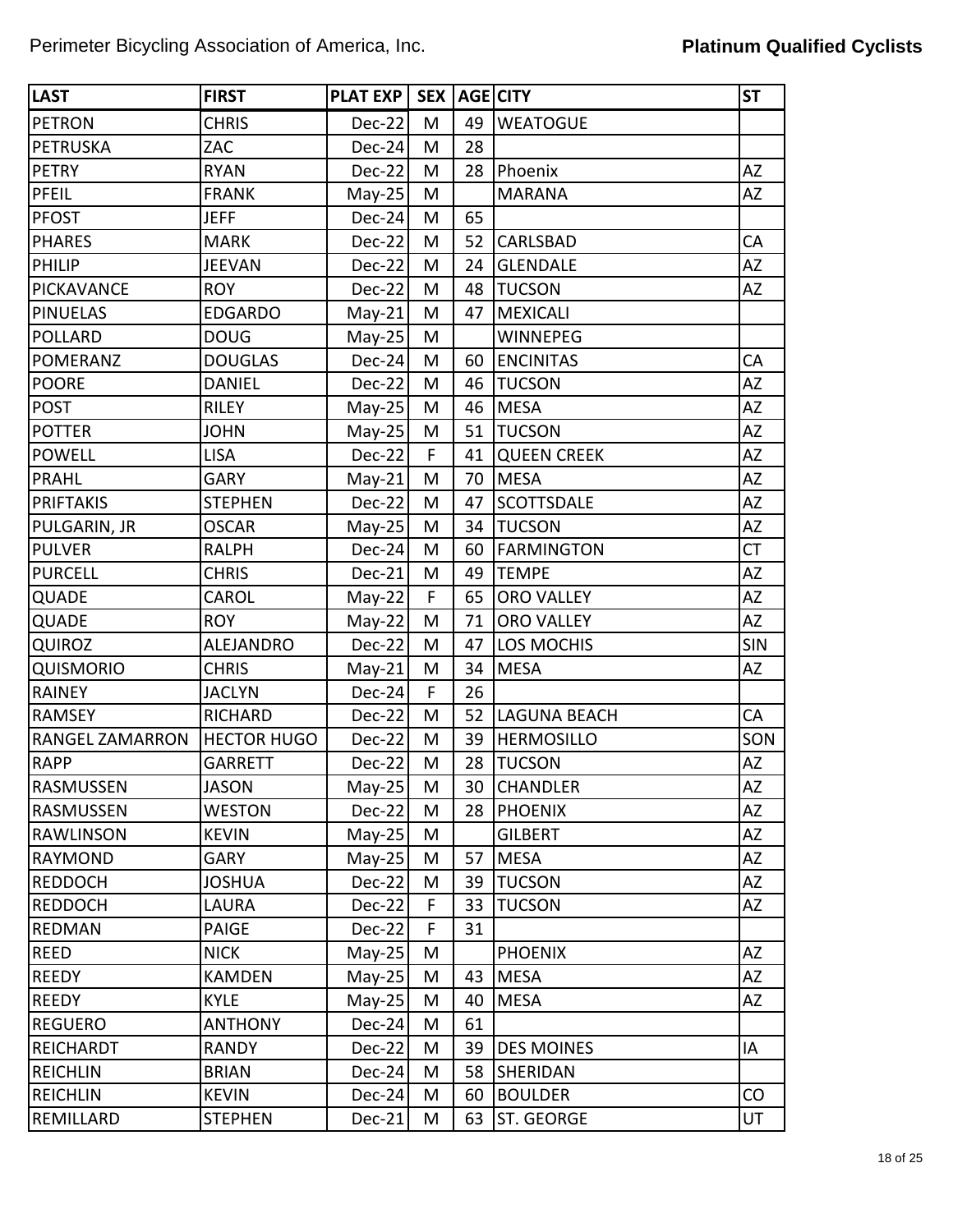| <b>LAST</b>              | <b>FIRST</b>       | <b>PLAT EXP</b> | SEX <sup>1</sup> |    | AGE CITY               | <b>ST</b>  |
|--------------------------|--------------------|-----------------|------------------|----|------------------------|------------|
| <b>REMY</b>              | <b>STEPHEN</b>     | Dec-21          | M                | 51 | <b>GRESHAM</b>         | <b>OR</b>  |
| <b>RENNIE</b>            | <b>JOSH</b>        | $May-22$        | M                | 39 | <b>RENO</b>            | <b>NV</b>  |
| <b>REYES</b>             | <b>GONZALO</b>     | Dec-24          | M                | 50 | <b>CULIACAN</b>        | <b>MEX</b> |
| <b>REVELLA</b>           | <b>DUSTIN</b>      | Dec-24          | M                | 37 |                        |            |
| <b>REYNOLDS</b>          | <b>SHELBY</b>      | Dec-22          | F                | 28 | <b>SAN MARCOS</b>      | CA         |
| <b>RHODES</b>            | <b>NATE</b>        | $May-21$        | M                | 34 | <b>TUCSON</b>          | <b>AZ</b>  |
| <b>RICCITELLO</b>        | <b>JIMMY</b>       | Dec-22          | M                | 55 | <b>TUCSON</b>          | <b>AZ</b>  |
| <b>RICCITELLO</b>        | <b>MATTHEW</b>     | Dec-24          | M                | 19 | <b>TUCSON</b>          | <b>AZ</b>  |
| <b>RICE</b>              | <b>LEIGHTON</b>    | Dec-22          | M                | 46 | <b>MURRIETA</b>        | CA         |
| <b>RICE</b>              | <b>TONY</b>        | Dec-24          | M                | 40 |                        |            |
| <b>RICHARDS</b>          | <b>CHRISTOPHER</b> | Dec-24          | M                | 51 |                        |            |
| <b>RICHTER</b>           | <b>DAVID</b>       | Dec-24          | M                | 51 |                        |            |
| <b>RIDDLE</b>            | <b>PAUL</b>        | Dec-22          | M                | 41 | <b>HENDERSON</b>       | <b>NV</b>  |
| <b>RIDING</b>            | <b>ROBERT</b>      | Dec-22          | M                | 52 | <b>GILBERT</b>         | AZ         |
| <b>RIESS</b>             | SAMUEL             | $May-22$        | M                | 18 | <b>PHOENIX</b>         | <b>AZ</b>  |
| <b>RIFFLE</b>            | <b>JASON</b>       | Dec-24          | M                | 44 |                        |            |
| RILEY-SAXTON             | <b>EMILY</b>       | Dec-22          | F                | 44 | <b>TUCSON</b>          | <b>AZ</b>  |
| RINGENBERG               | <b>LISA</b>        | May-25          | F                |    | <b>FARMINGTON</b>      | <b>NM</b>  |
| RINDERKNECHT             | <b>JOSH</b>        | Dec-24          | M                | 23 |                        |            |
| <b>RINGLE</b>            | <b>DAVE</b>        | Dec-21          | M                | 58 | <b>JUNEAU</b>          | AK         |
| <b>RINGLER</b>           | <b>CHRIS</b>       | $May-25$        | M                | 46 | <b>TUCSON</b>          | <b>AZ</b>  |
| <b>RITENOUR</b>          | <b>DOUGLAS</b>     | $May-25$        | M                |    |                        |            |
| <b>RISCHAR</b>           | <b>LUCAS</b>       | Dec-24          | M                | 27 |                        |            |
| <b>RIVERA</b>            | <b>PAUL</b>        | $May-22$        | M                | 39 | <b>GILBERT</b>         | AZ         |
| <b>RIVERA</b>            | <b>SERGIO</b>      | Dec-24          | M                | 43 |                        |            |
| <b>RIVERA</b>            | <b>TAKEO</b>       | $May-25$        | M                |    | <b>CALEXICO</b>        | CA         |
| <b>RIVERA VALLADARES</b> | <b>ONEIDA</b>      | $May-25$        | M                |    | <b>TUCSON</b>          | AZ         |
| <b>RIVERON</b>           | <b>FAUSTINO</b>    | Dec-22          | M                | 58 | RANCHO SANTA MARGARITA | CA         |
| <b>RIVEROS</b>           | <b>FERNANDO</b>    | $Dec-22$        | M                |    | 31   PHOENIX           | AZ         |
| <b>ROBERTS</b>           | <b>JOHANNA</b>     | $Dec-24$        | F                | 61 |                        |            |
| <b>ROBERTS</b>           | <b>STEVE</b>       | $May-22$        | M                | 74 | <b>TUCSON</b>          | <b>AZ</b>  |
| <b>ROBERTSON</b>         | <b>JOHN</b>        | Dec-24          | M                | 62 |                        |            |
| <b>ROBERTSON</b>         | <b>PRESTON</b>     | $Dec-24$        | M                | 62 | <b>TUCSON</b>          | <b>AZ</b>  |
| <b>ROBINSON</b>          | <b>BRIAN</b>       | $May-21$        | M                | 51 | <b>SILVER CITY</b>     | <b>NM</b>  |
| <b>ROBINSON</b>          | <b>DAVID</b>       | $Dec-24$        | M                | 54 |                        |            |
| <b>ROBINSON</b>          | <b>LYNN</b>        | $May-21$        | F                | 48 | <b>SILVER CITY</b>     | <b>NM</b>  |
| ROBLES-MORUA             | <b>AGUSTIN</b>     | Dec-24          | M                | 44 | Obregon                | SON        |
| <b>RODIN</b>             | <b>BRUCE</b>       | Dec-24          | M                | 67 |                        |            |
| <b>RODKEY</b>            | <b>FRED</b>        | Dec-22          | M                | 60 | <b>CHANDLER</b>        | AZ         |
| RODRIGUEZ-NELSON         | <b>CAROLINE</b>    | $Dec-24$        | F                | 50 |                        |            |
| <b>ROEMER</b>            | <b>CRAIG</b>       | Dec-22          | M                | 54 | PETALUMA               | CA         |
| <b>ROGERS</b>            | <b>HUDSON</b>      | $May-25$        | M                |    | <b>TUCSON</b>          | AZ         |
| <b>ROGERS</b>            | <b>STEPHEN</b>     | Dec-22          | M                | 53 | LEHI                   |            |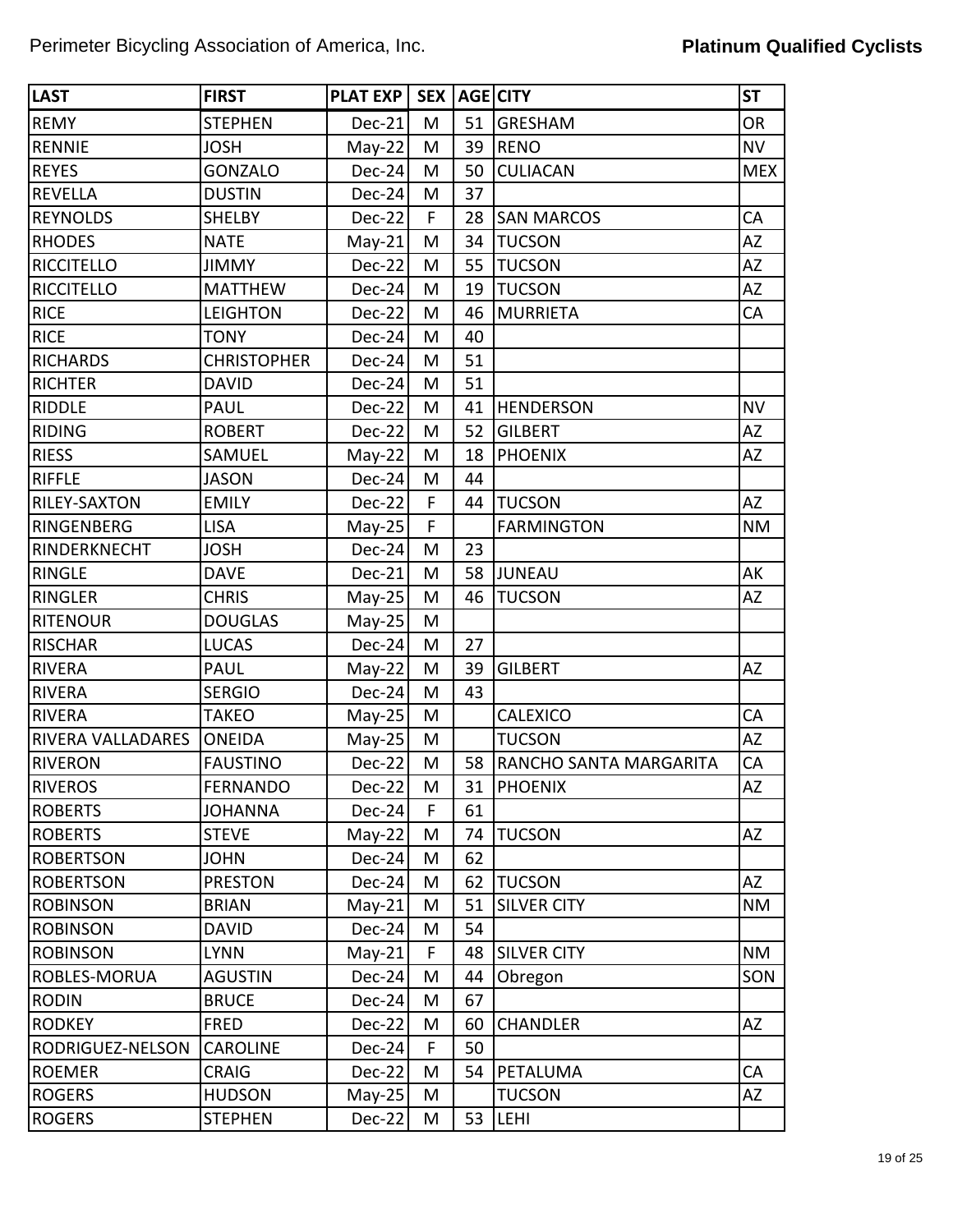| <b>LAST</b>          | <b>FIRST</b>       | <b>PLAT EXP</b> | SEX <sup>1</sup> |    | <b>AGE CITY</b>      | <b>ST</b>  |
|----------------------|--------------------|-----------------|------------------|----|----------------------|------------|
| <b>ROMAN</b>         | <b>PETER</b>       | Dec-22          | M                | 38 | <b>TUCSON</b>        | <b>AZ</b>  |
| <b>ROMERO</b>        | <b>RAUL</b>        | Dec-22          | M                | 36 | <b>ORO VALLEY</b>    | AZ         |
| <b>RON</b>           | GIL                | Dec-24          | M                | 43 | <b>TEMECULA</b>      | CA         |
| <b>ROSAS</b>         | <b>JOSUE</b>       | Dec-22          | M                | 44 | LOS MOCHIS           | SIN        |
| <b>ROSCOE</b>        | <b>MICHAEL</b>     | $May-22$        | M                | 34 | <b>PHOENIX</b>       | <b>AZ</b>  |
| <b>ROSENBURG</b>     | <b>RICHARD</b>     | Dec-24          | M                | 62 |                      |            |
| <b>RUBEN</b>         | <b>ERIC</b>        | Dec-22          | M                | 37 | <b>MARANA</b>        | <b>AZ</b>  |
| <b>RUIZ</b>          | <b>MOISES</b>      | Dec-24          | M                | 17 |                      |            |
| <b>RUMMEL</b>        | <b>HENRIK</b>      | $May-25$        | M                | 34 | PHOENIX              | AZ         |
| <b>RUSSELL</b>       | <b>STEVE</b>       | Dec-22          | M                | 60 | <b>PORTLAND</b>      | <b>OR</b>  |
| <b>RUSSO</b>         | <b>TONY</b>        | Dec-24          | M                | 48 | <b>MARANA</b>        | <b>AZ</b>  |
| <b>SACCO</b>         | <b>RENEE</b>       | $May-22$        | F                | 56 | <b>SCOTTSDALE</b>    | AZ         |
| <b>SALDIVAR</b>      | <b>THEODORE</b>    | $May-25$        | M                | 36 | <b>PHOENIX</b>       | AZ         |
| <b>SALOMON</b>       | <b>BETSABEE</b>    | Dec-22          | F                | 27 | <b>OBREGON</b>       |            |
| SALOMON              | <b>DAVID</b>       | Dec-24          | M                | 39 | <b>OBREGON</b>       |            |
| <b>SALWAY</b>        | <b>GARON</b>       | Dec-21          | M                | 57 | <b>HENDERSON</b>     | <b>NV</b>  |
| <b>SANCHEZ</b>       | <b>JUAN CARLOS</b> | $May-25$        | M                |    | <b>CALEXICO</b>      |            |
| <b>SANFILIPPO</b>    | <b>TONY</b>        | Dec-24          | M                | 50 | <b>SAN DIEGO</b>     | CA         |
| <b>SANTOS</b>        | <b>JONATHAN</b>    | Dec-22          | M                | 43 | LOS MOCHIS           | <b>SIN</b> |
| <b>SARTORI</b>       | <b>STEPHEN</b>     | Dec-24          | M                | 66 | <b>CHELMSFORD</b>    |            |
| <b>SARVAY</b>        | <b>JEREMY</b>      | Dec-24          | M                | 26 | <b>TUCSON</b>        | AZ         |
| <b>SAUNDERS</b>      | <b>BROOKE</b>      | $May-25$        | F                |    | <b>NEWARK</b>        | NJ         |
| <b>SCHAEFER</b>      | <b>STEPHEN</b>     | Dec-24          | M                | 28 | <b>TEMPE</b>         | AZ         |
| <b>SCHAEFFLER</b>    | <b>KYLE</b>        | Dec-22          | M                | 29 | <b>PHOENIX</b>       | AZ         |
| <b>SCHATZ</b>        | <b>GEORGE</b>      | $May-25$        | M                | 32 | <b>TUCSON</b>        | AZ         |
| <b>SCHEIBLE</b>      | <b>KARL</b>        | Dec-22          | M                | 58 | <b>AUSTIN</b>        | <b>TX</b>  |
| <b>SCHMEISTER</b>    | <b>WILLIAM</b>     | Dec-22          | M                | 51 | <b>ROWLETT</b>       |            |
| <b>SCHMIDTKNECHT</b> | <b>TERRY</b>       | $May-22$        | M                | 42 | <b>MESA</b>          | AZ         |
| <b>SCHMISSEUR</b>    | <b>MARK</b>        | $May-21$        | M                |    | 55   PHOENIX         | AZ         |
| <b>SCHOBEL</b>       | <b>GARY</b>        | Dec-24          | Μ                | 53 |                      |            |
| <b>SCHROEDER</b>     | <b>KIRK</b>        | Dec-24          | M                | 47 | <b>QUEEN CREEK</b>   | AZ         |
| <b>SCHUCK</b>        | <b>ERIC</b>        | Dec-24          | M                | 59 |                      |            |
| <b>SCHUSTER</b>      | <b>TODD</b>        | Dec-24          | M                | 54 |                      |            |
| <b>SCHWARZ</b>       | <b>JENNIFER</b>    | Dec-22          | F                | 37 | PETALUMA             | CA         |
| <b>SCOTT</b>         | ANDREW             | Dec-24          | M                | 45 | <b>TUCSON</b>        | <b>AZ</b>  |
| <b>SCOTT</b>         | <b>TREVOR</b>      | Dec-22          | Μ                | 28 | <b>CHANDLER</b>      | AZ         |
| <b>SCRIVANO</b>      | JAY                | Dec-21          | M                | 44 | <b>SEDONA</b>        | AZ         |
| <b>SEAMAN</b>        | <b>RUTH</b>        | Dec-21          | F                | 53 | <b>OKLAHOMA CITY</b> | OK         |
| <b>SEBALLOS</b>      | <b>ELSA</b>        | Dec-21          | F                | 43 | <b>MORENCI</b>       | AZ         |
| <b>SEEFELD</b>       | <b>BRET</b>        | Dec-24          | M                | 59 | <b>ORO VALLEY</b>    | AZ         |
| <b>SEGREST</b>       | WENDY              | Dec-21          | F                | 52 | <b>DENVER</b>        | CO         |
| <b>SELLERS</b>       | SARAH              | Dec-24          | F                | 30 |                      |            |
| <b>SERRANO</b>       | ANDREW             | Dec-22          | M                | 30 | <b>PHOENIX</b>       | <b>AZ</b>  |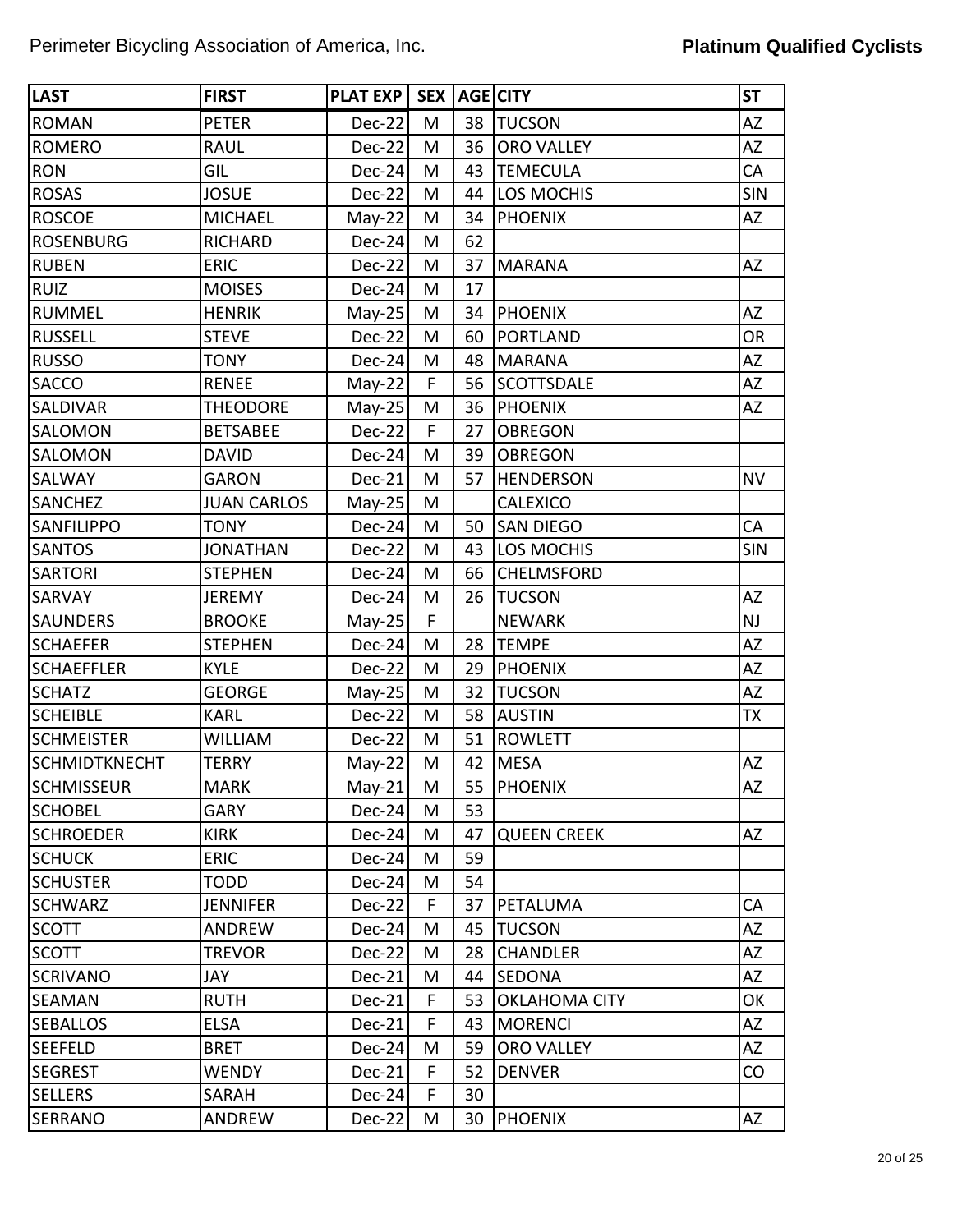| <b>LAST</b>             | <b>FIRST</b>    | <b>PLAT EXP</b> | SEX <sup>1</sup> |    | <b>AGE CITY</b>       | <b>ST</b> |
|-------------------------|-----------------|-----------------|------------------|----|-----------------------|-----------|
| <b>SESSIONS</b>         | <b>TROY</b>     | Dec-22          | M                | 46 | <b>MESA</b>           | AZ        |
| <b>SEVERSON WILLSON</b> | <b>LOGAN</b>    | Dec-21          | M                | 18 | <b>GILBERT</b>        | AZ        |
| <b>SHAPONICK</b>        | <b>MARC</b>     | $Dec-22$        | M                | 55 | <b>TEWKSBURY</b>      | MA        |
| <b>SHARP</b>            | <b>BENJAMIN</b> | Dec-21          | M                | 47 | <b>BOULDER</b>        | CO        |
| <b>SHARP</b>            | <b>JENNIFER</b> | $Dec-21$        | F                | 41 | <b>BOULDER</b>        | CO        |
| <b>SHAW</b>             | <b>MIKE</b>     | $May-25$        | M                |    | <b>RIO RANCHO</b>     |           |
| <b>SHAWNA</b>           | <b>GLAZIER</b>  | $May-21$        | F                | 36 | <b>PHOENIX</b>        | AZ        |
| <b>SHEEN</b>            | <b>DAN</b>      | $Dec-24$        | M                | 60 | <b>GLENDALE</b>       | AZ        |
| <b>SHEEN</b>            | KIM             | $May-22$        | F                | 56 | <b>GLENDALE</b>       | AZ        |
| <b>SHELTON</b>          | <b>MIKE</b>     | $Dec-22$        | M                | 49 | <b>TUCSON</b>         | AZ        |
| <b>SHEPPARD</b>         | <b>TOM</b>      | Dec-22          | M                | 55 | <b>MAMMOTH LAKES</b>  |           |
| <b>SHEPPERD</b>         | <b>REBECCA</b>  | $Dec-24$        | F                | 50 | <b>TUCSON</b>         | AZ        |
| <b>SHOEMAKER</b>        | <b>STEVEN</b>   | Dec-21          | M                | 48 | <b>FORT COLLINS</b>   | CO        |
| <b>SHONE</b>            | ZACKARIAH       | $Dec-22$        | M                | 25 | <b>PHOENIX</b>        | AZ        |
| <b>SHYMSKE</b>          | <b>SARAH</b>    | Dec-22          | F                | 28 | <b>TUCSON</b>         | AZ        |
| <b>SIEGFRIED</b>        | <b>DOUGLAS</b>  | $Dec-24$        | M                | 50 |                       |           |
| <b>SIMENTAL</b>         | <b>JORGE</b>    | Dec-24          | M                | 55 |                       |           |
| <b>SIMMONS</b>          | <b>ANDREW</b>   | $Dec-22$        | M                | 34 | <b>ORO VALLEY</b>     | AZ        |
| <b>SIMMONS</b>          | <b>COLBY</b>    | Dec-22          | M                | 16 | <b>DURANGO</b>        | CO        |
| <b>SIMMONS</b>          | QUINN           | $Dec-22$        | M                | 18 | <b>DURANGO</b>        | CO        |
| <b>SIMMONS</b>          | <b>SCOTT</b>    | Dec-22          | M                | 48 | <b>DURANGO</b>        | CO        |
| <b>SIMON</b>            | <b>ZACHARY</b>  | Dec-24          | M                | 29 |                       |           |
| <b>SIMS</b>             | <b>MATT</b>     | $Dec-24$        | M                | 33 |                       |           |
| <b>SINCLAIR</b>         | <b>MATTHEW</b>  | $May-21$        | M                | 41 | <b>TUCSON</b>         | AZ        |
| SINDELL                 | <b>JOHN</b>     | $Dec-24$        | M                | 28 |                       |           |
| <b>SKIDMORE</b>         | <b>CASEY</b>    | Dec-22          | M                | 42 | <b>MESA</b>           | AZ        |
| <b>SKIDMORE</b>         | <b>LANCE</b>    | $May-22$        | M                | 45 | <b>MESA</b>           | ΑZ        |
| <b>SKINNER</b>          | <b>TAYLOR</b>   | $May-25$        | M                |    | <b>QUEEN CREEK</b>    | AZ        |
| <b>SLACK</b>            | <b>KENNETH</b>  | $Dec-22$        | M                | 65 | <b>ORO VALLEY</b>     | AZ        |
| <b>SMITH</b>            | <b>ALLAN</b>    | $May-21$        | M                | 28 | <b>MESA</b>           | AZ        |
| <b>SMITH</b>            | <b>JAKE</b>     | $May-22$        | M                | 41 | <b>PEORIA</b>         | AZ        |
| <b>SMITH</b>            | <b>SCOTT</b>    | $Dec-22$        | M                | 62 | <b>SCOTTSDALE</b>     | AZ        |
| <b>SMITH</b>            | <b>STEVEN</b>   | $Dec-22$        | M                | 41 | ORO VALLEY            | AZ        |
| <b>SNOKE</b>            | ADAM            | $May-25$        | M                |    | <b>MESA</b>           | AZ        |
| <b>SONGER</b>           | <b>STEPHEN</b>  | $Dec-24$        | M                | 59 |                       |           |
| <b>SORENSON</b>         | <b>STEVEN</b>   | $Dec-24$        | M                | 47 |                       |           |
| <b>SPANIER</b>          | <b>JASON</b>    | $Dec-24$        | M                | 26 |                       |           |
| <b>SPENCE</b>           | <b>JEANINE</b>  | $Dec-21$        | F                | 55 | <b>FRESNO</b>         | CA        |
| <b>SPENCER</b>          | <b>GEOFFREY</b> | $May-25$        | M                | 30 | <b>SAN TAN VALLEY</b> | AZ        |
| <b>SPITZER</b>          | <b>MATTHEW</b>  | $Dec-24$        | M                | 44 |                       |           |
| <b>SREDZINSKI</b>       | <b>ERIC</b>     | $May-25$        | M                |    | <b>SCOTTSDALE</b>     | AZ        |
| <b>STAFFIERI</b>        | <b>MARKELL</b>  | $May-21$        | M                | 38 | MESA                  | AZ        |
| <b>STALLWORTH</b>       | ALEXA           | $Dec-22$        | F                | 24 | <b>JOHNSTOWN</b>      |           |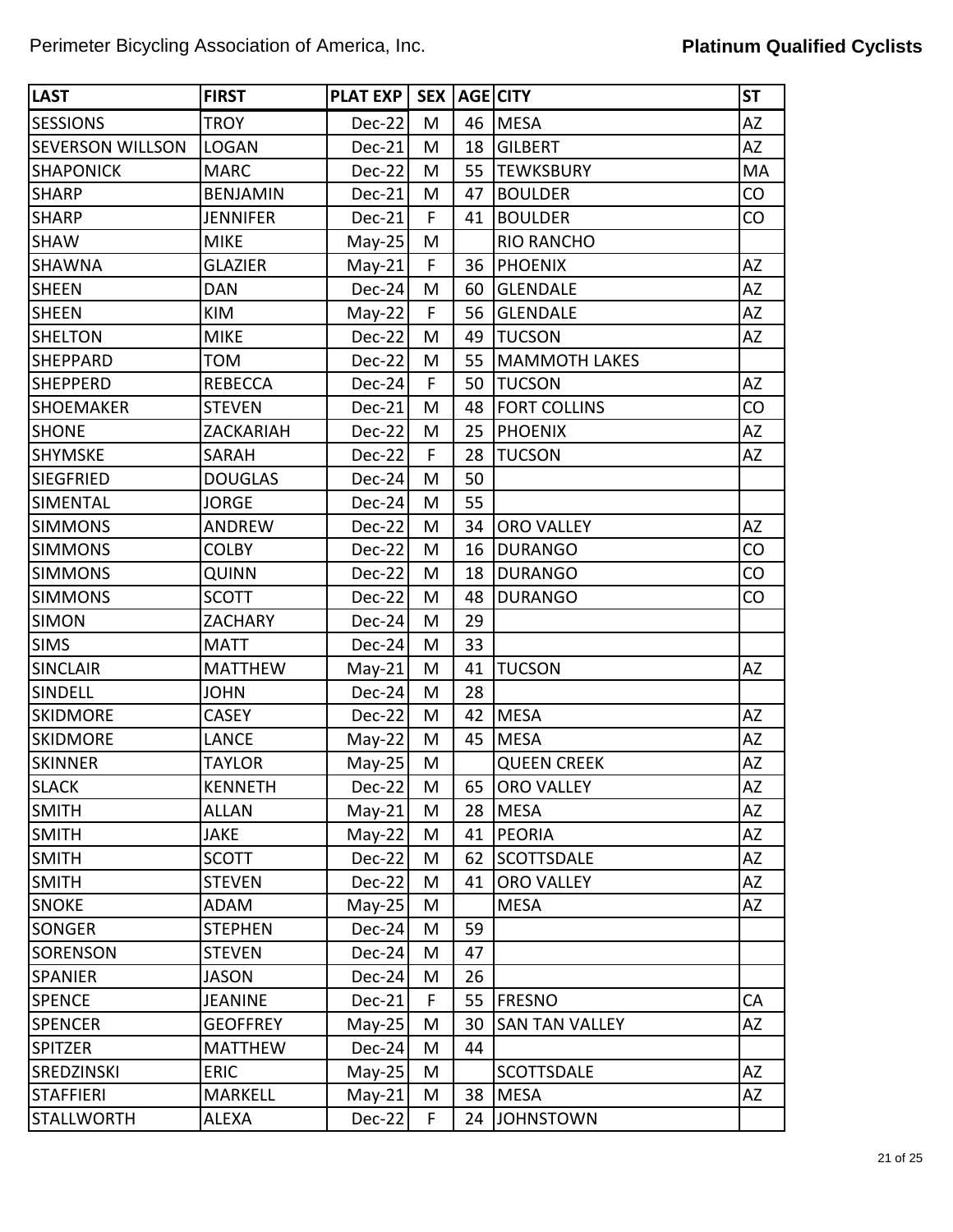| <b>LAST</b>         | <b>FIRST</b>       | PLAT EXP | SEX <sup>1</sup> |    | AGE CITY               | <b>ST</b> |
|---------------------|--------------------|----------|------------------|----|------------------------|-----------|
| <b>STALLWORTH</b>   | <b>BRETT</b>       | $May-21$ | M                | 51 | <b>TUCSON</b>          | <b>AZ</b> |
| <b>STANMAN</b>      | <b>RYAN</b>        | Dec-22   | M                | 37 | <b>SANTA CLARITA</b>   | CA        |
| <b>STARBUCK</b>     | <b>JERI</b>        | $May-25$ | F.               |    | <b>TUCSON</b>          | <b>AZ</b> |
| <b>STARK</b>        | <b>DALE</b>        | Dec-24   | M                | 42 |                        |           |
| <b>STEELE</b>       | <b>ART</b>         | Dec-22   | M                | 75 | <b>PORTLAND</b>        | <b>OR</b> |
| <b>STEELE</b>       | <b>CHRIS</b>       | Dec-24   | M                | 63 | <b>TUCSON</b>          | <b>AZ</b> |
| <b>STEPHEN</b>      | <b>ERIC</b>        | $May-21$ | M                | 44 | <b>SAN CLEMENTE</b>    | CA        |
| <b>STILWELL</b>     | <b>JASON</b>       | $May-25$ | M                | 41 | <b>MESA</b>            | <b>AZ</b> |
| <b>STIRRAT</b>      | <b>MICHAEL</b>     | $Dec-21$ | M                | 56 | <b>TUCSON</b>          | AZ        |
| <b>STOCKTON</b>     | JIM                | $May-25$ | M                | 49 | <b>MESA</b>            | <b>AZ</b> |
| <b>STOLK</b>        | <b>RUSSELL</b>     | $May-25$ | M                |    | <b>SANTA FE</b>        | <b>NM</b> |
| <b>STOLTZ</b>       | <b>JON</b>         | Dec-21   | M                | 39 | <b>TUCSON</b>          | AZ        |
| <b>STONE</b>        | <b>AARON</b>       | Dec-21   | M                | 27 | <b>TUCSON</b>          | AZ        |
| <b>STOUGHTON</b>    | <b>NEAL</b>        | $Dec-22$ | M                | 65 | <b>WATERLOO</b>        |           |
| <b>STOUT</b>        | <b>DAVID</b>       | Dec-22   | M                | 40 | <b>TUCSON</b>          | <b>AZ</b> |
| <b>STOUT</b>        | <b>JAMES</b>       | $Dec-22$ | M                | 32 |                        |           |
| <b>STREIT</b>       | <b>CRAIG</b>       | Dec-22   | M                | 41 | <b>SCOTTSDALE</b>      | <b>AZ</b> |
| <b>STRISKO</b>      | <b>CHRISTOPHER</b> | $May-25$ | M                |    | <b>FOUNTAIN HILLS</b>  | AZ        |
| <b>STROBLE</b>      | <b>PETER</b>       | Dec-21   | M                | 45 | <b>SEATTLE</b>         | <b>WA</b> |
| <b>STUCKY</b>       | <b>JEFF</b>        | $Dec-22$ | M                | 49 | <b>BOTHELL</b>         |           |
| <b>SULLIVAN</b>     | <b>RICHARD</b>     | $May-25$ | M                | 50 | <b>SCOTTSDALE</b>      | <b>AZ</b> |
| <b>SULLIVAN</b>     | <b>ROBERT</b>      | Dec-22   | M                | 47 | <b>NEW YORK</b>        | <b>NY</b> |
| <b>SUTLIFF</b>      | PAUL               | Dec-22   | M                | 63 | <b>BOSTON</b>          | MA        |
| <b>SWINDLE</b>      | <b>TIMOTHY</b>     | $Dec-22$ | M                | 64 | <b>TUCSON</b>          | AZ        |
| <b>SZCZYPIORSKI</b> | <b>HENRY</b>       | $May-21$ | M                | 42 | <b>SUN CITY</b>        | CA        |
| <b>TALAMANTES</b>   | LUIS               | Dec-24   | M                | 49 |                        |           |
| <b>TARNAWSKI</b>    | <b>JANUSZ</b>      | Dec-21   | M                | 61 | <b>SIERRA VISTA</b>    | <b>AZ</b> |
| <b>TAWEKJIAN</b>    | <b>JEAN</b>        | Dec-22   | M                | 47 | <b>FONTANA</b>         | CA        |
| <b>TAYLOR</b>       | CAM                | $Dec-24$ | M                | 36 | MESA                   | AZ        |
| <b>TAYLOR</b>       | <b>DOUG</b>        | $May-22$ | M                | 55 | <b>APACHE JUNCTION</b> | AZ        |
| <b>TEED</b>         | <b>BRIAN</b>       | $Dec-24$ | M                | 55 | <b>WRIGHTWOOD</b>      | CA        |
| <b>TELLO</b>        | <b>ALBERT</b>      | Dec-24   | М                | 50 |                        |           |
| <b>THOLL</b>        | <b>PETE</b>        | $Dec-24$ | M                | 59 |                        |           |
| <b>THOMAS</b>       | <b>JUSTIN</b>      | $May-22$ | M                | 44 | <b>RENO</b>            | <b>NV</b> |
| <b>THOMAS</b>       | <b>PAUL</b>        | $Dec-22$ | M                | 50 | <b>PHOENIX</b>         | AZ        |
| <b>THOMAS</b>       | <b>PETER</b>       | $Dec-22$ | М                | 33 | <b>TUCSON</b>          | AZ        |
| <b>THOMPSON</b>     | <b>ERIC</b>        | $Dec-22$ | M                | 54 | <b>SALT LAKE CITY</b>  | UT        |
| <b>THOMPSON</b>     | RICHARD            | $Dec-24$ | M                | 45 | <b>ORO VALLEY</b>      | AZ        |
| <b>THOMSON</b>      | <b>BRENDAN</b>     | Dec-24   | M                | 42 | <b>SCOTTSDALE</b>      | AZ        |
| <b>THORNTON</b>     | <b>TANNER</b>      | $May-25$ | M                | 27 | <b>MESA</b>            | <b>AZ</b> |
| <b>THORPE</b>       | <b>TREVOR</b>      | $Dec-22$ | M                | 32 | SANTA BARBARA          | CA        |
| <b>THRALL</b>       | <b>DANIEL</b>      | $May-22$ | M                | 43 | <b>TUCSON</b>          | AZ        |
| <b>THREADGILL</b>   | <b>JAMES</b>       | $Dec-22$ | M                | 32 | <b>TUCSON</b>          | AZ        |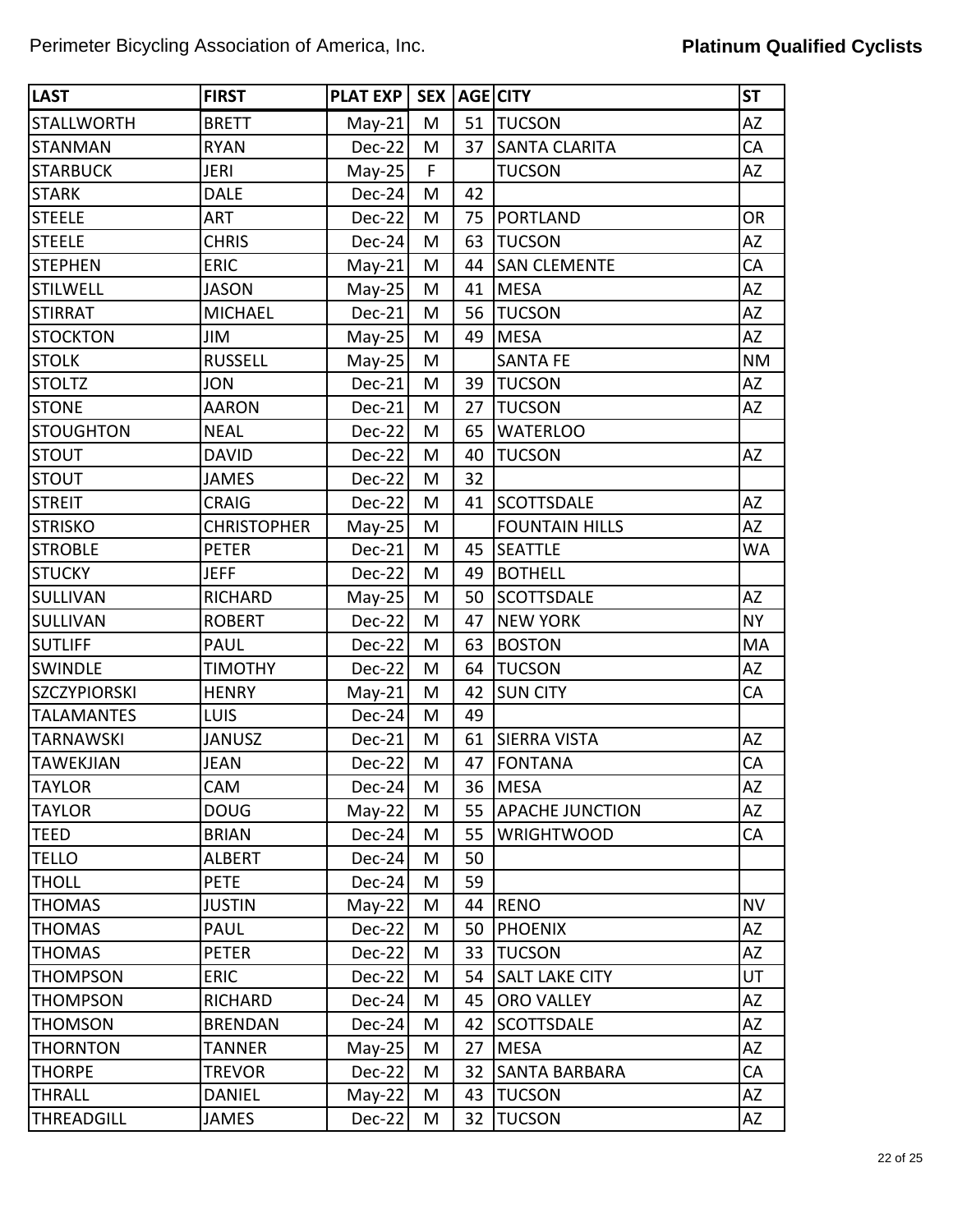| <b>LAST</b>           | <b>FIRST</b>     | <b>PLAT EXP</b> | SEX         |    | AGE CITY             | <b>ST</b>      |
|-----------------------|------------------|-----------------|-------------|----|----------------------|----------------|
| <b>TIEMEIER</b>       | <b>KYLE</b>      | $Dec-24$        | M           | 35 | <b>TUCSON</b>        | <b>AZ</b>      |
| <b>TILTON</b>         | <b>BRYAN</b>     | $May-21$        | M           | 39 | <b>TEMPE</b>         | AZ             |
| <b>TOLER</b>          | <b>STACY</b>     | Dec-21          | F           | 39 | <b>PLAYA DEL REY</b> | CA             |
| <b>TOMASZEWSKI</b>    | <b>MARCEL</b>    | Dec-21          | М           | 27 | <b>MONTREAL</b>      | QC             |
| <b>TORRES</b>         | <b>DIANA</b>     | Dec-24          | F           | 25 |                      |                |
| <b>TREVINO</b>        | <b>TONY</b>      | Dec-21          | M           | 55 | <b>TUCSON</b>        | AZ             |
| <b>TRUDEAU</b>        | <b>KYLE</b>      | Dec-24          | M           | 26 | PHOENIX              | ΑZ             |
| <b>TRUJILLO</b>       | <b>AARON</b>     | Dec-22          | M           | 42 | <b>GARLAND</b>       | <b>TX</b>      |
| <b>TRUMP</b>          | <b>BRUCE</b>     | Dec-22          | M           | 70 | <b>TUCSON</b>        | AZ             |
| <b>TRUMP</b>          | <b>MARK</b>      | Dec-21          | M           | 38 | <b>NEW WINDSOR</b>   | <b>NY</b>      |
| <b>TSCHAMPA</b>       | ANDREW           | Dec-24          | M           | 61 |                      |                |
| <b>TULLOUS</b>        | <b>JASON</b>     | Dec-21          | M           | 47 | <b>TUCSON</b>        | <b>AZ</b>      |
| <b>TYSOE</b>          | JOSEPH           | Dec-22          | M           | 48 | PHOENIX              | ΑZ             |
| <b>UCHIMURA</b>       | <b>STEVEN</b>    | $May-25$        | M           |    | <b>GILBERT</b>       | AZ             |
| <b>UNRICH</b>         | <b>JARED</b>     | Dec-24          | M           | 40 |                      |                |
| <b>UMANSKIY</b>       | <b>TINA</b>      | Dec-22          | F           | 26 | <b>CHICAGO</b>       | IL             |
| <b>UNWIN</b>          | <b>ARTHUR</b>    | Dec-21          | M           | 57 | <b>SAN DIEGO</b>     | CA             |
| <b>VAILS</b>          | <b>NELSON</b>    | Dec-24          | M           | 61 |                      |                |
| VALENZUELA            | <b>AURELIANO</b> | Dec-21          | M           | 49 | <b>LOS MOCHIS</b>    | <b>SIN</b>     |
| VALENZUELA            | <b>CARLOS</b>    | Dec-21          | M           | 45 | <b>OBREGON</b>       | SON            |
| VALENZUELA            | <b>FERNANDO</b>  | Dec-21          | M           | 45 | NOGALES              | SON            |
| <b>VAN DE PUTTE</b>   | <b>KRIS</b>      | $May-21$        | M           | 37 | <b>OUDENAARDE</b>    | <b>BELGUIM</b> |
| <b>VAN DRIEL</b>      | <b>CRISTIN</b>   | $May-21$        | $\mathsf F$ | 40 | <b>SCOTTSDALE</b>    | AZ             |
| <b>VAN RENTERGHEM</b> | <b>KYLE</b>      | Dec-24          | M           | 33 | <b>TUCSON</b>        | AZ             |
| <b>VALIUNAS</b>       | <b>KRISTINA</b>  | Dec-24          | F           | 37 |                      |                |
| <b>VANCIL</b>         | <b>TERRY</b>     | Dec-22          | M           | 67 | <b>ORO VALLEY</b>    |                |
| VANDERWALKER          | <b>MATTHEW</b>   | $Dec-24$        | M           | 43 |                      |                |
| <b>VARABEI</b>        | <b>ANTON</b>     | Dec-22          | M           | 99 | <b>TORONTO</b>       | CAN            |
| <b>VARELA</b>         | <b>ROBERTO</b>   | $Dec-24$        | M           | 44 | <b>HERMOSILLO</b>    | SON            |
| <b>VASQUEZ</b>        | <b>EDUARDO</b>   | Dec-22          | М           | 53 | <b>MESA</b>          | AZ             |
| <b>VECK</b>           | JAMES            | $Dec-21$        | M           | 42 | <b>TUCSON</b>        | AZ             |
| <b>VEGA</b>           | <b>ENRIQUE</b>   | Dec-21          | M           | 45 | <b>TIJUANA</b>       | <b>BC</b>      |
| <b>VELASCO</b>        | <b>BERNARDO</b>  | $May-25$        | M           | 44 | <b>TUCSON</b>        | AZ             |
| <b>VELLA</b>          | <b>BAYER</b>     | Dec-22          | M           | 53 | <b>TUCSON</b>        | AZ             |
| <b>VENTLING</b>       | <b>ADAM</b>      | Dec-22          | M           | 37 | <b>CLIVE</b>         |                |
| <b>VERENNA</b>        | <b>BOBBY</b>     | Dec-22          | M           | 47 | <b>TUCSON</b>        | AZ             |
| <b>VERES</b>          | <b>JOHN</b>      | Dec-24          | M           | 60 |                      |                |
| <b>VILLAFLOR</b>      | <b>FRED</b>      | $Dec-24$        | M           | 60 | <b>MESA</b>          | AZ             |
| <b>VILLANES</b>       | GIL              | Dec-24          | M           | 45 |                      |                |
| VILLANUEVA            | <b>GEORGE</b>    | Dec-21          | M           | 58 | <b>TUCSON</b>        | AZ             |
| <b>VLAD</b>           | <b>PETER</b>     | Dec-22          | M           | 32 | <b>PHOENIX</b>       | AZ             |
| <b>VOSS</b>           | <b>RYAN</b>      | Dec-22          | M           | 33 | SANDY                | UT             |
| <b>WACKER</b>         | MARK             | $May-22$        | M           | 39 | <b>PHOENIX</b>       | AZ             |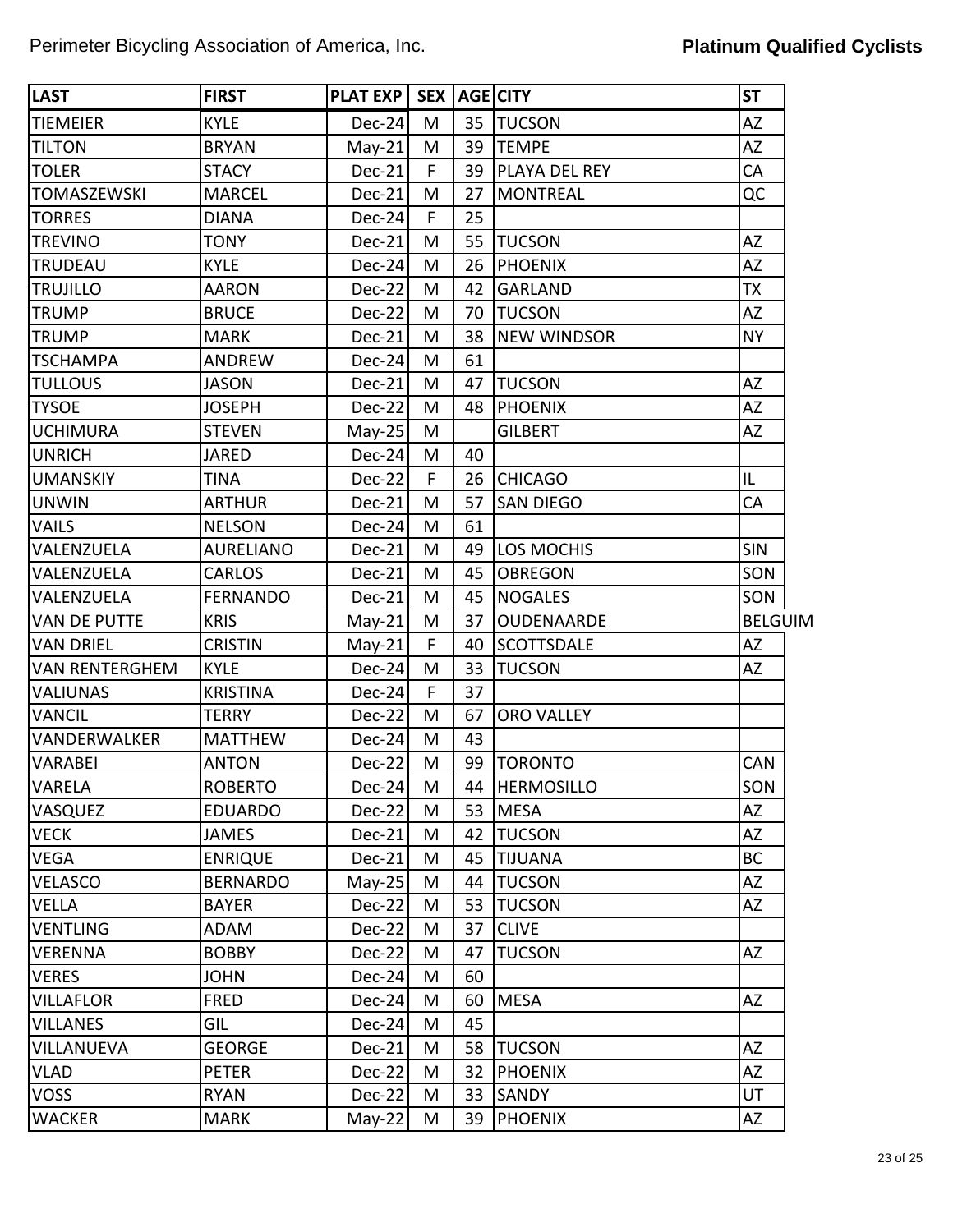| <b>LAST</b>       | <b>FIRST</b>   | <b>PLAT EXP</b> | <b>SEX</b> |    | AGE CITY                | <b>ST</b> |
|-------------------|----------------|-----------------|------------|----|-------------------------|-----------|
| <b>WADE</b>       | <b>ADAM</b>    | $Dec-24$        | M          | 43 |                         |           |
| <b>WADSWORTH</b>  | <b>ADAM</b>    | $May-25$        | M          | 37 | <b>MESA</b>             | AZ        |
| <b>WALKER</b>     | <b>KENT</b>    | $Dec-24$        | M          | 42 | <b>TUCSON</b>           | <b>AZ</b> |
| <b>WALKER</b>     | <b>MICHAEL</b> | Dec-21          | M          | 37 | <b>BOISE</b>            | ID        |
| <b>WALLACE</b>    | <b>PATRICK</b> | Dec-21          | M          | 60 | ALBUQUERQUE             | <b>NM</b> |
| <b>WALLACE</b>    | <b>ROBERT</b>  | $May-21$        | M          | 35 | <b>CHANDLER</b>         | <b>AZ</b> |
| <b>WALSH</b>      | <b>JOHN</b>    | Dec-24          | M          | 58 |                         |           |
| <b>WALTON</b>     | <b>CADE</b>    | Dec-22          | M          | 48 | <b>SAHUARITA</b>        | <b>AZ</b> |
| <b>WALTON</b>     | <b>THANE</b>   | $May-25$        | M          | 52 | <b>MESA</b>             | AZ        |
| <b>WANG</b>       | <b>TONY</b>    | Dec-24          | M          | 49 |                         |           |
| <b>WARNEKE</b>    | <b>JAMES</b>   | Dec-22          | M          | 62 | <b>TUCSON</b>           | <b>AZ</b> |
| <b>WASHINGTON</b> | <b>CHRIS</b>   | $May-25$        | M          |    | <b>MESA</b>             | <b>AZ</b> |
| <b>WASHKOWICH</b> | <b>MICHAEL</b> | Dec-24          | M          | 66 |                         |           |
| <b>WATTS</b>      | <b>JOSHUA</b>  | $Dec-24$        | M          | 44 | <b>PHOENIX</b>          | <b>AZ</b> |
| <b>WAYMENT</b>    | <b>SCOTT B</b> | $May-21$        | M          | 48 | <b>GILBERT</b>          | AZ        |
| <b>WEBB</b>       | <b>TERESA</b>  | $Dec-24$        | F          | 49 |                         |           |
| <b>WEBSTER</b>    | <b>JAMES</b>   | Dec-22          | M          | 47 | <b>TUCSON</b>           | <b>AZ</b> |
| <b>WEEKS</b>      | <b>SCOTT</b>   | Dec-24          | M          | 51 | <b>BROOMFIELD</b>       | CO        |
| <b>WEHRUNG</b>    | <b>BARRY</b>   | Dec-21          | M          | 62 | <b>TUCSON</b>           | AZ        |
| <b>WELLS</b>      | <b>BOB</b>     | $May-22$        | M          | 57 | <b>CAVE CREEK</b>       | <b>AZ</b> |
| <b>WELLS</b>      | <b>DONALD</b>  | $May-25$        | M          | 53 | <b>TUCSON</b>           | AZ        |
| <b>WELSH</b>      | <b>DAVE</b>    | $May-25$        | M          |    | <b>MESA</b>             | AZ        |
| <b>WENNER</b>     | <b>MARK</b>    | $May-21$        | M          | 58 | <b>ORO VALLEY</b>       | <b>AZ</b> |
| <b>WESTALL</b>    | <b>JACOB</b>   | Dec-22          | M          | 38 | <b>CORONA</b>           | AZ        |
| <b>WESTWOOD</b>   | <b>BRENT</b>   | $Dec-24$        | M          | 36 |                         |           |
| <b>WETMORE</b>    | <b>STEVE</b>   | $May-25$        | M          | 69 | <b>TUCSON</b>           | <b>AZ</b> |
| <b>WHEELER</b>    | <b>THANE</b>   | $May-25$        | M          |    | <b>ORO VALLEY</b>       | AZ        |
| <b>WHITE</b>      | <b>CAMERON</b> | $May-25$        | M          |    | <b>ORACLE</b>           | AZ        |
| <b>WHITESIDES</b> | <b>MICHAEL</b> | $May-25$        | M          |    | SINGAPORE               |           |
| <b>WHITNEY</b>    | <b>ALEX</b>    | $Dec-22$        | M          | 41 | <b>SALT LAKE CITY</b>   | UT        |
| <b>WIEN</b>       | SAMANTHA       | $Dec-22$        | F          | 32 | <b>TUCSON</b>           | AZ        |
| <b>WILCOX</b>     | LAEL           | $Dec-24$        | F          | 35 |                         |           |
| <b>WILCOX</b>     | <b>RANDY</b>   | Dec-21          | M          | 61 | <b>HENDERSON</b>        | <b>NV</b> |
| <b>WILDER</b>     | <b>ROBERT</b>  | $May-21$        | M          | 59 | <b>SCOTTSDALE</b>       | AZ        |
| <b>WILLENER</b>   | <b>JEFFREY</b> | $Dec-22$        | M          | 46 | <b>COLORADO SPRINGS</b> | CO        |
| <b>WILLENER</b>   | <b>TARA</b>    | $Dec-24$        | F          | 49 | <b>COLORADO SPRINGS</b> | CO        |
| <b>WILLIAMS</b>   | <b>BETH</b>    | $May-25$        | F          |    | <b>FARMINGTON</b>       | <b>NM</b> |
| <b>WILLIAMS</b>   | <b>BRIAN</b>   | $Dec-22$        | M          | 40 | <b>TUCSON</b>           | AZ        |
| <b>WILLIAMS</b>   | CJ             | $Dec-24$        | M          | 28 | <b>POMONA</b>           |           |
| <b>WILLIAMS</b>   | <b>JEFF</b>    | $Dec-22$        | M          | 62 | PRESCOTT                | AZ        |
| <b>WILLIAMS</b>   | <b>JOHN</b>    | $May-25$        | M          |    | ORO VALLEY              | AZ        |
| <b>WILLIAMS</b>   | <b>JOSEPH</b>  | $Dec-24$        | M          | 38 |                         |           |
| <b>WILLIAMSON</b> | <b>PATRICK</b> | $Dec-24$        | M          | 30 |                         |           |